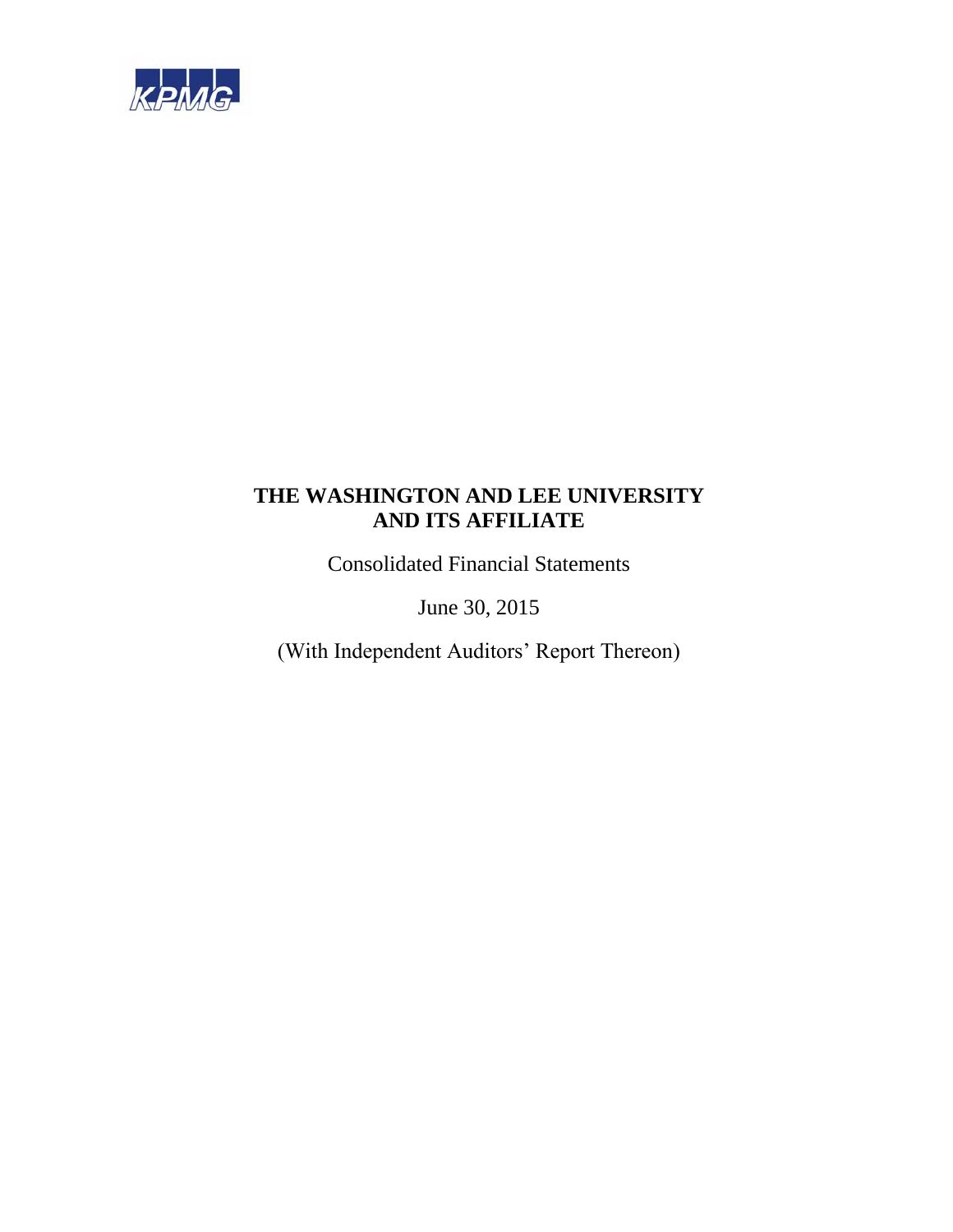# **June 30, 2015**

# **Table of Contents**

|                                                     | Page(s)   |
|-----------------------------------------------------|-----------|
| Board of Trustees and Officers (unaudited)          |           |
| Management's Discussion and Analysis (unaudited)    | $2 - 8$   |
| Independent Auditors' Report                        | $9 - 10$  |
| <b>Consolidated Financial Statements:</b>           |           |
| <b>Consolidated Statement of Financial Position</b> | 11        |
| <b>Consolidated Statement of Activities</b>         | 12        |
| <b>Consolidated Statement of Cash Flows</b>         | 13        |
| Notes to Consolidated Financial Statements          | $14 - 40$ |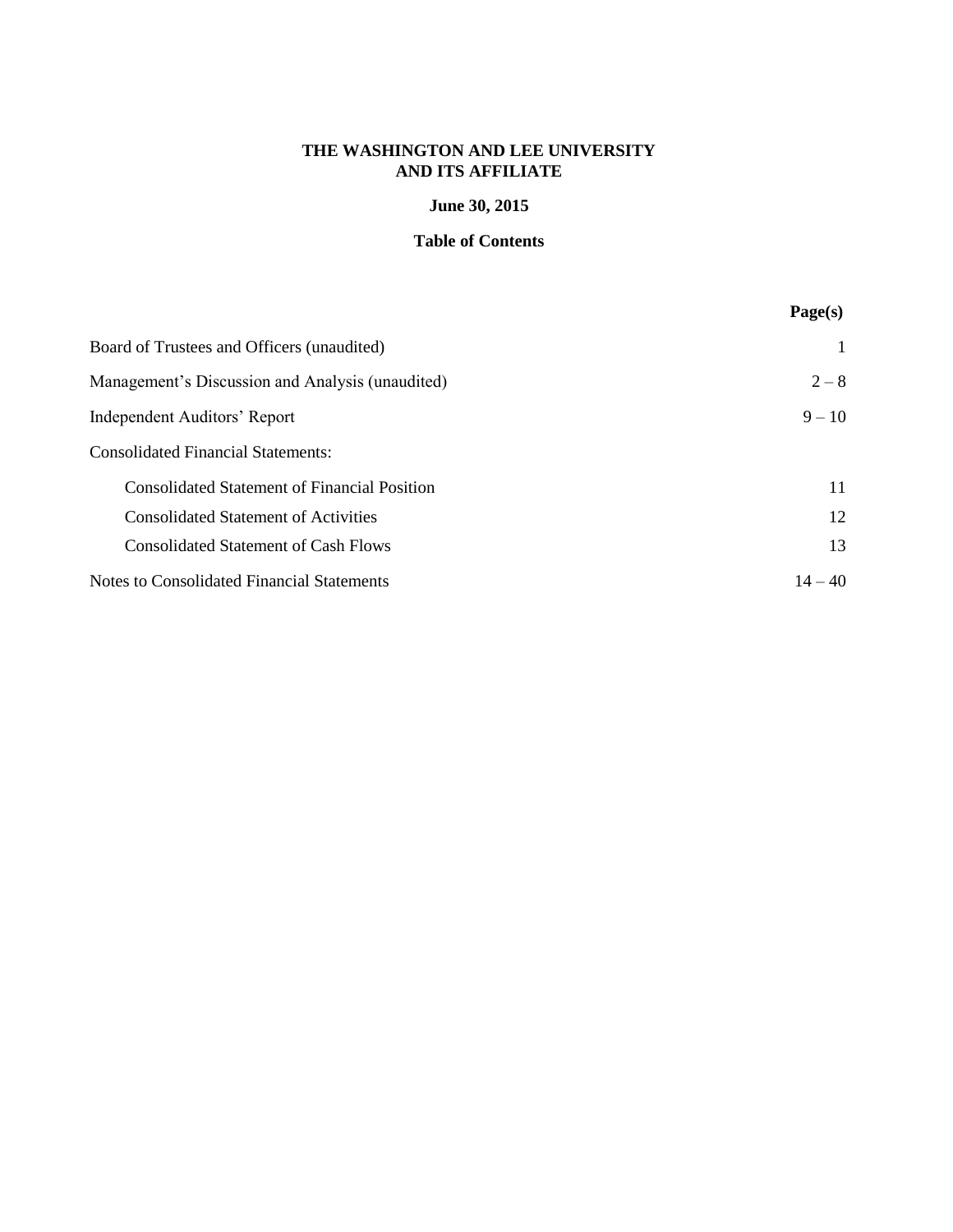# **BOARD OF TRUSTEES**

July 1, 2014 through June 30, 2015

# J. Donald Childress, Rector

| Robert M. Balentine, Jr   | Michael R. McAlevey      |
|---------------------------|--------------------------|
| Dana J. Bolden            | Marshall B. Miller, Jr.  |
| Mary C. Choksi            | Michael J. Missal        |
| Frederick E. Cooper       | Jessine A. Monaghan      |
| J. Lawrence Connolly      | <b>B.</b> Craig Owens    |
| Rogers L. Crain           | William E. Pritchard III |
| Edwin M. Crawford         | Laurie A. Rachford       |
| Blair H. Davis            | <b>Bennett L. Ross</b>   |
| James E. Dunn, Jr.        | Robert E. Sadler, Jr.    |
| Dwight H. Emanuelson, Jr. | James R. Small           |
| C. Douglas Fuge           | Warren A. Stephens       |
| Benjamin S. Gambill, Jr.  | Todd L. Sutherland       |
| J. Baker Gentry, Jr.      | Rowan G.P. Taylor        |
| Robert J. Grey, Jr.       | <b>Lizanne Thomas</b>    |
| R. Allen Haight           | Thomas R. Wall IV        |
| Clay T. Jackson           | William M. Webster IV    |
| Sally P. Lawrence         | Christopher H. Williams  |
| Joseph W. Luter IV        | Dallas Hagewood Wilt     |

# PRESIDENT OF THE UNIVERSITY

# Kenneth P. Ruscio

# SECRETARY TREASURER

James D. Farrar, Jr. Steven G. McAllister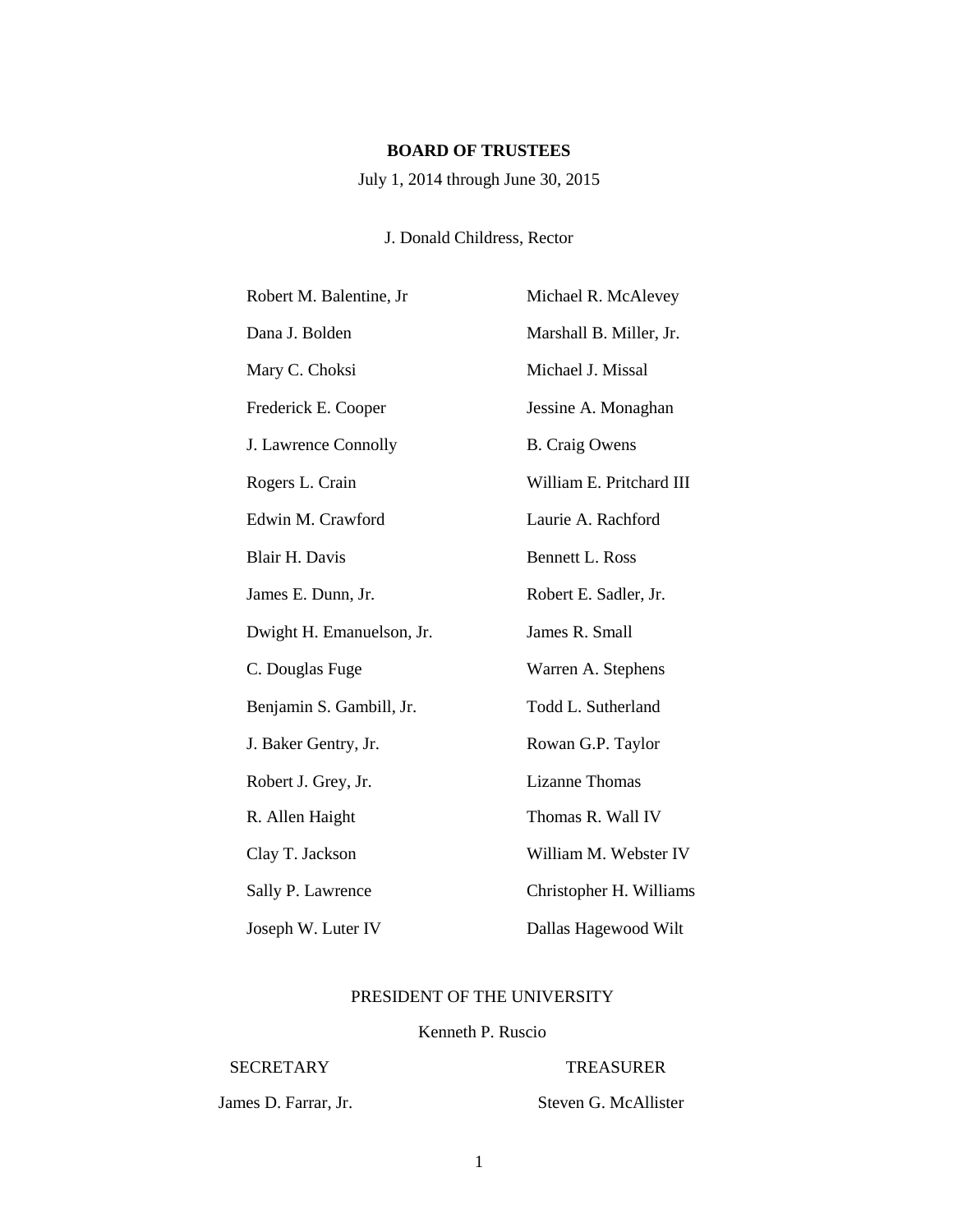# **Management's Discussion and Analysis**

# **Highlights from 2014-15**

With June 30, 2015 marking the end of the University's historic campaign, *Honor Our Past, Build Our Future*, it makes sense to broaden the discussion of highlights to include an emphasis on the impact of this campaign on University finances.

- Total endowment assets and funds held in trust by others ended the fiscal year at a new high water mark of \$1.471 billion.
- Endowment (including funds held in trust by others) per Student increased to approximately \$651,000. At the start of the Campaign, this figure was just \$471,000. In other words, this increase in value of 28% has been captured in just the last seven years.
- University approved the smallest percentage increase in tuition and fees in the last fifty-five years with an increase of just 1.79% for the 2015- 16 year.
- Completed the renovation of Graham-Lees Hall while beginning the work on the Center for Global Learning, the Upper Division Housing project, the Natatorium, the second phase of Law School renovations and the upgrade of Liberty Hall Fields. All of these projects were integral elements within the University's Strategic Plan.
- Annual Fund reached a new high for funds raised at \$10.04 million with undergraduate alumni participation at 54.2%. Over the Campaign, the Annual Fund grew from \$6.3 million to this new benchmark level of \$10 million.
- The capital campaign, *Honor Our Past, Build Our Future*, not only reached but blew by the goal of \$500 million with a final total of \$542.5 million, a \$300 million increase from the last Campaign, *For the Rising Generation*.
- University grants and scholarships were awarded to 50% of the undergraduates. Set new record number of students reached with institutional grant and scholarship support at 941 undergraduates. The percentage of undergraduates with University grants or scholarships has increased from 39% to 50% over the last seven years.
- Undergraduate enrollment remained robust with 1,882 full-time students while the Law School dropped back to 374 students reflecting the national trend in legal education enrollments.
- This past year, the University was able to offer 152 summer Lenfest Grants to faculty to pursue their research and scholarship, 11 full-year Lenfest Sabbaticals, 64 Johnson Opportunity or Enhancement grants to students for research or other experiential opportunities and over 120

additional grants to students for summer research or internships.

# **Benefitting from Diversification**

Among the benefits of the Campaign's impact on the University is the greater diversification of revenues. No longer is the University primarily tuitiondependent, but instead the impact of philanthropy serves as the primary catalyst of revenue growth. Within the higher education community, this makes Washington and Lee an enviable outlier where the vast majority of private liberal arts colleges throughout America remain highly tuition-dependent. This shift, which is viewed as a very positive development, does create a different set of questions and potential challenges that must be examined and managed; however, it is from a position of financial strength that allows the University to adapt its models and policies to best ensure continued success.

Since 2007-08, the last year before the beginning of the campaign, the percentage of revenues from philanthropic sources (endowment allocation, contributions and trusts held by others distributions) has surpassed that of net tuition. In 2007-08, net tuition accounted for 43% of all revenues while philanthropic sources accounted for 41%. This most recent fiscal year showed net tuition revenues accounting for 40% of all revenues and philanthropic sources for 48% of those revenues. With the anticipation of an undergraduate enrollment to more normal historic norms (closer to 1,750 undergraduate students on campus) and as the School of Law enrollment trends down into the low 300s, this gap will most likely grow in the coming years. As a result, greater thought and consideration can be given to policies that help minimize the impact of investment market volatility, recognize the importance of downside protection within the investment portfolio and secure reserves to help steady operations when volatility is simply too great to be managed away (the 2008-09 financial markets as an example).

This greater level of revenue diversity benefits the University in ways beyond just financial. The investments made in financial aid mean that we reached 242 more undergraduates with institutional grants and scholarships in 2014-15 than we did in 2007-08 and the average award to an undergraduate topped \$40,000 or 90% of tuition. Beyond expanding access, the Campaign brought in endowment support that has allowed for the creation of the Roger Mudd Center for Ethics and the J. Lawrence Connolly Center for Entrepreneurship while also fully endowing the Shepherd Program for Interdisciplinary Study of Poverty and Human Capability. Finally, it is worth noting that support of academic and student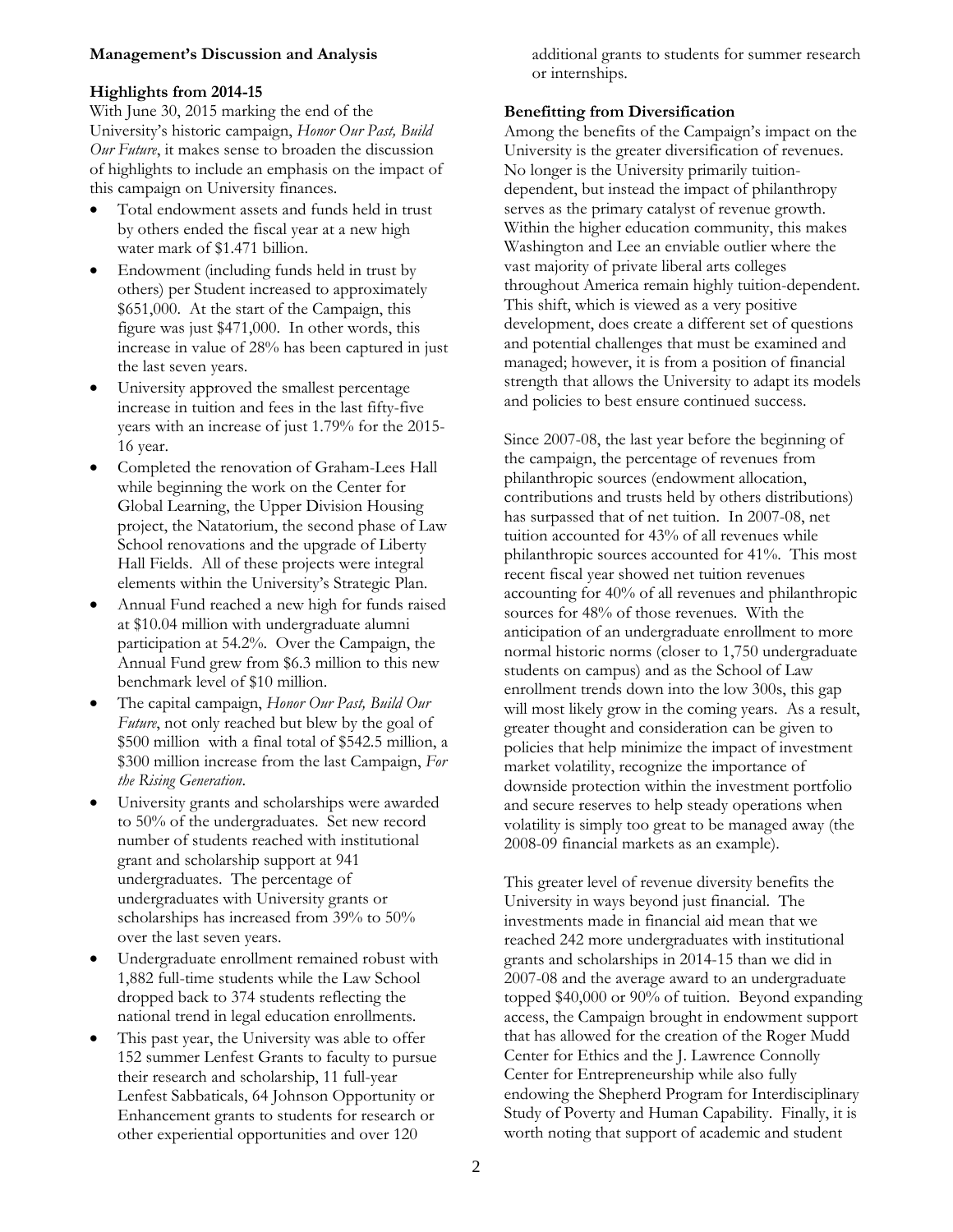programs has also been translated into improved facilities throughout the campus with the Campaign directly supporting the following projects: Wilson Field, Hillel House, Main Floor of Leyburn Library, the Colonnade, Stemmons Plaza, duPont Hall/Center for Global Learning, Lewis Hall, IQ Center, Belfield, the Morris House and the Natatorium. These investments in facilities and endowments to support student aid, faculty and student research, academic programs and professorships help to build a more sustainable business model.

The following discussion provides a snapshot of Washington and Lee's financial picture and outlines how fiscal resources are utilized to provide a strong, student-centered educational experience.

#### **Assets**

Washington and Lee University experienced continued growth in assets over the past year. From \$1.918 billion as of June 30, 2014, the University's assets grew to \$1.966 billion as of June 30, 2015. In the past five years, the University's assets have grown by \$575 million. Two areas have led this growth: endowment and plant (physical facilities) (see Fig. 1).



**Endowment:** Our endowment comprises two elements: gifts to the University held in the investment pool and Trusts Held by Others. The University's aggregate endowment dipped slightly to \$1.471 billion at June 30, 2015 (See Fig. 2).



This was a decrease from \$1.478 billion as of June 30, 2014. Investment returns for the internally managed endowment moderated over the past year yielding a 4.73% return. This coupled with the inflows of gifts offset the allocation from endowment for operating support of \$43.8 million. The market value of Trusts Held by Others declined by \$28.3 million while this asset still distributed \$12.5 million in operating budget support, an increase of \$900,000 from 2014.

The internally controlled endowment stood at \$1.048 billion, an increase of \$21.6 million from June 30, 2014. Changes in endowment value reflect gifts and additions, distributions for spending and appreciation from the underlying investment funds. For 2014-15, gifts infused \$14.6 million into the internally managed endowment and investment income and net appreciation contributed \$50.9 million while distributions for spending drew out \$43.8 million.

Returns on a nominal basis for endowment funds with external managers fell short of the University's long-term expected return (4.7 % versus 7.5%). This return, while falling short of our benchmark return target still places us in the top third of endowments for one-year performance. Over the longer term, the annual return for the ten-year period ending June 30, 2015 of 7.36% places the endowment in the top thirty percent of endowment performance (both statistics as measured by the Mellon Trust Endowment Universe). If the long-term goal of endowment management is to achieve equity-like returns at lesser volatility, then we believe that the University's Investment Committee has achieved that result since the University's endowment over the past thirty-seven years has bettered the S&P 500 by 1.39% on an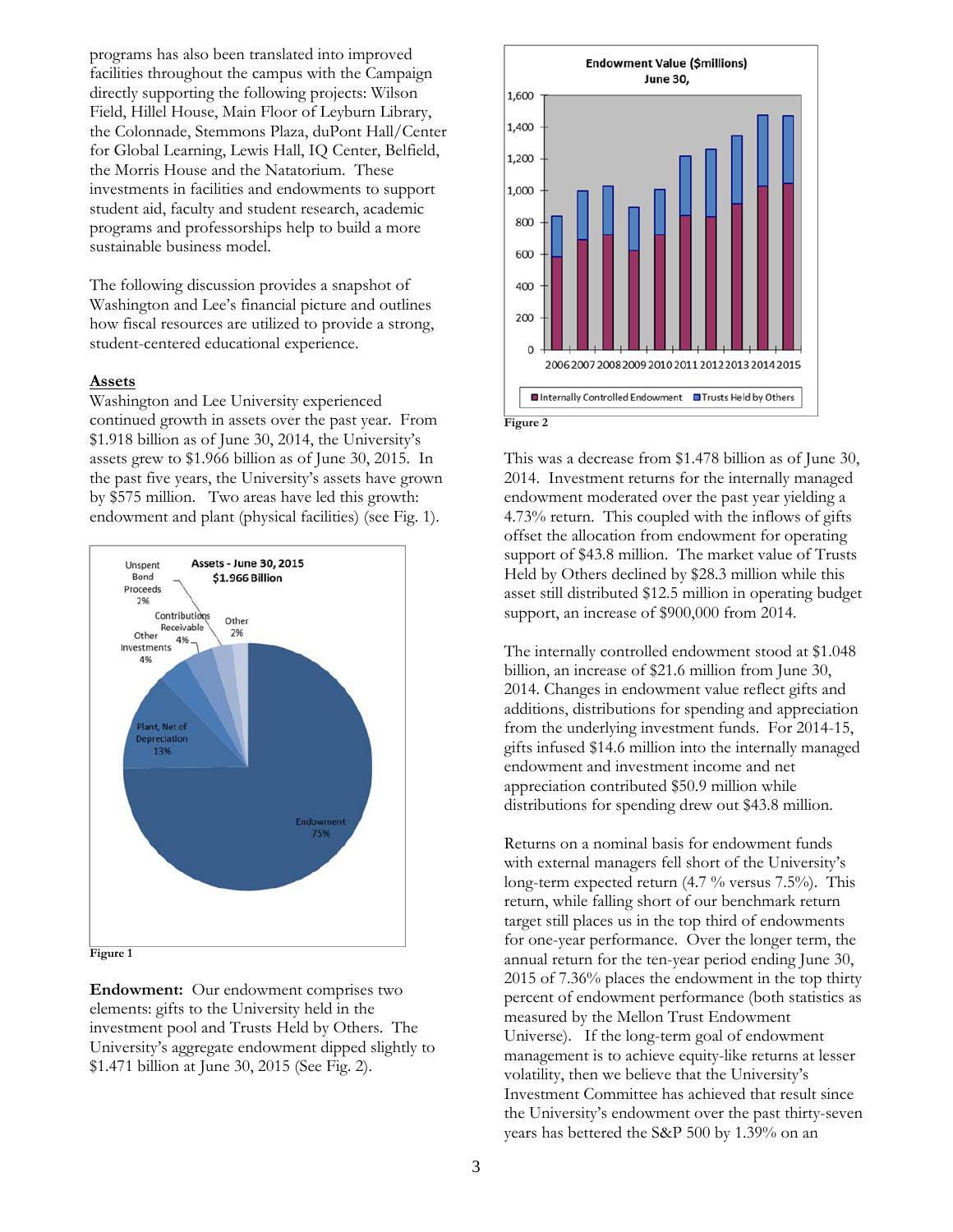annual compounded basis, and on a trailing five-year basis has an observed annualized volatility of less than half the Global 60/40 benchmark portfolio..

**Physical Facilities:** The University's physical facilities represent the second largest financial investment. Unlike the endowment and trusts held by others, the University's physical plant does not appreciate over time but requires constant upkeep and preservation. At the same time, the investment in facilities is necessary to continue to create stimulating learning and social environments for our students and faculty.

During the 2014-15 year, the University completed the renovation of Graham-Lees Hall and began a number of other projects including the Natatorium, the second phase of the Law School renovations, duPont Hall/Center for Global Learning, the Upper Division Housing complex and the First Year Residence campus green. These projects are funded through the combination of fundraising, debt and, to a much lesser extent, allocations from operations.

Looking ahead, investment in facilities will continue to be structured to meet the University's strategic objectives. The Upper Division Housing project will be completed for the fall of 2016, the Natatorium will open in the 2016-17 academic year as will the Center for Global Learning. In 2016-17, we will begin the renovation of the fifth and final building on the Colonnade, Tucker Hall and will move into more indepth planning for the rebuild of the Warner facility, with significant improvements planned for Doremus as well, to help accommodate the additional sports teams, student populations and increases in intramural and recreational activity that have occurred on campus since Warner was constructed in the early 1970s.

While approximately \$25 million remains to be raised toward the Indoor Athletic and Recreation projects, the Campaign ended with the goal met for the Colonnade projects, including Stemmons Plaza, as well as the many other projects outlined earlier in the report. Debt also plays a role in our ability to invest in facilities. The debt issues of 2013 for \$35 million and 2015 for \$45 million of new money debt will be required to fund the majority of the residential improvements and expansion on the campus. At June 30, 2015, the University held \$51.1 million in unspent bond proceeds which will be converted into physical facilities over the next two years. There will be more discussion on the University's debt later in the report.

**Contributions Receivable:** As the *Honor Our Past, Build Our Future* campaign concluded there were a number of new commitments and gifts, many of them made in the form of multi-year pledges. These play a vital role in aiding our planning efforts to ensure that we can match timing of implementation of a strategic initiative with the funding that will support it. As of June 30, 2015, contributions receivable were valued at \$73.5 million. This is up from \$49.0 million as of June 30, 2014 reflecting the strong finish and support for the Campaign over the last fiscal year.

**Other Investments:** The last major asset within the University's financial structure is categorized as "Other Investments." These are primarily split interest arrangements by which a donor gives the University a sum of money to invest and manage. The donor receives an income interest from these investments for a specified period of time after which Washington and Lee receives the remainder of the invested funds to support University operations. These investments totaled \$52.2 million at the end of this most recent fiscal year, a drop from \$77.1 million at the end of 2014. This reduction was expected as one large lead trust (trust that acts in contrast to a remainder trust in that during the life of the trust, the University is the income beneficiary and at termination the principal value is returned to the donor or their heirs) matured during the year and that principal balance was distributed to the beneficiaries.

#### **Liabilities**

On the other side of the ledger, the University has liabilities totaling \$276.0 million. Three types of liabilities comprise 91% of this total: debt, future annuity payments and postretirement benefits. (See Fig. 3)



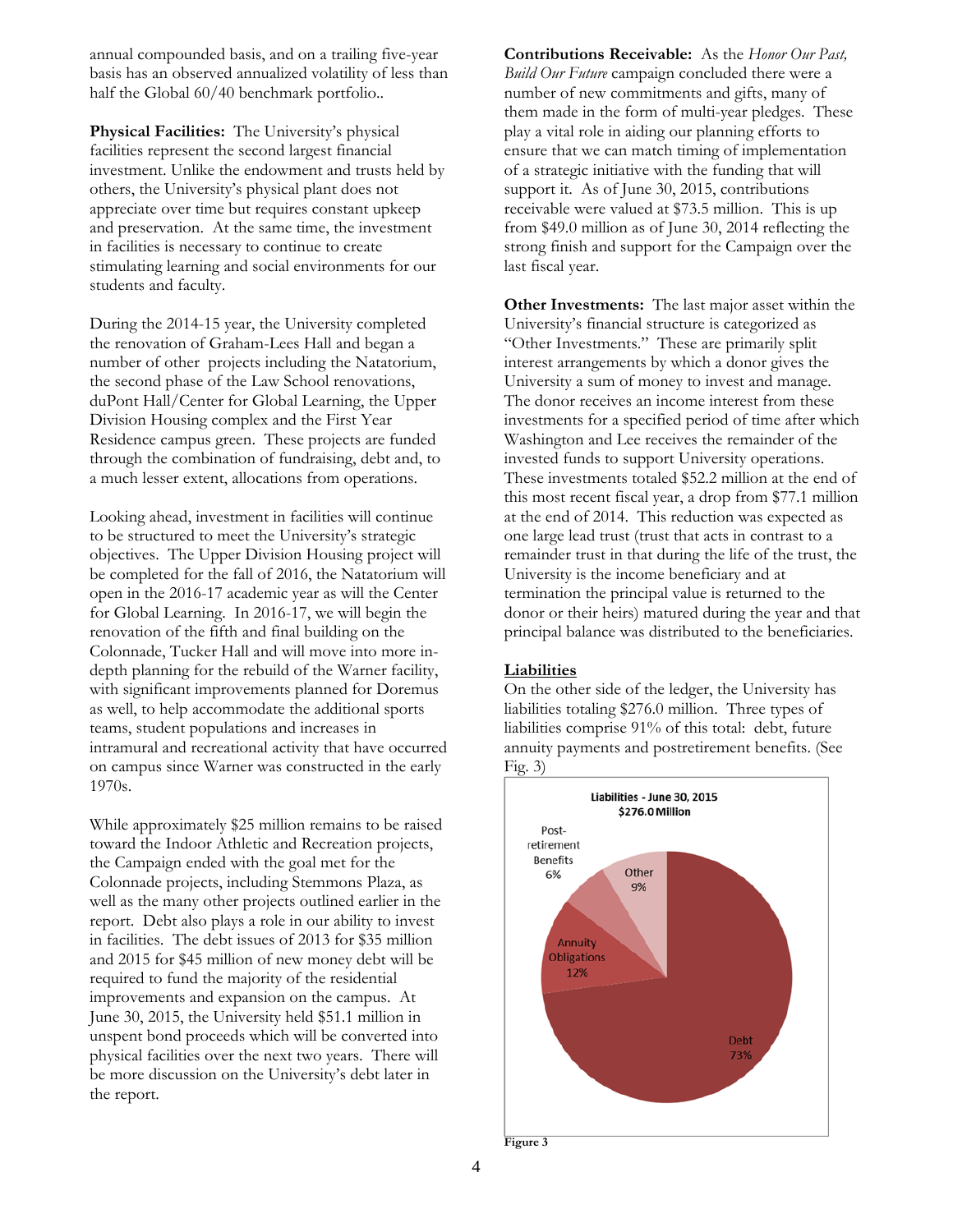**Debt:** Washington and Lee University's largest liability is long-term debt that has been incurred over the years to support capital building projects. Over the past three years, the University has taken on more debt primarily to fund elements within the Strategic Plan that were not deemed as strong fundraising candidates. (See Fig. 4). In the spring of 2015, the University issued through the Virginia College Building Authority two series of bonds that yielded \$51.9 million in proceeds. Of those proceeds, \$6.5 million were dedicated to advance refund a portion of the 2006 bonds with the balance to provide funding for the Upper Division Housing project, Liberty Hall Field improvements, a renovation of Woods Creek Central apartments, renovations of Davis Hall to accommodate the Student Health Center and ITS which will vacate Tucker Hall in 2017 and a small allocation toward the Natatorium. This has raised the outstanding long-term debt balance to \$201.2 million at June 30, 2015. Over the past year, the University made \$1.9 million of payments toward principal, exclusive of the advanced refunding, and cash paid for interest totaled \$7.7 million. As of year-end, the University's outstanding debt was composed of eight different instruments; all being tax-exempt issues through either the Virginia College Building Authority or the Lexington City Industrial Development Authority. Of the outstanding debt, 85% is fixed rate and 15% is variable rate debt.



As part of the debt issuance process, the University has sought and maintained credit ratings with Moody's Investor Services and S&P. Currently, the University's debt is rated Aa2 and AA by Moody's

and S&P, respectively. Both of these ratings reflect a "Stable" outlook from the agencies. These strong ratings reflect outside agencies' evaluations of the University's financial health and its ability to repay its obligations.

With the 2013 and 2015 debt issues, the University is unlikely to add to its debt profile in the near-term future. While much of the new debt will be supported from additional housing revenues when the Upper Division Housing is occupied in 2016-17, annual debt service will climb toward the upper limits of the range for debt service as outlined in the University's Debt Policy.

**Future Annuity Payments:** The split interest instruments mentioned above create a liability based upon expected future payments to the donor. As of June 30, 2015, this liability was recorded at \$34.3 million. It is safe to say that the University welcomes an increasing liability in this area, since it reflects a growing deferred-giving program, which will lead to greater financial support in the future.

**Postretirement Benefits:** Finally, the University has maintained a postretirement health benefits plan for those employees who serve 10 years or more and retire from the University. This commitment creates an annual expense for the program as well as a future obligation. This obligation, as actuarially calculated, now stands at \$16.8 million, up from \$15.1 million at June 30, 2014. The University altered this plan for employees hired after April 1, 2003, to shift to a defined contribution plan for employees rather than a defined benefit plan. This will lead to an elimination of this obligation over the very long-term.

#### **Net Assets**

In the corporate world, assets minus liabilities reveal the enterprise's equity. Within higher education, this "equity" is referred to as net assets which are broken down into three components: Unrestricted Net Assets, Temporarily Restricted Net Assets and Permanently Restricted Net Assets.

**Unrestricted Net Assets:** These funds can be expended if necessary, and as such, they carry the greatest level of flexibility for the University to meet its long-term obligations. The build-up of these funds results from operating surpluses, the creation of quasi-endowments from large unrestricted gifts and the development of reserves over the years. The University saw this class of net assets increase by nearly \$10.9 million to \$334.4 million at June 30, 2015.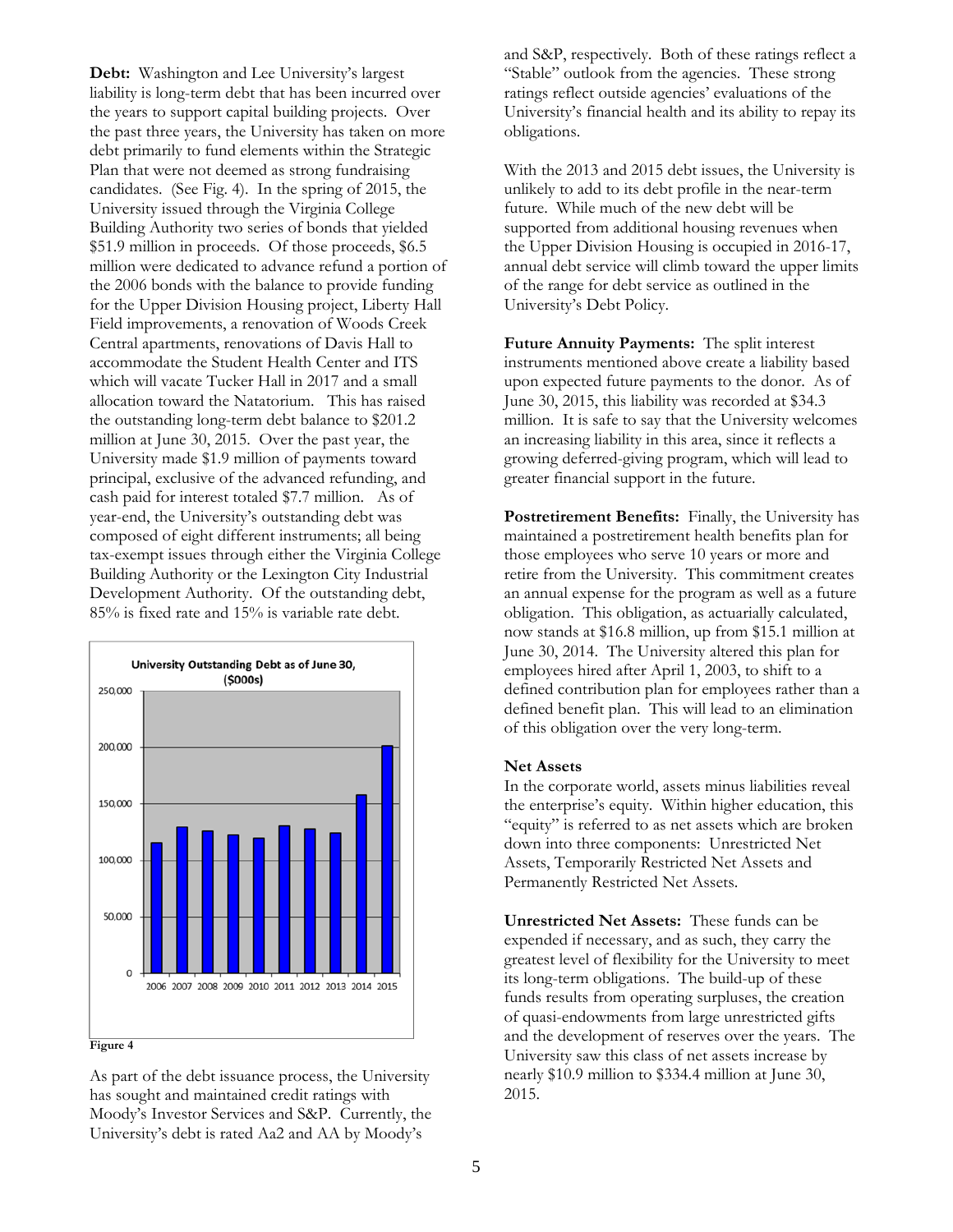**Temporarily Restricted Net Assets:** These funds are fully expendable but restricted by either a purpose, time frame for use or accumulated gains of permanently restricted endowments. Examples are gift funds restricted for support of student financial aid, gifts to support specific building projects, deferred giving arrangements under which the University has an obligation to make payments to beneficiaries before receiving the remainder value to meet the donor's intent and unspent endowment allocations intended for programmatic purposes. These net assets also grew to \$455.7 million as of June 30, 2015, an increase of 2.7% for the year.

**Permanently Restricted Net Assets:** These funds are given by a donor with the express condition that the original value of the gift not be expended by the University. Instead, the funds are invested and the University benefits from the investment return on the funds. At Washington and Lee, these funds are the underpinnings of the endowment and include many of the outside trusts that were established to be managed in perpetuity for the University's benefit. Over the past year, the value of this net asset component decreased by \$4 million to \$899.6 million. This decline reflects the fall in the market value of the Trusts Held by Others of this past year.

Table 1 summarizes the University's Statement of Financial Position.

| Table 1                                  |    |             |
|------------------------------------------|----|-------------|
| Summary                                  |    |             |
| <b>Statement of Financial Position</b>   |    |             |
| June 30, 2015 (\$000s)                   |    |             |
| Assets:                                  |    |             |
| Cash and Cash Equivalents                | \$ | 9,054       |
| Accounts and Notes Receivable            |    | 12,989      |
| Contributions Receivable, net            |    | 73,471      |
| Inventories                              |    | 1,301       |
| Investments                              |    | 1,124,425   |
| Funds Held in Trust by Others            |    | 423,487     |
| <b>Unspent Bond Proceeds</b>             |    | 51,117      |
| Assets Restricted to Investment in Plant |    | 15,066      |
| Land, Buildings and Equipment, net       |    | 253,181     |
| Other Assets                             |    | 1,499       |
| <b>Total Assets</b>                      |    | 1,965,590   |
| Liabilities:                             |    |             |
| Accounts and Other Payables              | Ś  | 11,760      |
| Accrued Compensation                     |    | 3,860       |
| <b>Student and Other Deposits</b>        |    | 733         |
| Deferred Revenue                         |    | 2,502       |
| U.S. Government Grants Refundable        |    | 1,967       |
| Annuity Obligations                      |    | 34,257      |
| Asset Retirement Obligations             |    | 1,241       |
| Capital Lease Obligations                |    | 1,571       |
| Long-term Debt                           |    | 201,236     |
| Postretirement Benefit Obligations       |    | 16,823      |
| <b>Total Liabilities</b>                 |    | 275,950     |
| <b>Net Assets:</b>                       |    |             |
| Unrestricted                             |    | 334,374     |
| Temporarily Restricted                   |    | 455,713     |
| Permanently Restricted                   |    | 899.553     |
| <b>Total Net Assets</b>                  |    | 1,689,640   |
| <b>Total Liabilities and Net Assets</b>  |    | \$1,965,590 |

#### **Sources and Uses**

For Washington and Lee, this strong financial base is critical in helping faculty and staff deliver a high quality education and student experience. While endowment resources make an enormous contribution to the revenue stream of the University, they are not the only revenues available to the University as Figure 5 depicts.



#### **Figure 5**

Tuition and fees remain a vital source of operational support. The last several years can be characterized as having modest increases in the "sticker price" for tuition at the University while net tuition per student has remained flat since we have been able to expand financial aid as one of the highest priorities of the Strategic Plan and Capital Campaign.

In 2014-15, net tuition revenues held steady at \$59.3 million. This result occurred even with a decline in the number of law students by 11% in 2014-15. On the undergraduate side, we saw the number of fulltime students increase by 31 as already high retention rates showed additional improvement. Financial Aid continues to be significantly funded through endowment and gifts (47.1% in 2014-15) and provides access for students who otherwise may not be able to attend, which we believe allows the University to continue to attract the very best students.

Table 2 outlines the operating results for the year.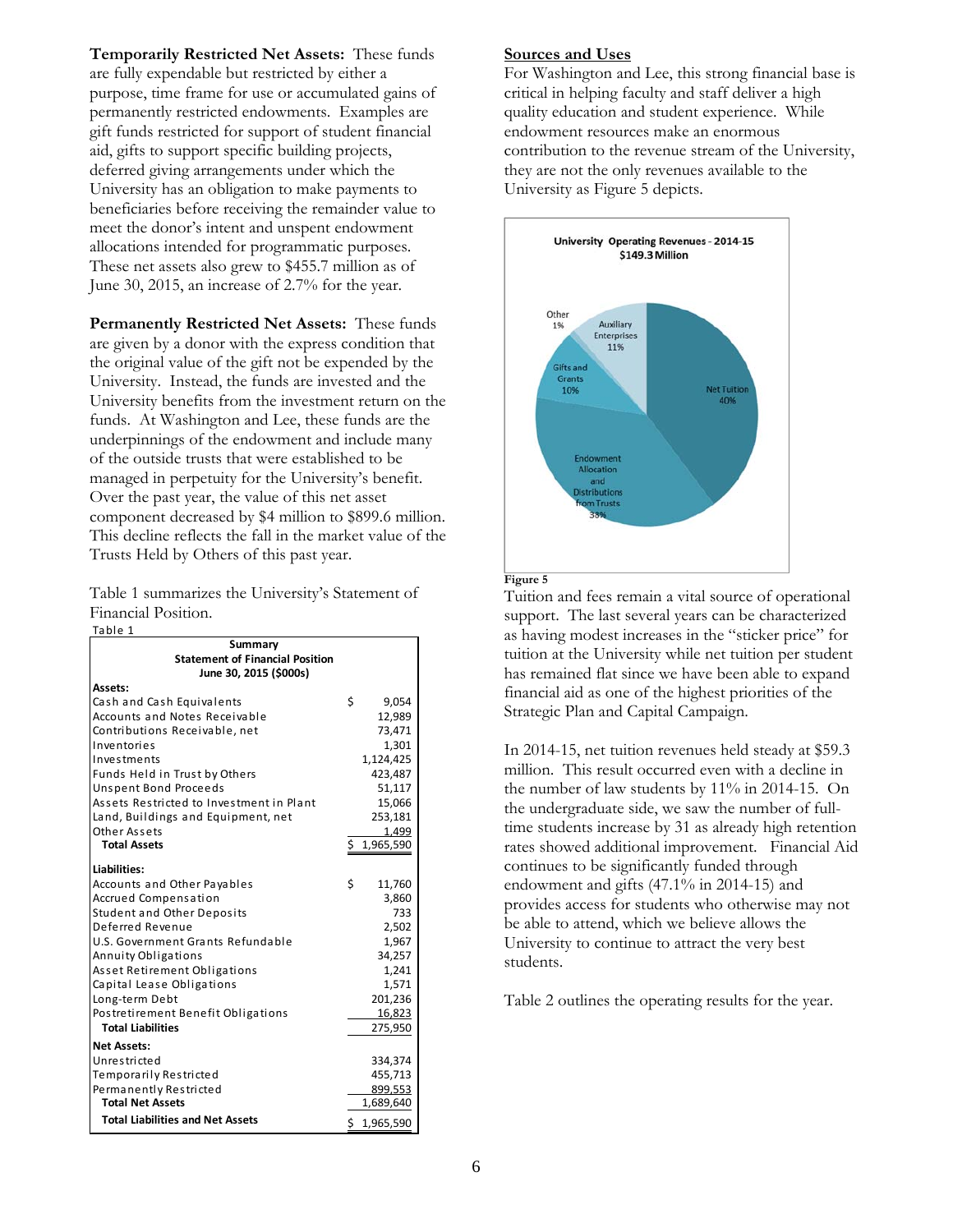| Table 2                                                                                                                                                                                                                                                                                                                    |                                                                                          |
|----------------------------------------------------------------------------------------------------------------------------------------------------------------------------------------------------------------------------------------------------------------------------------------------------------------------------|------------------------------------------------------------------------------------------|
| Summary<br><b>Statement of Activities</b><br>June 30, 2015 (\$000s)                                                                                                                                                                                                                                                        |                                                                                          |
| <b>Revenues:</b><br>Gross Tuition<br>Less donor funded student financial aid<br>Less institutionally funded student aid<br>Net Tuition<br><b>Endowment Return Allocated to Operations</b><br>Income from Funds Held in Trust by Others<br><b>Contributions and Grants</b><br>Auxiliary Enterprises (net of \$2,290 of aid) | \$<br>101,260<br>(22, 694)<br>(19.231)<br>59,335<br>43,818<br>12,549<br>15,337<br>16,914 |
| Other<br>Total                                                                                                                                                                                                                                                                                                             | 1,332<br>149,285                                                                         |
| <b>Expenses:</b><br>Instructional<br>Academic Support<br>Student Services<br>Institutional Support<br>Financial Aid<br>Auxiliary Enterprises<br>Other                                                                                                                                                                      | 70,822<br>18,173<br>13,699<br>18,054<br>3,980<br>22,016<br>3,086                         |
| Total<br>Operating Deficit<br>Increase in Net Assets from Non-Operating<br>Activities<br><b>Change in Net Assets</b>                                                                                                                                                                                                       | 149,830<br>(545)<br>19,370<br>18.825                                                     |

In reading the operating results of the University, one must look at three pieces to understand the full commitment to Financial Aid at the University. Within revenues, Financial Aid is shown as a reduction of tuition (\$41.93 million); this is also the case with Auxiliary Enterprise revenues which reflect an aid discount of \$2.29 million. Finally, within the Expenses section, there is a line item for Financial Aid that totals \$3.98 million. On a combined basis, student financial aid awarded by the University in 2014-15 increased by nearly three times the rate of student fees (or 5.9% for student financial aid compared to 2.1% for student fees) to \$48.2 million. It is worth noting that all students benefit from a form of financial aid in that costs per student exceed tuition, room, board and fees by nearly \$8,900 (once again, reflecting the impact of philanthropy on the organization's finances).

Endowment distributions, whether from the defined payout formula or allocations from Trusts Held by Others, accounted for 37.8% of the operating revenues in 2014-15, at \$56.4 million. This source has grown in importance as a portion of the revenue stream (See Fig. 6). As a result, diligence of management of the underlying assets and considerations of payout allocation models are as important, if not more important, than a decade ago. It should be noted that prior to 2006-07, the University regularly exceeded a 5% payout from the aggregate endowment as measured against the beginning market value. In 2014-15, the endowment allocation to operations translated to a payout rate of 4.39%.



Current gifts and grants also play a significant role in the University's ability to provide a robust and vibrant educational program. For instance, in 2014-15, the Annual Fund exceeded \$10.0 million in total commitments for the first time and reflected an increase of \$721,000 from 2013-14. In addition, the University maintained a high undergraduate alumni participation with 54.2% making gifts. These unrestricted gifts underwrite all aspects of University life. In the aggregate, Washington and Lee received \$15.3 million in contributions and grants in 2014-15 to underwrite operations. If the University had to rely on its endowment to generate the same level of contribution, the University would need an additional \$349 million in endowment funds. It is worth noting that 77% of solicitable alumni made at least one gift to the campaign between 2008 and 2015.

We use these resources to fulfill our core mission – education. As demonstrated in Fig. 7, Instruction and Academic Support (libraries, information technology services, etc.) comprise nearly 60% of total expenses. Fig. 7 also demonstrates that only 12% of expenditures go toward administration, including fund-raising.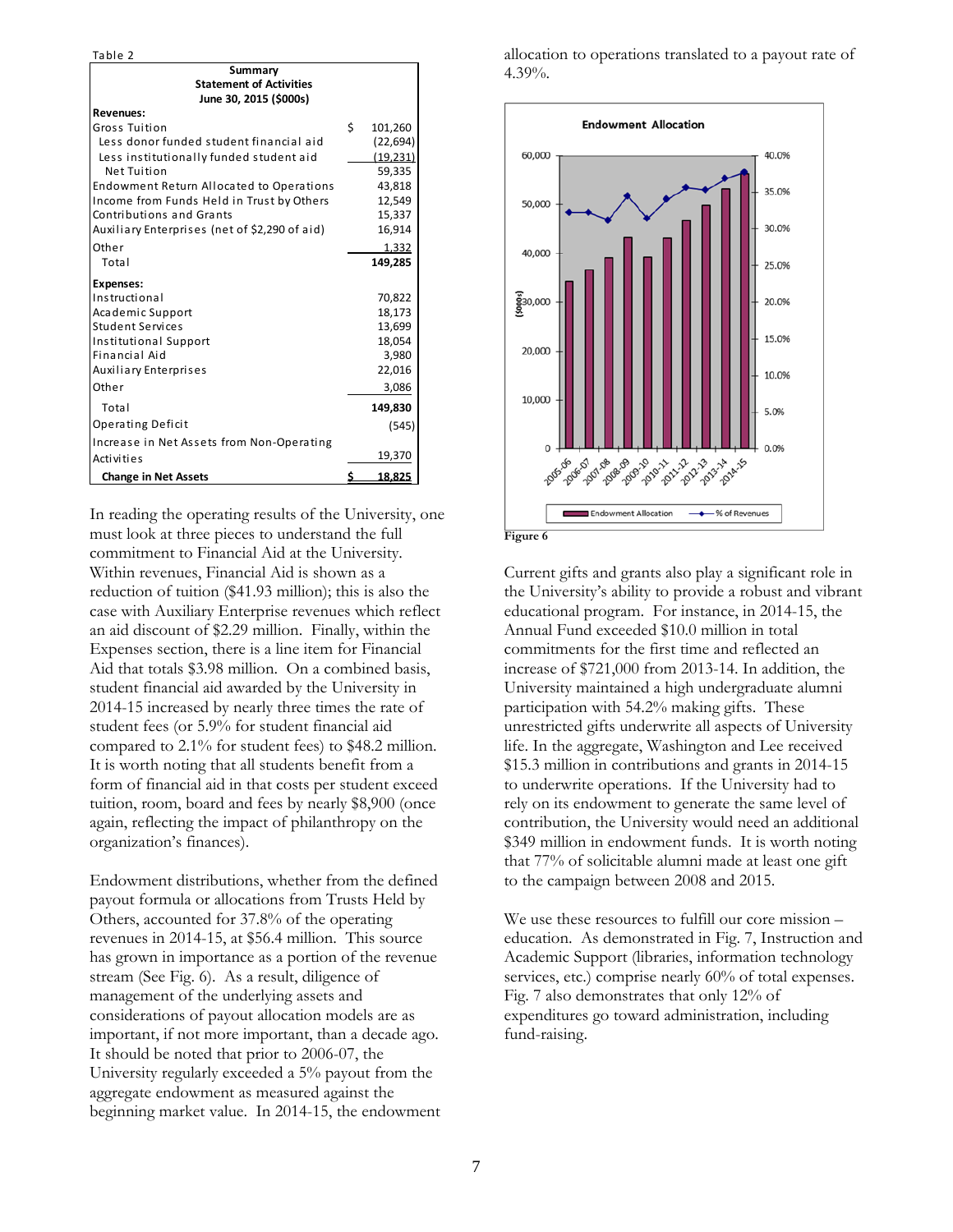



As in past years, comparisons of expenses within the "Top 25" group of liberal arts colleges, reveal that Washington and Lee consistently spends a higher percentage of its budget for educational expenses than the peer average (61.5% versus 52.1%). However, the University's aggregate expenses per student fall below the average expense per student of the peers by \$8,500.

Results from Operations reflect an Unrestricted Operating deficit of \$1.67 million versus an Unrestricted Operating deficit of \$529,000 in 2014. In aggregate when looking at both unrestricted and temporarily restricted operations, the deficit shrank to \$545,000 from \$3.75 million reflecting an increase in temporarily restricted assets to underwrite future operations. It should be noted that the University does not formally budget for depreciation expense (\$12.8 million in 2014-15 allocated across the functional expenditures in Fig. 7). However, we do budget for certain similar types of activities including principal payments on debt and annual capital projects. In addition, the Board of Trustees approved a change in the University's Reserves Policy in 2014 that was implemented this past year and, over time, should lead to an increase in the annual allocation to Capital Reserves which should be able to substitute for Depreciation budgeting. This is a long-term commitment and solution, but will help to remedy what has been the main focus area for improvement in our financial modeling. Beyond these steps, we also pursue significant fundraising to support specific projects within the capital program as an additional source of funding. We believe that this comprehensive approach to facilities capital

management is a reasonable and thoughtful approach and puts us in a position to avoid a significant accumulation of deferred maintenance.

## **Summary and Outlook**

The past several years have been a model demonstration of establishing a strategic plan that is both ambitious and consistent with staying true to mission. The plan was articulated in a manner that outlined initiatives that have strong philanthropic interests while also recognizing that other sources of funds, both internal and external, would be needed to fulfill the vision of the plan. While there are elements still to be completed from the current Strategic Plan, we can already see and demonstrate the successes. We have been able to invest in the core programs that benefit our undergraduate and law students while also being able to grow interdisciplinary programs and expand the pedagogical methods used in the curriculum.

This balance of ensuring that we continue to do what has worked well over the years while identifying and investing in the future of our faculty and students has long been a hallmark of the operational management of the University. The result is an institution that understands its identity and remains committed to providing long-term value to its students and alumni. The result is reflected in the accompanying financial statements: an endowment per student that places the University in the Top 25 of all higher education institutions in America; a financial aid program that has expanded the level of accessibility to deserving students of lesser means; an academic program that strives consistently to find greater opportunities to engage students in both curricular and co-curricular activities; and an environment that prides itself on the sense of community and long-lasting bonds that are established along the way.

We have reason to celebrate a successful year and the conclusion of a historic campaign. We will certainly do that while keeping an eye on how we continue to build upon this success to ensure the sustainability of the institution and its underlying values.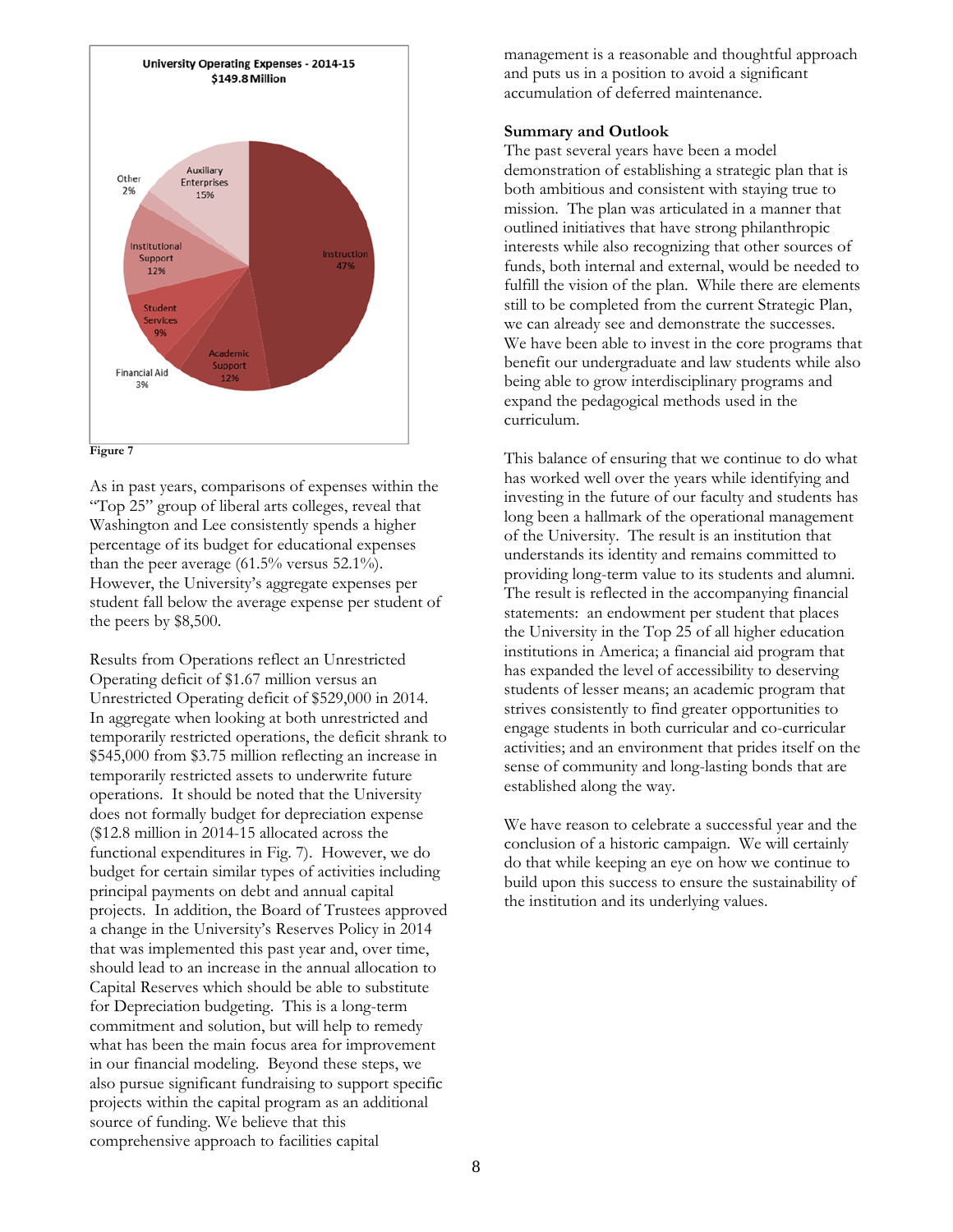

**KPMG LLP** Suite 1010 10 S. Jefferson Street Roanoke, VA 24011-1331

# **Independent Auditors' Report**

The Board of Trustees The Washington and Lee University:

We have audited the accompanying consolidated financial statements of The Washington and Lee University and its affiliate (the University), which comprise the consolidated statement of financial position as of June 30, 2015, and the related consolidated statements of activities and cash flows for the year then ended, and the related notes to the consolidated financial statements.

# *Management's Responsibility for the Financial Statements*

Management is responsible for the preparation and fair presentation of these consolidated financial statements in accordance with U.S. generally accepted accounting principles; this includes the design, implementation, and maintenance of internal control relevant to the preparation and fair presentation of consolidated financial statements that are free from material misstatement, whether due to fraud or error.

# *Auditors' Responsibility*

Our responsibility is to express an opinion on these consolidated financial statements based on our audit. We conducted our audit in accordance with auditing standards generally accepted in the United States of America. Those standards require that we plan and perform the audit to obtain reasonable assurance about whether the consolidated financial statements are free from material misstatement.

An audit involves performing procedures to obtain audit evidence about the amounts and disclosures in the consolidated financial statements. The procedures selected depend on the auditors' judgment, including the assessment of the risks of material misstatement of the consolidated financial statements, whether due to fraud or error. In making those risk assessments, the auditor considers internal control relevant to the organization's preparation and fair presentation of the consolidated financial statements in order to design audit procedures that are appropriate in the circumstances, but not for the purpose of expressing an opinion on the effectiveness of the organization's internal control. Accordingly, we express no such opinion. An audit also includes evaluating the appropriateness of accounting policies used and the reasonableness of significant accounting estimates made by management, as well as evaluating the overall presentation of the consolidated financial statements.

We believe that the audit evidence we have obtained is sufficient and appropriate to provide a basis for our audit opinion.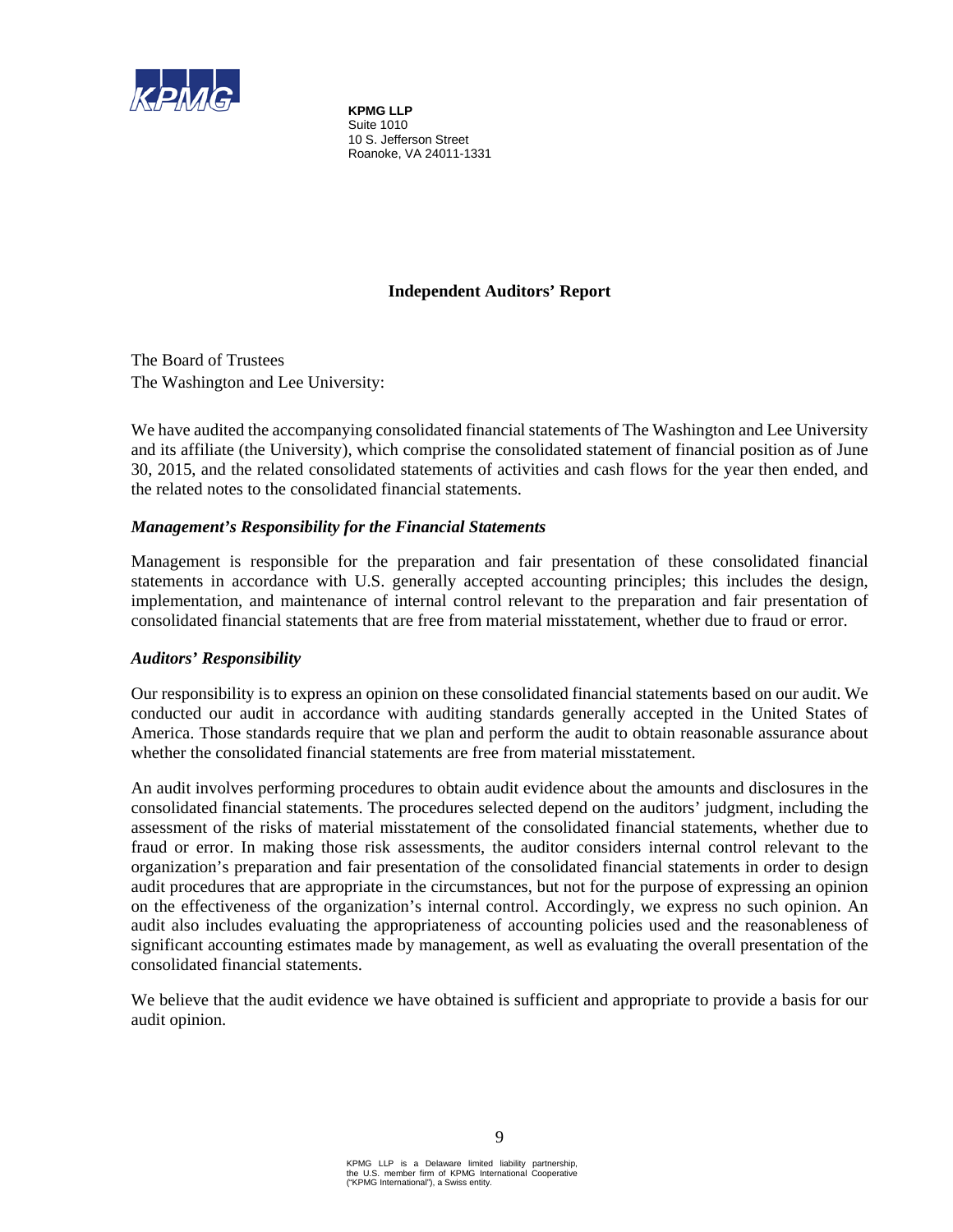

# *Opinion*

In our opinion, the consolidated financial statements referred to above present fairly, in all material respects, the financial position of The Washington and Lee University and its affiliate as of June 30, 2015, and the changes in their net assets and their cash flows for the year then ended in accordance with U.S. generally accepted accounting principles.

# *Report on Summarized Comparative Information*

We have previously audited the University's 2014 consolidated financial statements, and we expressed an unmodified audit opinion on those consolidated financial statements in our report dated October 27, 2014. In our opinion, the summarized comparative information presented herein as of and for the year ended June 30, 2014 is consistent, in all material respects, with the audited consolidated financial statements from which it has been derived.

KPMG LLP

October 23, 2015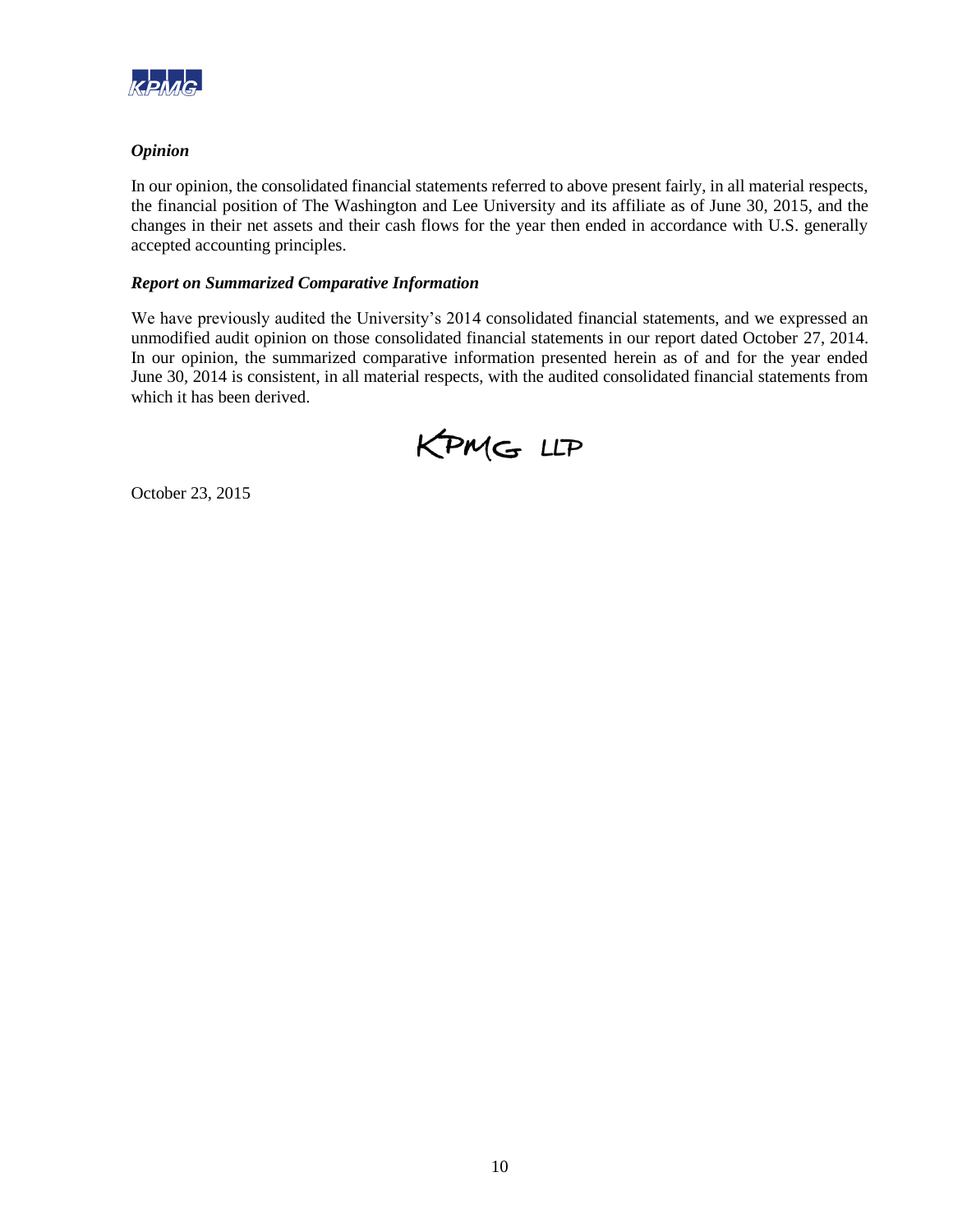# Consolidated Statement of Financial Position

#### June 30, 2015 (with comparative information as of June 30, 2014)

# (In thousands)

| <b>Assets</b>                                                     | 2015            | 2014      |
|-------------------------------------------------------------------|-----------------|-----------|
| Cash and cash equivalents                                         | \$<br>9,054     | 4,842     |
| Accounts and other receivables                                    | 6,188           | 5,837     |
| Notes receivable, net                                             | 6,801           | 7,094     |
| Contributions receivable, net                                     | 73,471          | 49,027    |
| Inventories                                                       | 1,301           | 1,315     |
| Investments                                                       | 1,124,425       | 1,125,612 |
| Funds held in trust by others                                     | 423,487         | 451,768   |
| Unspent bond proceeds                                             | 51,117          | 21,238    |
| Assets restricted to investment in land, buildings, and equipment | 15,066          | 18,241    |
| Land, buildings, and equipment, net                               | 253,181         | 231,418   |
| Debt issuance costs, net                                          | 1,499           | 1,112     |
| <b>Total assets</b>                                               | \$<br>1,965,590 | 1,917,504 |
| <b>Liabilities and Net Assets</b>                                 |                 |           |
| Liabilities:                                                      |                 |           |
| Accounts and other payables                                       | \$<br>11,760    | 8,851     |
| Accrued compensation                                              | 3,860           | 3,768     |
| Student and other deposits                                        | 733             | 765       |
| Deferred revenue                                                  | 2,502           | 2,041     |
| U.S. government grants refundable                                 | 1,967           | 1,985     |
| Split interest agreement obligations                              | 34,257          | 54,134    |
| Asset retirement obligations                                      | 1,241           | 1,236     |
| Capital lease obligations                                         | 1,571           | 1,142     |
| Long-term debt                                                    | 201,236         | 157,687   |
| Postretirement benefit obligation                                 | 16,823          | 15,080    |
| <b>Total liabilities</b>                                          | 275,950         | 246,689   |
| Commitments and contingencies                                     |                 |           |
| Net assets:                                                       |                 |           |
| Unrestricted                                                      | 334,374         | 323,487   |
| Temporarily restricted                                            | 455,713         | 443,811   |
| Permanently restricted                                            | 899,553         | 903,517   |
| Total net assets                                                  | 1,689,640       | 1,670,815 |
| Total liabilities and net assets                                  | \$<br>1,965,590 | 1,917,504 |

See accompanying notes to consolidated financial statements.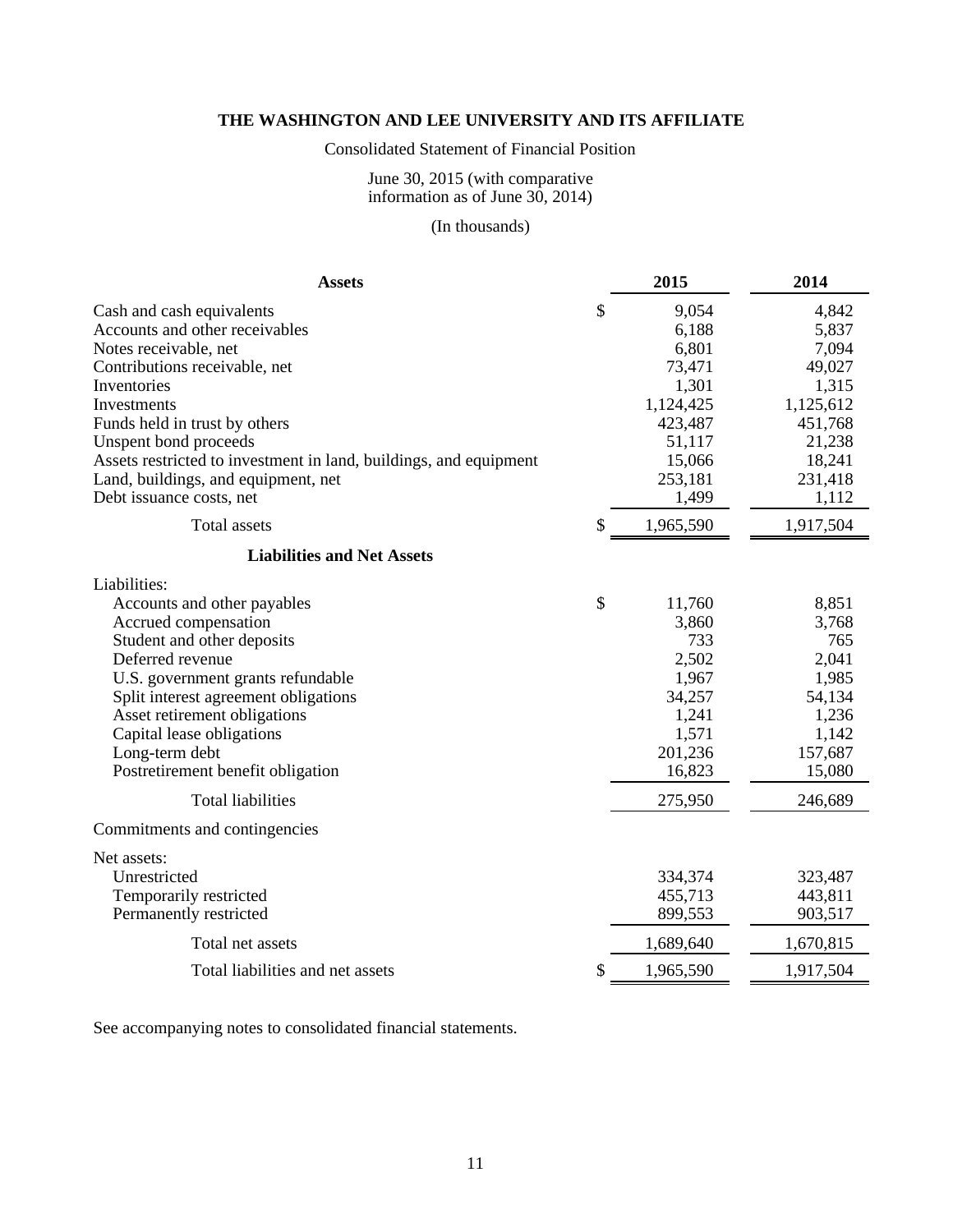#### Consolidated Statement of Activities

#### Year ended June 30, 2015 (with summarized comparative information for the year ended June 30, 2014)

(In thousands)

|                                                                                                                                                                                                                                                                                                                                                                            |                                                                                      |                                                                                | 2015                                                                |                                                                                      |                                                                                    |
|----------------------------------------------------------------------------------------------------------------------------------------------------------------------------------------------------------------------------------------------------------------------------------------------------------------------------------------------------------------------------|--------------------------------------------------------------------------------------|--------------------------------------------------------------------------------|---------------------------------------------------------------------|--------------------------------------------------------------------------------------|------------------------------------------------------------------------------------|
|                                                                                                                                                                                                                                                                                                                                                                            | Unrestricted                                                                         | <b>Temporarily</b><br>restricted                                               | <b>Permanently</b><br>restricted                                    | <b>Total</b>                                                                         | 2014<br><b>Total</b>                                                               |
| Operating revenues and gains:<br>Tuition and fees<br>Less donor funded student financial aid<br>Less institutionally funded student financial aid                                                                                                                                                                                                                          | \$<br>101,260<br>(22, 694)<br>(19, 231)                                              |                                                                                |                                                                     | 101,260<br>(22, 694)<br>(19,231)                                                     | 99.216<br>(22,009)<br>(17, 787)                                                    |
| Net tuition and fees                                                                                                                                                                                                                                                                                                                                                       | 59,335                                                                               | ÷.                                                                             |                                                                     | 59,335                                                                               | 59,420                                                                             |
| Endowment return allocated to operations<br>Other investment income<br>Distributions from funds held in trust by others<br>Contributions                                                                                                                                                                                                                                   | 37,211<br>472<br>12,476<br>11,240                                                    | 6.607<br>135<br>73<br>1.747                                                    |                                                                     | 43,818<br>607<br>12,549<br>12,987                                                    | 41,619<br>609<br>11.604<br>10,783                                                  |
| Auxiliary enterprises (net of \$2,290 in 2015 and \$2,158<br>in 2014 of institutionally funded student financial aid)<br>Governmental and other grants<br>Other<br>Net assets released from restrictions                                                                                                                                                                   | 16,914<br>462<br>10,050                                                              | 2,350<br>263<br>(10,050)                                                       |                                                                     | 16,914<br>2,350<br>725                                                               | 17,296<br>2,289<br>649                                                             |
| Total operating revenues and gains                                                                                                                                                                                                                                                                                                                                         | 148,160                                                                              | 1,125                                                                          |                                                                     | 149,285                                                                              | 144,269                                                                            |
| Operating expenses:<br>Instruction<br>Research<br>Public service<br>Academic support<br>Financial aid<br>Student services<br><b>Institutional support</b><br>Auxiliary enterprises<br>Total operating expenses<br>Change in net assets from operating                                                                                                                      | 70.822<br>2,053<br>1,033<br>18,173<br>3,980<br>13,699<br>18,054<br>22,016<br>149,830 |                                                                                |                                                                     | 70.822<br>2,053<br>1,033<br>18,173<br>3,980<br>13,699<br>18,054<br>22,016<br>149,830 | 69,007<br>2,665<br>954<br>18,375<br>3,553<br>13,507<br>18,814<br>21,143<br>148,018 |
| activities                                                                                                                                                                                                                                                                                                                                                                 | (1,670)                                                                              | 1,125                                                                          |                                                                     | (545)                                                                                | (3,749)                                                                            |
| Nonoperating activities:<br>Investment return, net of amount allocated to<br>operations<br>Change in value of funds held in trust by others<br>Split interest agreements, net<br>Contributions<br>Net assets released for fixed asset acquisitions<br>Postretirement charge other than benefit cost<br>Other, net<br>Total nonoperating activities<br>Change in net assets | 559<br>(157)<br>12,022<br>(1,088)<br>1,221<br>12,557<br>10,887                       | 5.744<br>(382)<br>(3,204)<br>22,370<br>(12,022)<br>(1,729)<br>10,777<br>11,902 | 2.236<br>(29,662)<br>(3,405)<br>26,412<br>455<br>(3,964)<br>(3,964) | 8.539<br>(30,044)<br>(6,766)<br>48,782<br>(1,088)<br>(53)<br>19,370<br>18,825        | 95.824<br>25,911<br>(4,876)<br>27,300<br>81<br>(2,391)<br>141,849<br>138,100       |
| Net assets:                                                                                                                                                                                                                                                                                                                                                                |                                                                                      |                                                                                |                                                                     |                                                                                      |                                                                                    |
| Beginning of year                                                                                                                                                                                                                                                                                                                                                          | 323,487                                                                              | 443,811                                                                        | 903,517                                                             | 1,670,815                                                                            | 1,532,715                                                                          |
| End of year                                                                                                                                                                                                                                                                                                                                                                | \$<br>334,374                                                                        | 455,713                                                                        | 899,553                                                             | 1.689.640                                                                            | 1,670,815                                                                          |

See accompanying notes to consolidated financial statements.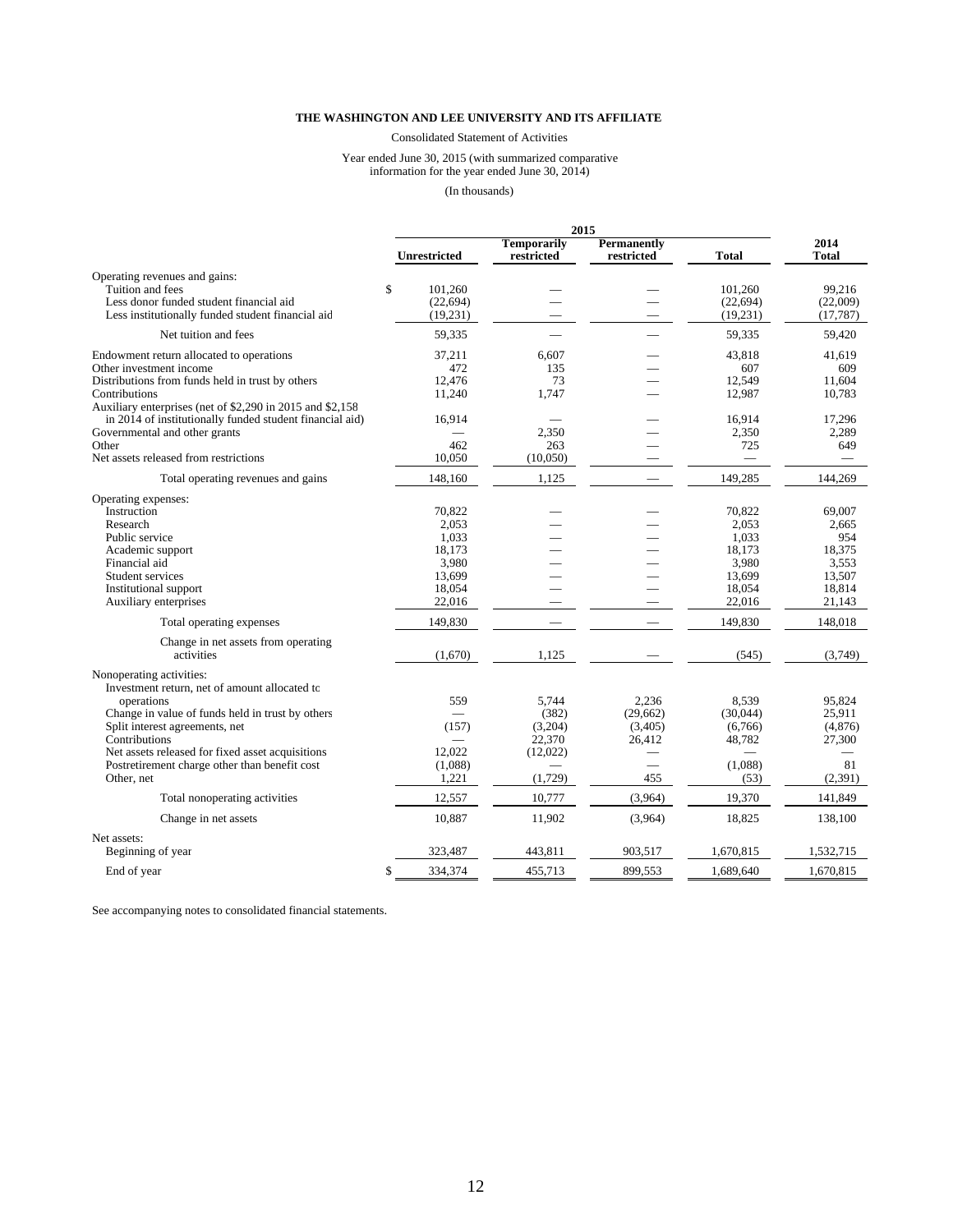#### Consolidated Statement of Cash Flows

#### Year ended June 30, 2015 (with comparative information for the year ended June 30, 2014)

(In thousands)

|                                                                                       |     | 2015      | 2014       |
|---------------------------------------------------------------------------------------|-----|-----------|------------|
| Cash flows from operating activities:                                                 |     |           |            |
| Change in net assets                                                                  | \$  | 18,825    | 138,100    |
| Adjustments to reconcile change in net assets to net cash and cash equivalents        |     |           |            |
| used in operating activities:                                                         |     |           |            |
| Net realized and unrealized gains on investments                                      |     | (46,249)  | (131,948)  |
| Depreciation and amortization                                                         |     | 10,257    | 12,011     |
| Contributions restricted for long-term investment in endowment and plan               |     | (21,800)  | (27,300)   |
| Interest and dividends restricted for long-term investment                            |     | (1,001)   | (1,226)    |
| Changes in operating assets and liabilities:                                          |     |           |            |
| Accounts and other receivables, net                                                   |     | (59)      | (1,179)    |
| Contributions receivable, net                                                         |     | (24, 444) | 645        |
| Inventories                                                                           |     | 14        | (61)       |
| Funds held in trust by others                                                         |     | 28,281    | (22, 182)  |
| Accounts payable and other accrued liabilities                                        |     | 2,273     | 797        |
| Student and other deposits                                                            |     | (32)      | (78)       |
| Deferred revenue                                                                      |     | 461       | (420)      |
| U.S. government grants refundable                                                     |     | (18)      | (36)       |
| Split interest agreement obligations                                                  |     | 6,589     | 6,360      |
| Postretirement benefit obligations                                                    |     | 1,743     | 519        |
| Net cash and cash equivalents used in operating activities                            |     | (25,160)  | (25,998)   |
| Cash flows from investing activities:                                                 |     |           |            |
| Purchases of land, buildings, and equipment, including interest capitalized           |     | (30, 580) | (19,651)   |
| Purchases of investments restricted to land, buildings, and equipment                 |     | (61, 668) | (50,966)   |
| Proceeds from sale of investments                                                     |     | 367,702   | 366,747    |
| Purchases of investments                                                              |     | (306,068) | (332, 455) |
| Net cash and cash equivalents used in investing activities                            |     | (30,614)  | (36,325)   |
| Cash flows from financing activities:                                                 |     |           |            |
| Principal payments on capital lease obligations                                       |     | (438)     | (207)      |
| Interest and dividends restricted for long-term investment                            |     | 1,001     | 1,226      |
| Proceeds from contributions restricted for long-term investment in endowment and plan |     | 19,689    | 27,749     |
| Payments for debt issuance costs                                                      |     | (453)     | (300)      |
| Payments on split interest agreements                                                 |     | (3,588)   | (4,193)    |
| Proceeds from issuance of long-term debt                                              |     | 51,898    | 35,309     |
| Principal payments on long-term debt                                                  |     | (8, 123)  | (2,138)    |
| Net cash and cash equivalents provided by financing activities                        |     | 59,986    | 57,446     |
| Net increase (decrease) in cash and cash equivalents                                  |     | 4,212     | (4,877)    |
|                                                                                       |     |           |            |
| Cash and cash equivalents:<br>Beginning of year                                       |     | 4,842     | 9,719      |
| End of year                                                                           | \$. | 9,054     | 4,842      |
|                                                                                       |     |           |            |
| Supplemental disclosure of cash flow information:                                     |     |           |            |
| Cash paid during the year for interest, net of amounts capitalized                    | \$  | 7,710     | 7,331      |

Noncash investing and financing activities, in thousands:

At June 30, 2015 and 2014, \$1,239 and \$511, respectively, of fixed asset purchases were included in accounts payable and other accrued liabilities.

At June 30, 2015 and 2014, the University incurred capital lease obligations of \$868 and \$769, respectively, for equipment leases

See accompanying notes to consolidated financial statements.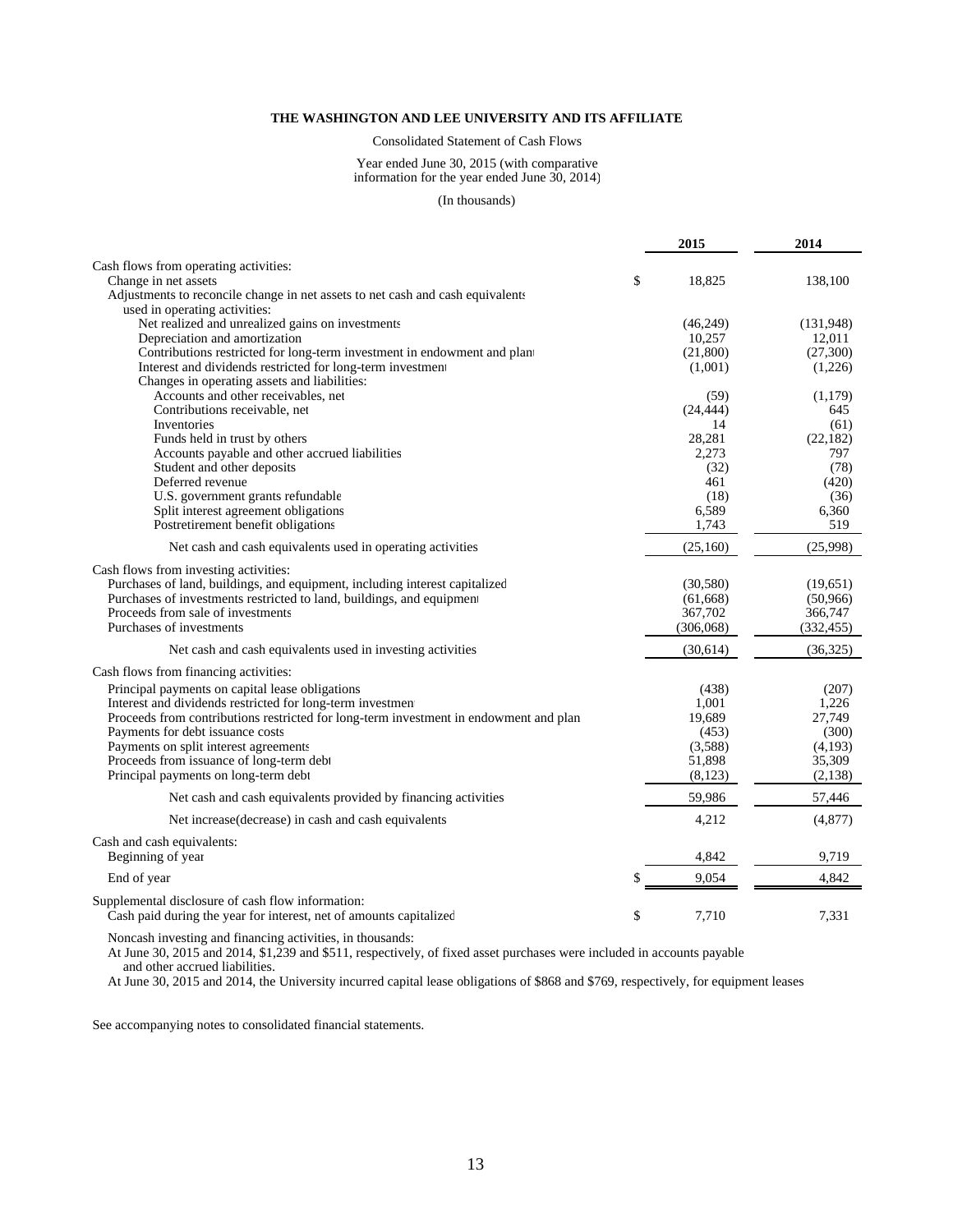Notes to Consolidated Financial Statements

June 30, 2015

# **(1) Description of Organization**

The Washington and Lee University (W&L) is a private, liberal arts university in Lexington, Virginia. Founded in 1749; it is the ninth oldest institution of higher learning in the nation. W&L is named after George Washington, as he gave the school its first major endowment, and after General Robert E. Lee, as a result of his strong leadership as president of W&L. W&L is comprised of the College, the Ernest Williams II School of Commerce, Economics and Politics, and the School of Law. There are approximately 1,800 undergraduate students and approximately 370 law students.

On November 15, 2010, Colonnade Restoration, LLC, a Virginia limited liability company and controlled affiliate of W&L, was formed for the purpose of restoring, rehabilitating, constructing and developing the historic buildings on W&L grounds known collectively as The Colonnade. Colonnade Restoration, LLC was formed so that the renovation expenditures incurred on the rehabilitation projects designated by the Virginia Department of Historic Resources will support Virginia Historic Tax Credits certified to Colonnade Restoration, LLC for allocation to its members. W&L has no membership interest in Colonnade Restoration, LLC but rather controls the affiliate through various leasing arrangements.

#### **(2) Summary of Significant Accounting Policies**

#### *(a) Basis of Financial Statement Presentation and Consolidation*

The consolidated financial statements include the financial statements of W&L and its affiliate Colonnade Restoration, LLC (collectively, the University). The consolidated financial statements have been prepared on the accrual basis of accounting and all significant intercompany balances and transactions have been eliminated in consolidation.

# *(b) Use of Estimates*

The preparation of financial statements in conformity with U.S. generally accepted accounting principles requires management to make estimates and assumptions that affect the reported amounts of assets and liabilities and disclosure of contingent assets and liabilities at the date of the financial statements and the reported amounts of revenues and expenses during the reporting period. Items subject to such estimates and assumptions primarily include the carrying value of alternative investments, certain real estate holdings, post-retirement benefits obligations, estimated useful lives of land, buildings and equipment, and valuation of accounts and contributions receivable. Actual results could differ from those estimates.

#### *(c) Classification of Net Assets*

Based on the existence or absence of donor-imposed restrictions, the University's net assets have been grouped into the following three classes:

*Unrestricted* – Net assets that are not subject to donor-imposed stipulations.

*Temporarily Restricted* – Net assets whose use is limited by donor-imposed stipulations that either expire by passage of time or can be fulfilled and removed by actions of the University pursuant to those stipulations.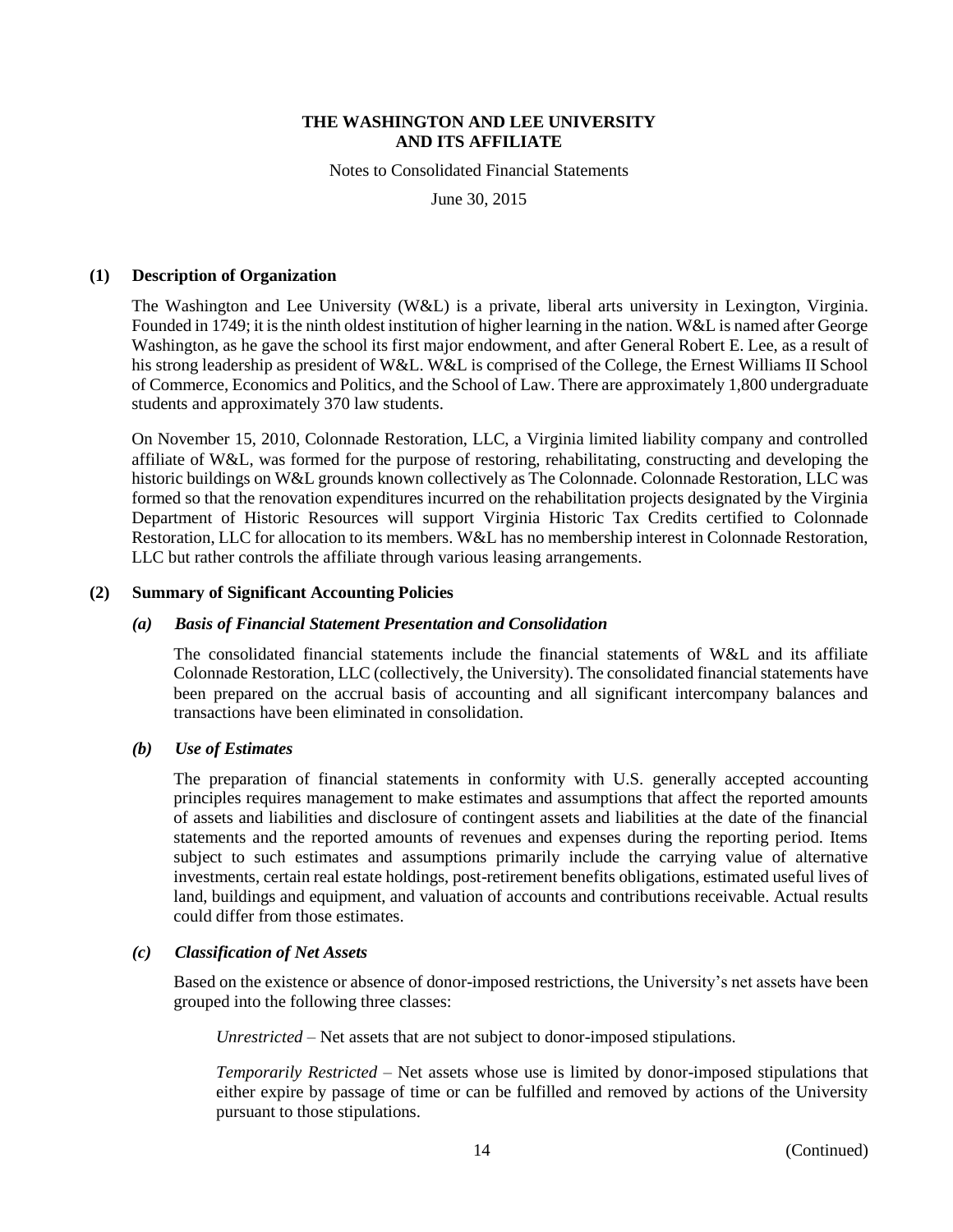Notes to Consolidated Financial Statements

June 30, 2015

*Permanently Restricted* – Net assets whose use is limited by donor-imposed stipulations that neither expire by passage of time nor can be fulfilled or otherwise removed by the University.

The University classifies the portion of donor-restricted endowment funds that is not classified as permanently restricted net assets as temporarily restricted net assets until appropriated for expenditure.

The University retains an interest in several funds held in trust by others (see note 9) which are classified as permanently restricted net assets. Annual adjustments to record the University's interest in such trusts at the current market value are also recorded as permanently restricted in the consolidated statement of activities and are, therefore, reflected as permanently restricted net assets in the consolidated statement of financial position.

# *(d) Summarized Comparative Information*

The consolidated statement of activities for the year ended June 30, 2015 is presented with certain summarized comparative information for the year ended June 30, 2014 in total but not by net asset class. Such information does not include sufficient detail to constitute a presentation in conformity with U.S. generally accepted accounting principles. Accordingly, such information should be read in conjunction with the University's consolidated financial statements for the year ended June 30, 2014 from which the summarized information was derived.

#### *(e) Cash and Cash Equivalents*

The University considers all highly liquid investments with a maturity of three months or less when purchased to be cash equivalents, except those cash equivalents held by investment managers as part of their long-term investment strategy, which are included in investments.

At times during the year, the University maintains cash balances at financial institutions in excess of Federal Deposit Insurance Corporation (FDIC) limits.

#### *(f) Inventories*

Inventories are stated at the lower of cost or market with cost determined on the first-in, first-out (FIFO) basis.

#### *(g) Investments*

Investments are reported at fair value. The fair values of marketable equity and debt securities are determined using quoted market prices at the reporting date multiplied by the quantity held. The fair value of mortgage loans to employees is determined as the present value of future contractual cash flows discounted at an interest rate that reflects the risks inherent in those cash flows. The discount rate approximates rates currently offered by local lending institutions for loans of similar terms with comparable credit risk. The fair values of other investments without a readily determinable fair value, such as hedge fund investments, private equity and venture capital, real assets (natural resource and real estate investments), are estimated based on the investment's net asset value of shares or units held by the University at the reporting date as a practical expedient. The various net asset values are based on valuations provided by external investment managers, which are reviewed by the University for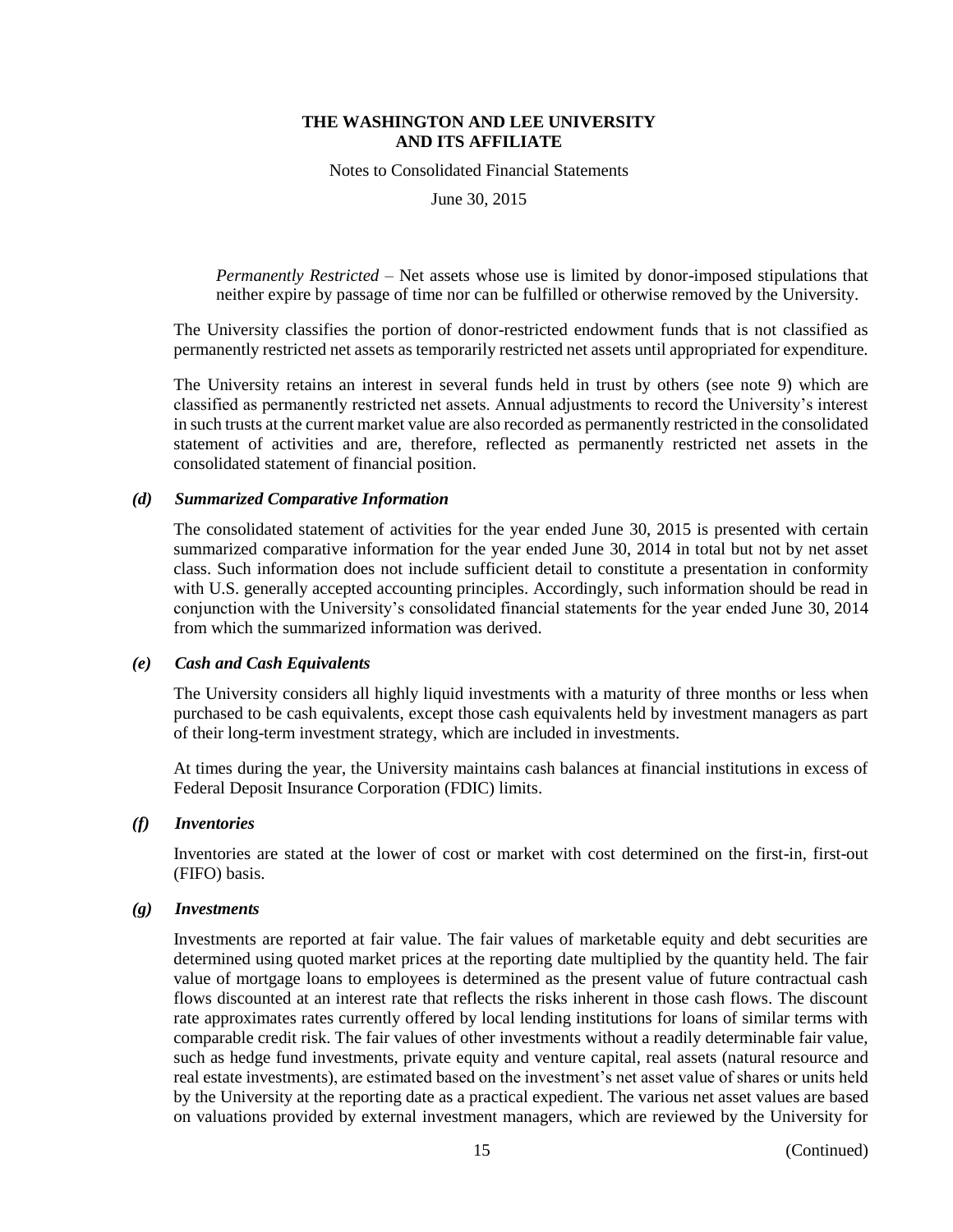Notes to Consolidated Financial Statements

June 30, 2015

reasonableness. Short-term investments are comprised of short-term fixed income securities valued at fair value determined from public quotations.

Purchases and sales of investments are recorded on the trade date. All investment income is reported in the period earned as unrestricted revenues, temporarily restricted revenues, or permanently restricted revenues depending on donor restrictions or law. The amount of investment income necessary to satisfy the Board of Trustees (the Board) approved spending policy for the endowment fund is included in the endowment returns allocated to operations in the consolidated statement of activities. Any excess of income earned over the approved spending amount is retained in the endowment pool.

Except for investments where donors specifically provide otherwise, investments are maintained in a pool. Gifts that are invested in the pool are assigned units of participation in the pool based upon their fair market value on the date of gift and the most recently determined unit market value for the existing units of participation. Subsequent distributions of annual income, based on the spending formula authorized by the Board, of the investment pool are based upon the number of units of participation. Withdrawals are based upon the most recently determined market value of the respective units of participation, which includes both realized and unrealized net gains or losses. The market value of the units of participation is calculated monthly.

Investments are exposed to several risks, such as interest rate, currency, market and credit risks. Due to the level of risk associated with certain investment securities, it is at least reasonably possible that changes in the values of investment securities will occur in the near term and that such changes could materially affect the amounts reported in the University's consolidated financial statements.

# *(h) Funds Held in Trust by Others*

Funds held in trust by others represent resources neither in the possession nor under the control of the University, but held and administered by outside fiscal agents, with the University deriving income from such funds. Funds held in trust by others are reported at fair value. The fair values of the assets of funds held in trust by others are based upon quoted market prices of the underlying assets held in trust at year end. The fair value of the University's share of the assets is reflected in the consolidated statement of financial position and the income (including unrealized appreciation and depreciation) is recorded in the consolidated statement of activities.

#### *(i) Split Interest Agreements*

The University is a participating beneficiary in a number of split interest agreements such as charitable remainder trusts and charitable lead trusts. Donors establish and fund a trust with specified distributions to be made to a designated beneficiary or beneficiaries over the trust's term. If applicable, liabilities to beneficiaries associated with these split interest agreements are calculated using the appropriate discount rate at the time they are established. If applicable under generally accepted accounting principles, liabilities for these split interest agreements are adjusted annually for changes in actuarial assumptions, amortization of the discount or to use a current discount rate. Upon termination of the trust, the University receives the portion of assets remaining in the trust as specified by the donor.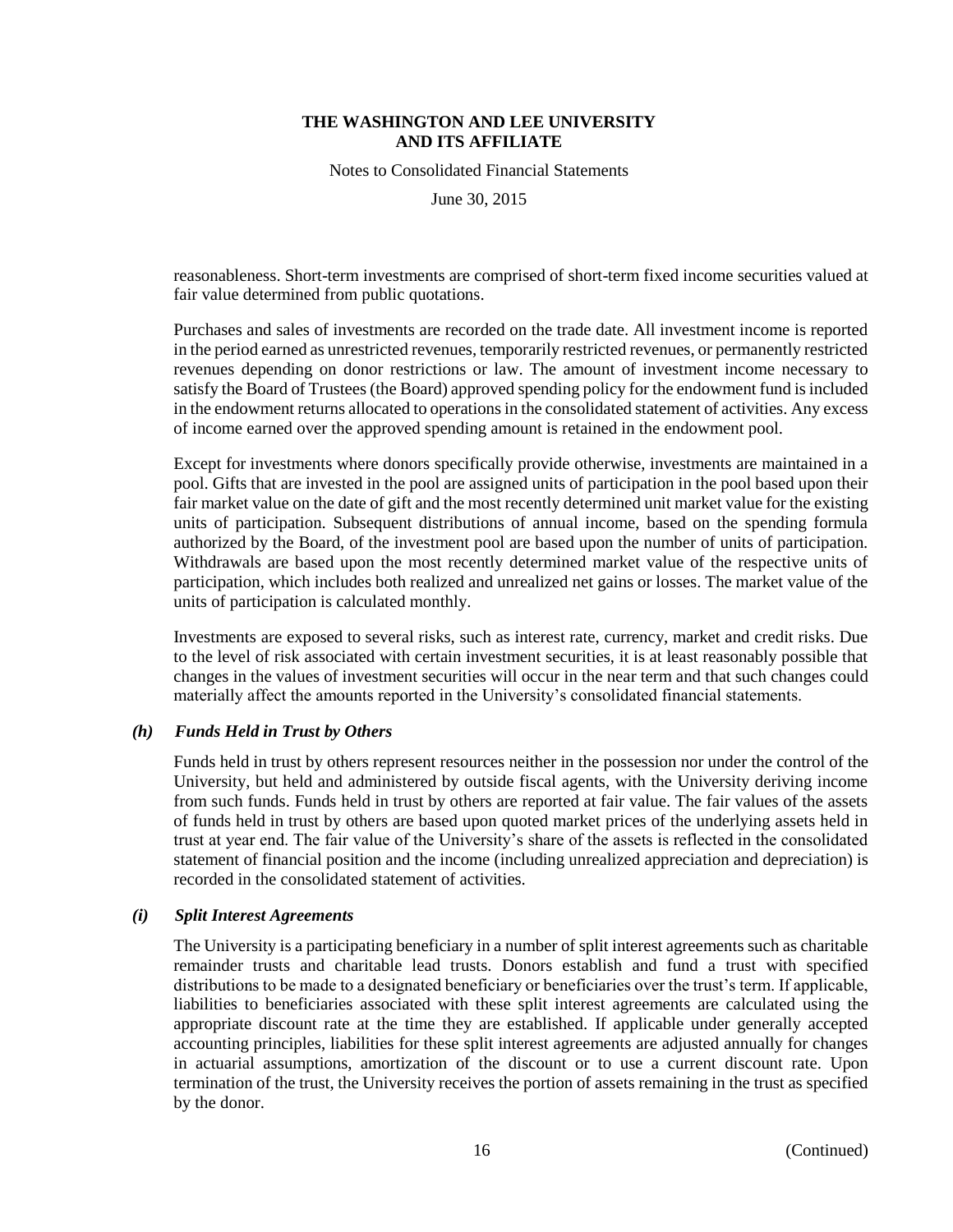Notes to Consolidated Financial Statements

June 30, 2015

Charitable remainder trusts, for which the University is not the trustee, are recorded at the fair value of their beneficial interest. The University records revenue for charitable lead trusts, for which the University is the trustee, based on the present value of future cash flows expected to be received by the University. The fair value of the assets held in trust by the University are included in investments and the associated liability, representing the present value of the liability to the donor's estate, is included in split interest agreement obligations in the consolidated statement of financial position.

The University also manages gift annuities, which consist of nontrust assets donated to the University in exchange for a fixed payment for a specified period of time. The gift annuities are recognized at fair value when received, and included in investments in the consolidated statement of financial position. The associated liability is initially calculated at the present value of future cash flows and adjusted in subsequent periods to reflect changes in actuarial assumptions. Liabilities associated with gift annuities are included in split interest agreement obligations in the consolidated statement of financial position.

Pooled life income funds are donated funds received by the University and are assigned a specific number of units in the pool. The donor is paid the amount of income earned on the donor's assigned units. Pooled life income funds are recorded at their fair value and are included in investments in the consolidated statement of financial position. The University's interest is recognized as contribution revenue in the period in which the assets are received by the donor. The difference between the fair value of the assets when received and the revenue recognized is recorded as a liability and included in split interest agreement obligations in the consolidated statement of financial position.

#### *(j) Land, Buildings, and Equipment*

Land, buildings, and equipment, including art properties, are stated at cost at the date of acquisition or fair value at the date of gift, less accumulated depreciation, computed on a straight-line basis over the estimated useful lives of land and building improvements (10-30 years), buildings (30-50 years), and equipment (10 years). Equipment held under capital leases is stated at the present value of minimum lease payments and amortized over the shorter of the lease term or estimated useful life of the asset. The University does not provide depreciation on its art properties because a decrease in economic benefit is not anticipated since the University expects to take the necessary steps to maintain their condition. Interest on borrowings is capitalized from the date of the borrowing until the specified qualifying assets acquired with those borrowings are ready for their intended use or the borrowing is retired, whichever occurs first. Capitalized interest is amortized over the useful life of the qualifying asset.

# *(k) Recognition and Classification of Gifts*

Contributions of cash and other assets, including unconditional promises to give, are recognized as revenue when the gifts are received by the University. Gifts are reported in the appropriate category of net assets in the consolidated statement of activities, except contributions that contain donor-imposed restrictions that are met in the same fiscal year. Gifts whose restrictions are met in the same fiscal year as their receipt are reported as unrestricted contribution revenue.

The University records gifts of cash and other assets as restricted support if they are received with donor-imposed restrictions or stipulations that limit their use. When a donor restriction expires, that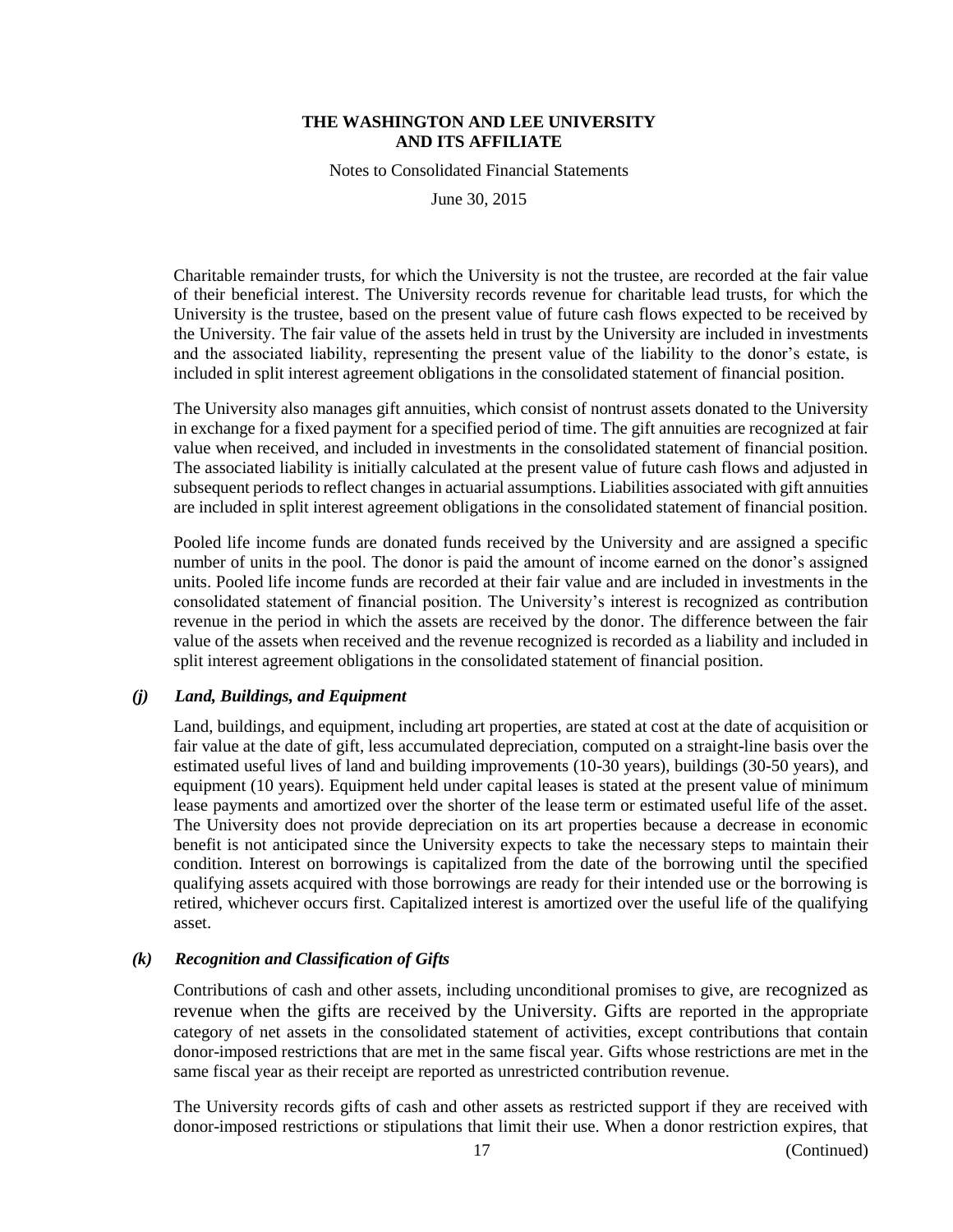Notes to Consolidated Financial Statements

June 30, 2015

is, when a stipulated time restriction ends or purpose restriction is accomplished, temporarily restricted net assets are reclassified to unrestricted net assets and reported in the consolidated statement of activities as net assets released from restrictions.

The University reports gifts of land, buildings, and equipment as unrestricted support unless explicit donor stipulations specify how the donated assets must be used. Gifts of long-lived assets with explicit restrictions that specify how the assets are to be used and gifts of cash or other assets that must be used to acquire long-lived assets are reported as restricted support.

In the event a donor makes changes to the nature of a restricted gift which affects its classification among the net asset categories, such amounts are reflected as "redesignated funds" in the consolidated statement of activities.

Unconditional promises to give that are expected to be collected within one year are recorded on the date of gift at net realizable values, which approximates fair value. The University uses present value techniques to measure the fair value on the date of gift of unconditional promises to give that are expected to be collected in future years. The discount rates used to compute the discounts on those amounts are determined at the time the unconditional pledges are initially recognized and are not revised subsequently. Amortization of the discounts is recorded as additional contribution revenues in accordance with the donor-imposed restrictions on the contributions. Subsequently, an allowance is made for uncollectible contributions based upon management's judgment after analysis of creditworthiness of the donors, past collection experience, and other relevant factors.

Conditional promises to give are not recognized as revenues until such time as the conditions are substantially met. The aggregate fair value of the conditional pledges received by the University is indeterminable as of June 30, 2015.

#### *(l) Asset Retirement Obligations*

The University has asset retirement obligations arising from regulatory requirements to perform certain asset retirement activities associated with the cost of removal and disposal of asbestos and fuel tanks. The liability was initially measured at fair value and subsequently is adjusted for accretion expense and changes in the amount or timing of the estimated cash flows. The corresponding asset retirement costs are capitalized as part of the carrying amount of the related long-lived asset and depreciated over the asset's remaining useful life.

#### *(m) Tuition and Fees and Auxiliary Revenue*

Student tuition and fees and auxiliary revenue are recognized as revenue during the fiscal year in which the related academic services are rendered. Student tuition and fees and auxiliary revenue received in advance of services to be rendered are reported as deferred revenue in the consolidated statement of financial position. Student tuition and fees and auxiliary revenue are recorded in the consolidated statement of activities net of student financial aid provided to the student by the University. Student financial aid is provided from earnings on restricted funds and certain board-designated endowments, along with gifts and grants dedicated to providing student financial aid.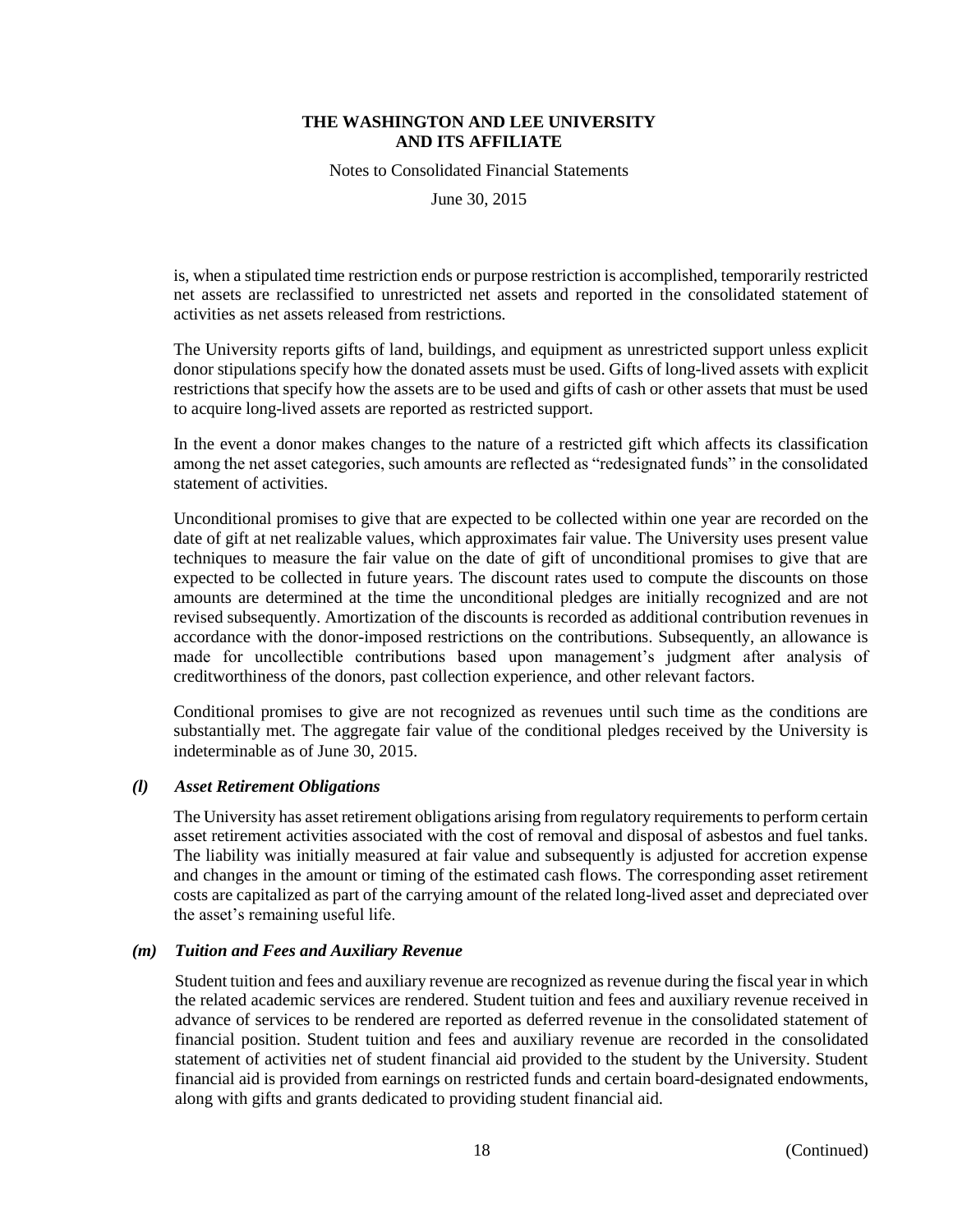Notes to Consolidated Financial Statements

June 30, 2015

## *(n) Functional Expenses*

The University has developed and implemented a system of allocating expenses related to more than one function. These expenses are depreciation, interest and operations and maintenance of plant. Depreciation is allocated by individual fixed assets to the function utilizing that asset. Interest is allocated based on the use of borrowed money in the individual functional category. Allocation of operations and maintenance of plant expenses was determined through a study of departmental uses of the operations and maintenance budget within each functional category.

# *(o) Operations*

The University classifies revenues earned and expenses incurred related to its core missions of teaching, research and scholarship, and investment returns made available for current use as operating revenues or expenses in the consolidated statement of activities. All other activities, including contributions restricted by donors or designated for longer term use by the Board, are shown as a component of nonoperating activities.

# *(p) Derivative Instruments*

All derivative instruments are recognized as either assets, included in accounts and other receivables, or liabilities, included in accounts and other payables, in the consolidated statement of financial position at their respective fair values. Changes in the fair value of derivative instruments are recorded as other non-operating activities on the consolidated statement of activities. Using derivative financial instruments may increase the University's exposure to credit risk and market risk. The University minimizes the credit (or repayment) risk in derivative instruments by (1) entering into transactions with high-quality counterparties, (2) limiting the amount of exposure to each counterparty, and (3) monitoring the financial condition of its counterparties. Market risk is the adverse effect on the value of a derivative financial instrument that results from a change in interest rates.

# *(q) Income Taxes*

The Washington and Lee University has been classified as an organization described under Section  $501(c)(3)$  of the Internal Revenue Code and thus exempt from federal income taxes on activities related to its exempt purpose. The University does not believe that there are any unrecognized tax benefits or costs that should be recorded in the consolidated financial statements. Accordingly, no provision for income taxes has been reflected in the consolidated financial statements.

The Internal Revenue Service has held that a Virginia limited liability company, treated as a partnership for state income tax purposes, would also be treated as a partnership for federal income tax purposes. Therefore, income taxes are not provided with respect to the operations of Colonnade Restoration, LLC since each member is responsible for the income tax consequences associated with its proportionate share of such operations.

# *(r) Fair Value Measurements*

Certain assets and liabilities are reported or disclosed at fair value in the consolidated financial statements. Fair value is defined as the price that would be received to sell an asset or paid to transfer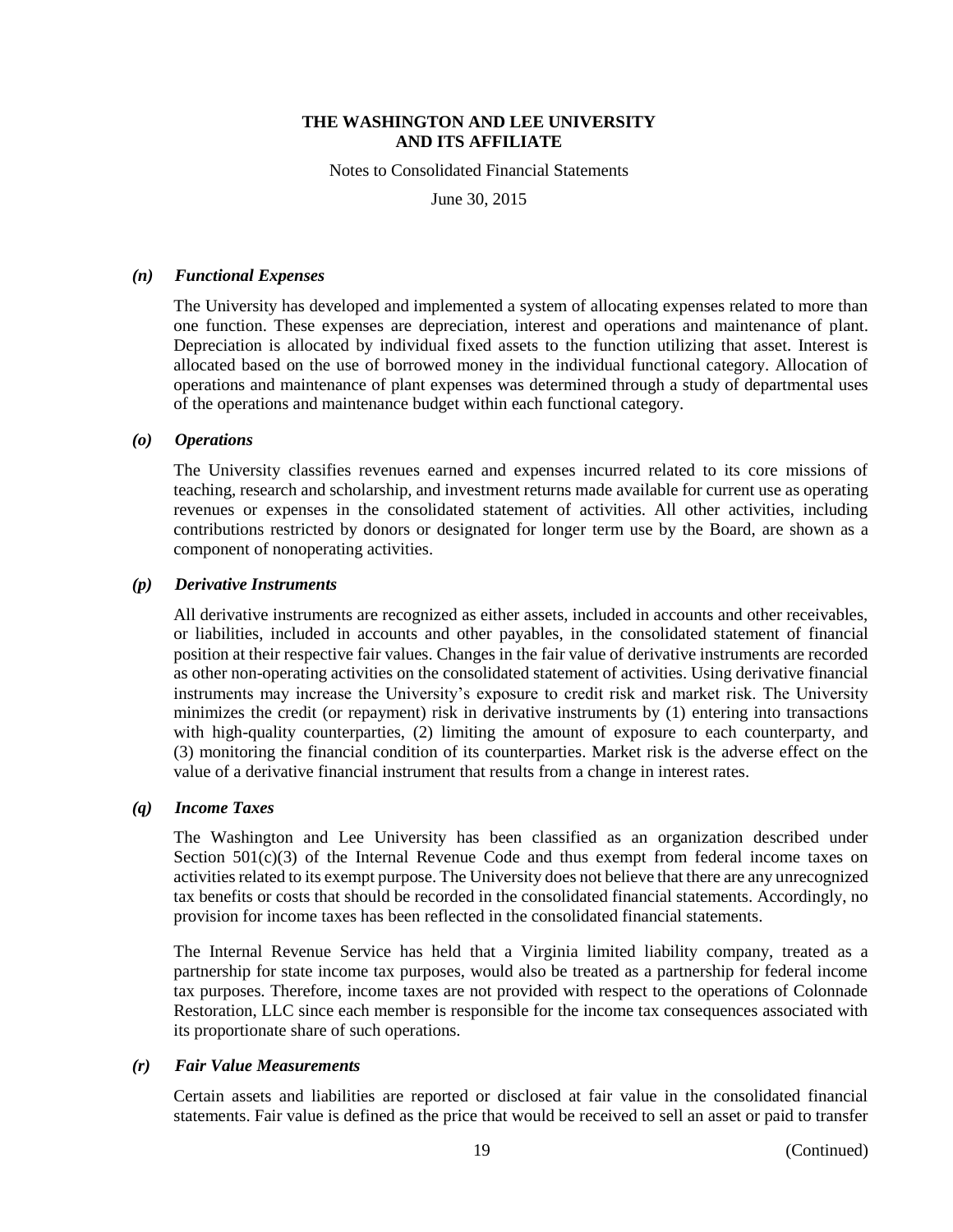Notes to Consolidated Financial Statements

June 30, 2015

a liability in an orderly transaction between market participants at the measurement date. The University utilizes valuation techniques that maximize the use of observable inputs and minimize the use of unobservable inputs to the extent possible. The University determines fair value based on assumptions that market participants would use in pricing an asset or liability in the principal or most advantageous market. When considering market participant assumptions in fair value measurements, the following fair value hierarchy distinguishes between observable and unobservable inputs, which are categorized in one of the following levels:

- Level 1 Inputs: Unadjusted quoted prices in active markets for identical assets or liabilities accessible to the reporting entity at the measurement date.
- Level 2 Inputs: Other than quoted prices included in Level 1 inputs that are observable for the asset or liability, either directly or indirectly, for substantially the full term of the asset or liability.
- Level 3 Inputs: Unobservable inputs for the asset or liability used to measure fair value to the extent that observable inputs are not available, thereby allowing for situations in which there is little, if any, market activity for the asset or liability at measurement date.

See note 7 for additional information with respect to fair value measurements.

#### *(s) Recent Accounting Pronouncement*

In May 2015, the Financial Accounting Standards Board issued Accounting Standards Update (ASU) No. 2015-07, *Disclosures for Investments in Certain Entities that Calculate Net Asset Value per Share (or Its Equivalent)*, which amends the disclosure requirements of Accounting Standards Codification Topic 820, *Fair Value Measurements and Disclosures*, for reporting entities that measure the fair value of an investment using the net asset value per share (or its equivalent) as a practical expedient. The amendments in ASU 2015-07 remove the requirement to categorize within the fair value hierarchy all investments for which fair value is measured using the net asset value per share practical expedient and also remove the requirements to make certain disclosures for all investments that are eligible to be measured at fair value using the net asset value per share practical expedient. ASU 2015-07 is effective for the University's fiscal years beginning after December 15, 2015 and interim periods within those fiscal years, with early application permitted. The University elected to early adopt the provisions of ASU 2015-07 in fiscal year 2015 and has applied the amendments retrospectively to June 30, 2014.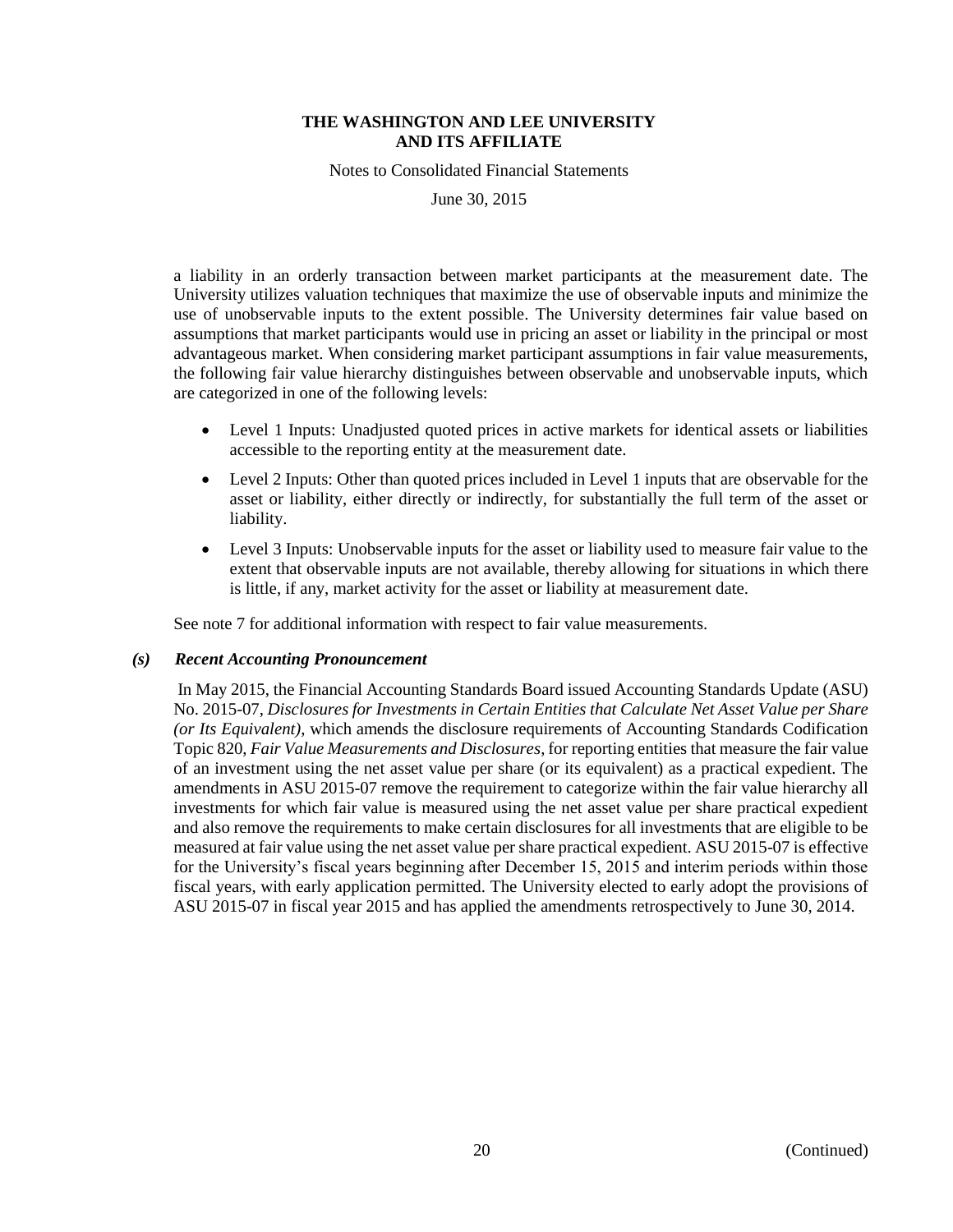Notes to Consolidated Financial Statements

June 30, 2015

#### **(3) Notes Receivable**

Notes receivable are carried at unpaid principal balance, less an allowance for doubtful accounts, and consist of the following at June 30, 2015 and 2014 (in thousands):

|                                  |                 | <b>Interest</b> |      |       |       |
|----------------------------------|-----------------|-----------------|------|-------|-------|
|                                  | <b>Maturity</b> | rates           |      | 2015  | 2014  |
| Student financial aid:           |                 |                 |      |       |       |
| Federally funded aid, net of     |                 |                 |      |       |       |
| allowance for doubtful accounts  |                 |                 |      |       |       |
| of \$304 and \$294, respectively | up to 10 years  | $3\% - 5\%$     | - \$ | 1.808 | 2,047 |
| University funded aid, net of    |                 |                 |      |       |       |
| allowance for doubtful accounts  |                 |                 |      |       |       |
| of \$342 and \$311, respectively | up to 10 years  | $3\% - 9\%$     |      | 3.446 | 3,349 |
| Other notes:                     |                 |                 |      |       |       |
| Note receivable from sale of     |                 |                 |      |       |       |
| property                         | 10/31/2020      | 5%              |      | 1.501 | 1,628 |
| Miscellaneous notes              | various         | various         |      | 46    | 70    |
|                                  |                 |                 | \$   | 6.801 | 7.094 |

# **(4) Contributions Receivable**

Contributions receivable, which are reported net of an allowance for uncollectible amounts and a present value discount, are expected to be collected as follows at June 30, 2015 and 2014 (in thousands):

|                                                                 | 2015                            | 2014                      |
|-----------------------------------------------------------------|---------------------------------|---------------------------|
| Less than one year<br>One year to five years<br>Over five years | \$<br>39,842<br>33,924<br>1,646 | 25,072<br>24,227<br>1,038 |
| Total contributions receivable, gross                           | 75,412                          | 50,337                    |
| Less allowance for uncollectible contributions                  | (741)                           | (497)                     |
| Total contributions receivable, net of allowance                | 74,671                          | 49,840                    |
| Discount (rates ranging from $0.1\%$ to 7.67%)                  | (1,200)                         | (813)                     |
| Total                                                           | 73,471                          | 49,027                    |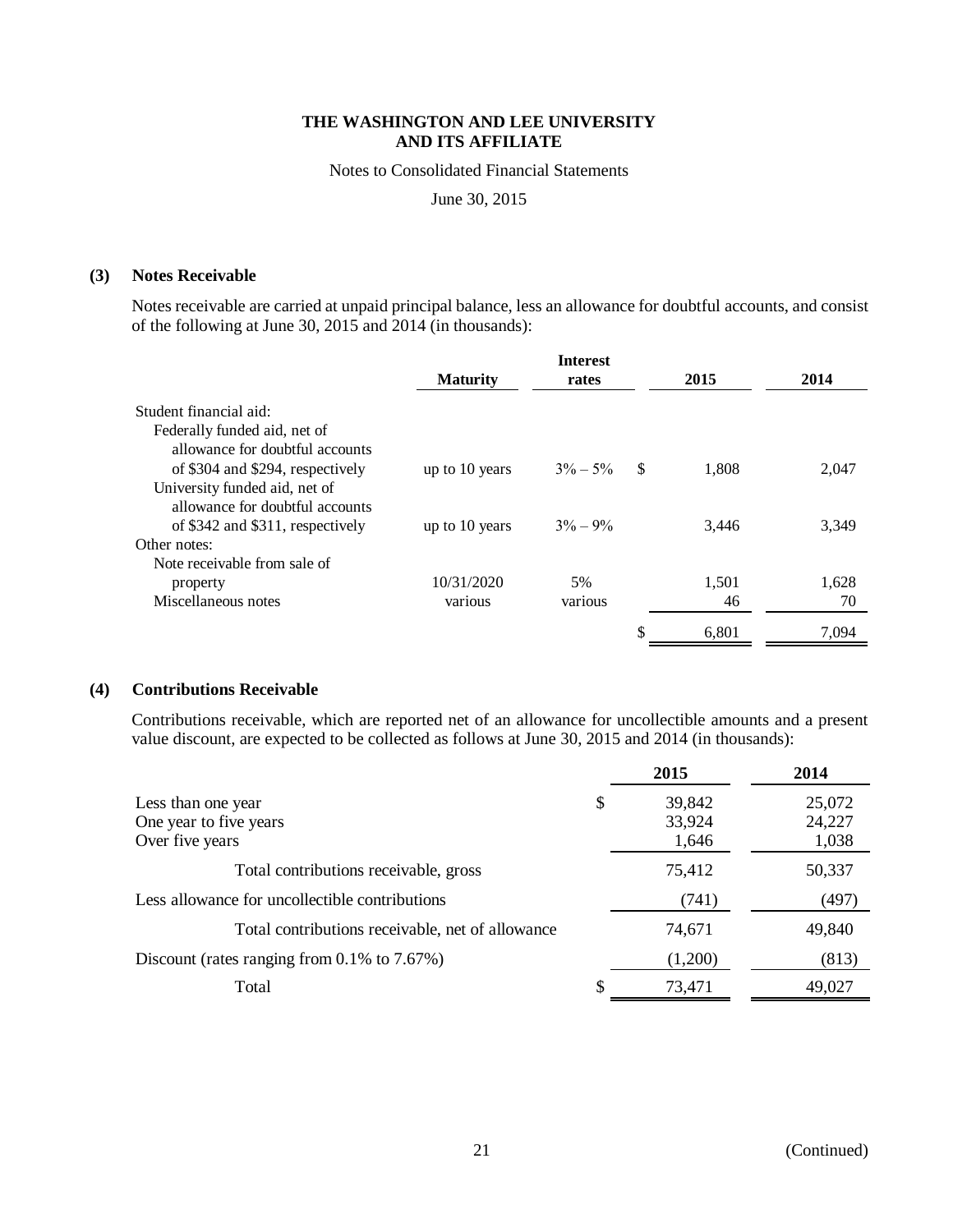Notes to Consolidated Financial Statements

June 30, 2015

# **(5) Land, Buildings, and Equipment**

Land, buildings, and equipment at June 30, 2015 and 2014 consist of the following (in thousands):

|                                                |    | 2015       | 2014      |
|------------------------------------------------|----|------------|-----------|
| Land                                           | \$ | 5,898      | 5,730     |
| Land improvements                              |    | 10,509     | 10,502    |
| Buildings and improvements                     |    | 334,978    | 333,568   |
| Equipment                                      |    | 52,025     | 46,919    |
| Art properties                                 |    | 3,918      | 3,451     |
|                                                |    | 407,328    | 400,170   |
| Less accumulated depreciation and amortization |    | (183, 965) | (173,507) |
|                                                |    | 223,363    | 226,663   |
| Construction in progress                       |    | 29,818     | 4,755     |
| Total                                          | ፍ  | 253,181    | 231,418   |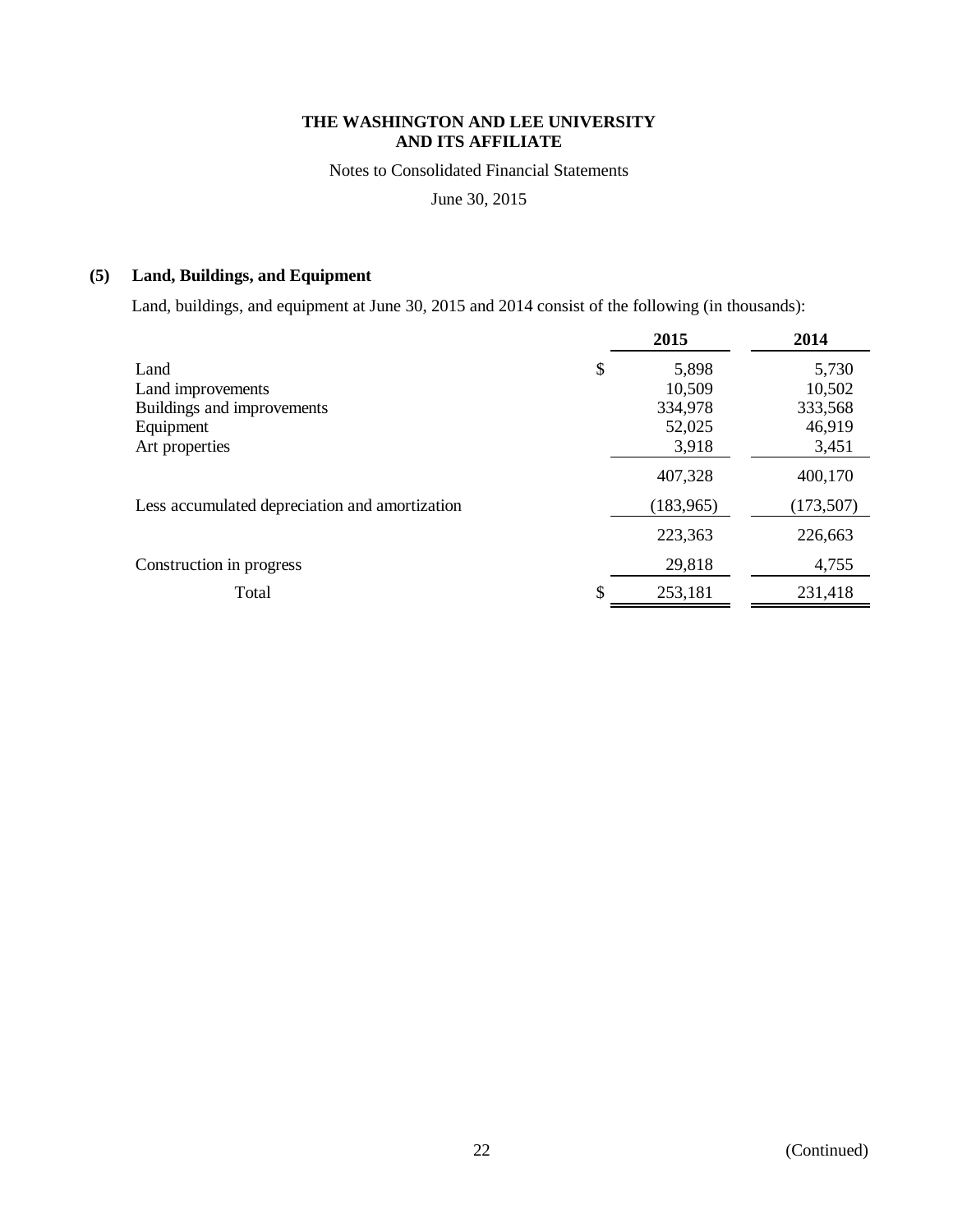Notes to Consolidated Financial Statements

June 30, 2015

### **(6) Investments**

Most of the University's long-term investments are held in an investment pool. Annuity and life income trusts and certain other investments are maintained separately from the investment pool.

The participation in the pool and ownership of the other investments at June 30, 2015 and 2014 for each class of net asset is as follows (in thousands):

|                        |    | <b>Investment</b><br>pool | <b>Annuity and</b><br>life income | <b>Other</b> | <b>Total</b> |
|------------------------|----|---------------------------|-----------------------------------|--------------|--------------|
| 2015:                  |    |                           |                                   |              |              |
| Net assets:            |    |                           |                                   |              |              |
| Unrestricted           | \$ | 241,291                   |                                   | 20,860       | 262,151      |
| Temporarily restricted |    | 353,197                   | 24,488                            |              | 377,685      |
| Permanently restricted |    | 456,898                   | 27,691                            |              | 484,589      |
| Investments as of      |    |                           |                                   |              |              |
| June 30, 2015          | S. | 1,051,386                 | 52,179                            | 20,860       | 1,124,425    |
| 2014:                  |    |                           |                                   |              |              |
| Net assets:            |    |                           |                                   |              |              |
| Unrestricted           | \$ | 205,288                   |                                   | 56,605       | 261,893      |
| Temporarily restricted |    | 347,863                   | 48,774                            |              | 396,637      |
| Permanently restricted |    | 438,795                   | 28,287                            |              | 467,082      |
| Investments as of      |    |                           |                                   |              |              |
| June 30, 2014          | \$ | 991,946                   | 77,061                            | 56,605       | 1,125,612    |

Investments are comprised of the following at June 30, 2015 and 2014 (in thousands):

|                                          | 2015         | 2014      |
|------------------------------------------|--------------|-----------|
| Short-term investments                   | \$<br>45,281 | 37,412    |
| Equities                                 | 180,192      | 184,641   |
| Fixed income                             | 67,250       | 58,184    |
| Real assets                              | 41,076       | 65,364    |
| Hedge funds                              | 3,056        | 2,691     |
| Mortgage loans to staff and fraternities | 46,817       | 46,659    |
| Multi-Asset Class (see below) *          | 710,847      | 699,476   |
| Private equity/venture capital           | 29,906       | 31,185    |
| Total                                    | 1,124,425    | 1,125,612 |

\* This represents the University's investments in Makena Capital Management, LLC (Makena). Makena's Multi-Asset Class portfolio is diversified across geographies, strategies, and over 150 investment managers.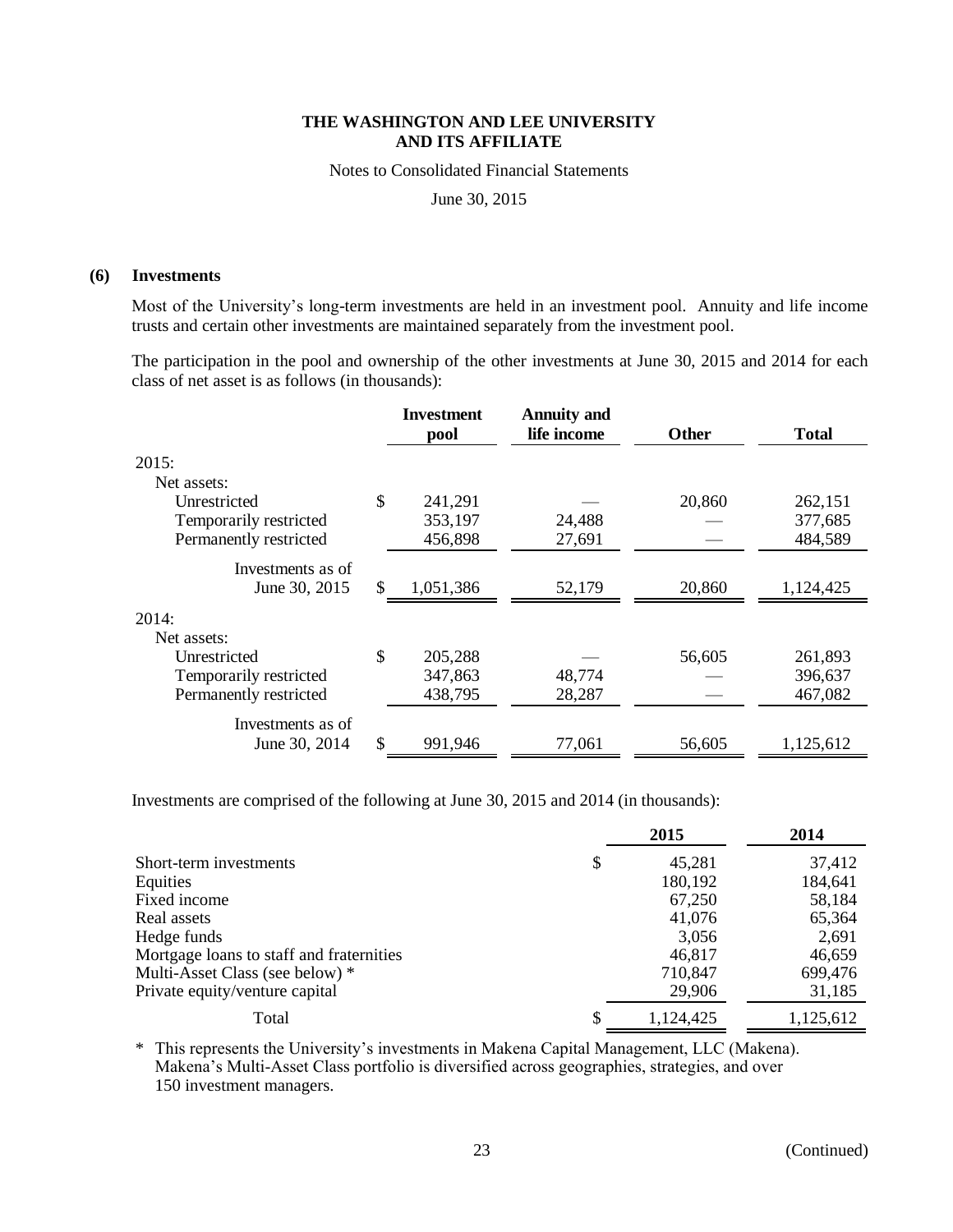Notes to Consolidated Financial Statements

June 30, 2015

The following table summarizes the investment return and its classification in the consolidated statement of activities (in thousands):

|                                                                                                                                                                                                                                                      | 2015        | 2014     |
|------------------------------------------------------------------------------------------------------------------------------------------------------------------------------------------------------------------------------------------------------|-------------|----------|
| Interest and dividend income                                                                                                                                                                                                                         | \$<br>6,715 | 6,104    |
| Net appreciation in fair value of investments, net of investment<br>expenses of \$1,392 and \$1,099 in 2015 and 2014, respectively                                                                                                                   | 46,249      | 131,948  |
| Total investment return                                                                                                                                                                                                                              | 52,964      | 138,052  |
| Less investment return available under spending policy,<br>including unrestricted amounts of \$37,211 and \$35,339<br>in 2015 and 2014, respectively, and temporarily<br>restricted amounts of \$6,607 and \$6,280 in 2015 and<br>2014, respectively | (44, 425)   | (42,228) |
| Investment return in excess of amount<br>available under spending policy                                                                                                                                                                             | \$<br>8,539 | 95,824   |

The University maintains a statement of investment policies and objectives which is approved by the Investment Committee and the Board of Trustees. The policy, which is reviewed no less than every two years, provides guidance on investment objectives, appropriate investment vehicles, asset allocation and spending policy for the endowment investments. In December 2007, the University employed Makena to manage the majority of the University's endowment funds. In so doing, the University has delegated the authority for asset allocation and manager selection to Makena, and in the period since the selection of Makena, the University has redeemed holdings from other managers (legacy investments) and placed those funds with Makena. As of June 30, 2015, approximately 68% of the University's endowment funds were held at Makena.

Makena utilizes both traditional and nontraditional investment strategies for the implementation of asset allocation. The single investment pooled fund is invested in approximately 150 individual managers across 7 asset classes and over 48 sub-asset class investment strategies. The portfolio is structured across the asset and sub-asset classes to generate performance in excess of relevant benchmarks while realizing substantially lower volatility than equity markets.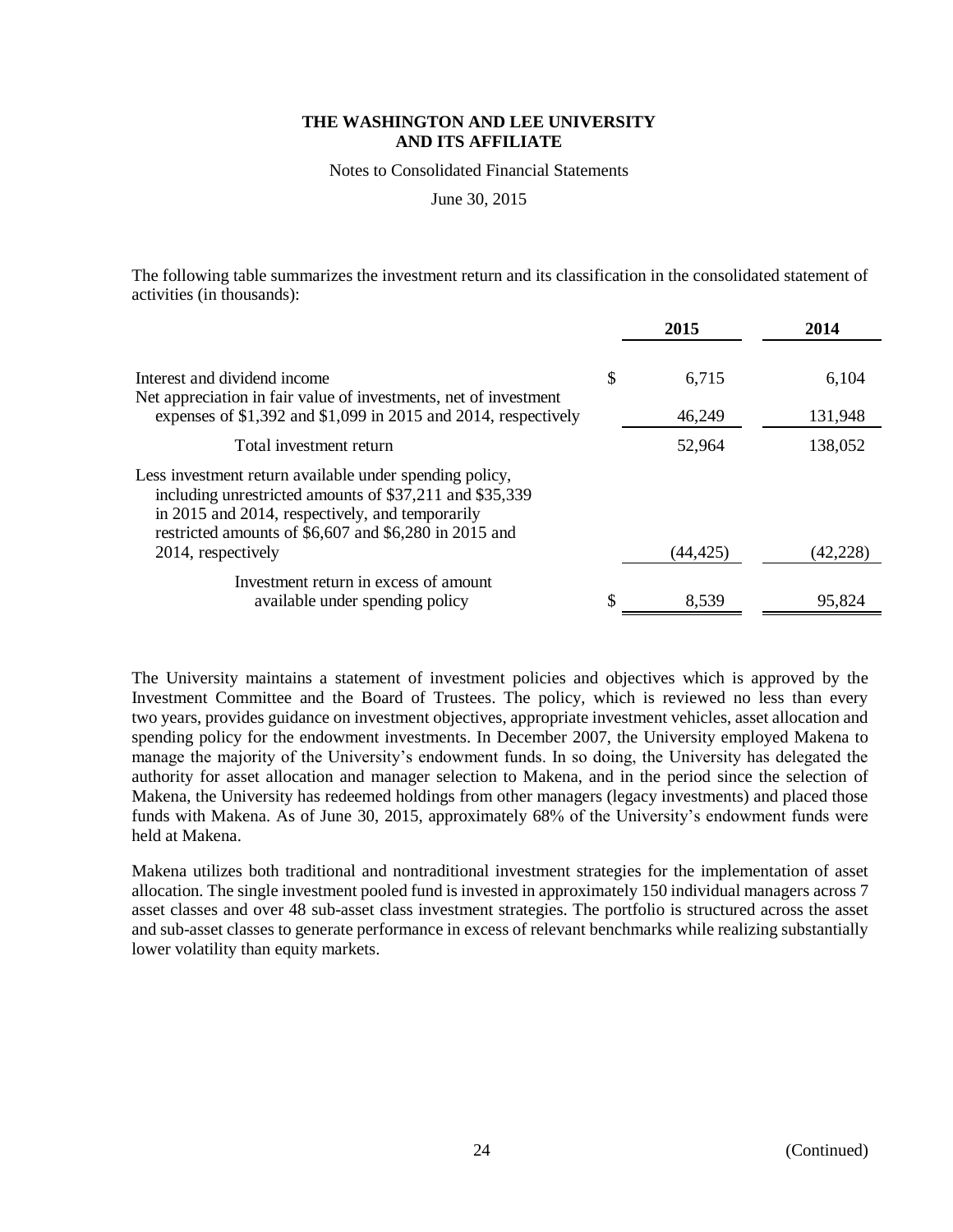Notes to Consolidated Financial Statements

June 30, 2015

The portfolio as of June 30, 2015 and 2014 was allocated across the following asset classes as follows:

|                        | 2015  | 2014 |  |
|------------------------|-------|------|--|
| Equity                 | 17%   | 15%  |  |
| Tactical hedged equity | 10%   | 9%   |  |
| Real estate            | 11%   | 11%  |  |
| Private equity         | 20%   | 20%  |  |
| Natural resources      | 10%   | 8%   |  |
| Absolute return        | 23%   | 22%  |  |
| Fixed income           | 9%    | 8%   |  |
| Cash                   | $-$ % | 7%   |  |

The University has within its investments, those investments held by the University as trustee that provide payout to named beneficiaries but will ultimately be passed to the University. These funds are held at BNY Mellon and are invested primarily across a range of equity indexed products and fixed income indexed products in a more traditional investment approach. The majority of the funds are held in mutual fund products.

The following table summarizes the University's investments in entities that calculate net asset value per share, or its equivalent, as a practical expedient to estimate fair value as of June 30, 2015, as well as liquidity and funding commitments for those investments (in thousands):

|                                |               |                                | 2015                                                          |                                       |
|--------------------------------|---------------|--------------------------------|---------------------------------------------------------------|---------------------------------------|
|                                | Fair<br>value | <b>Unfunded</b><br>commitments | <b>Redemption</b><br>frequency<br>(if currently<br>available) | <b>Redemption</b><br>notice<br>period |
| Real assets                    | 38,177        |                                | $\ast$                                                        | $\ast$                                |
| <b>Multi-Asset Class</b>       | 710,847       | 37,500                         | Annual                                                        | l year                                |
| Private equity/venture capital | 29.906        | 1,388                          | *                                                             | *                                     |

\* These are primarily limited partnerships where distributions are made to investors through the liquidation of the underlying assets. It is expected to take 10-12 years to fully distribute these assets.

#### **(7) Fair Value Measurements**

#### *(a) Fair Value of Financial Instruments*

The following methods and assumptions were used to estimate the fair value of each class of the University's financial instruments.

 **Cash and cash equivalents, student accounts receivables, other receivables, unspent bond proceeds, assets restricted to investment in land, building, and equipment, accounts payable, other payables, and accrued liabilities:** The carrying amounts approximate fair value because of the short maturity of these financial instruments.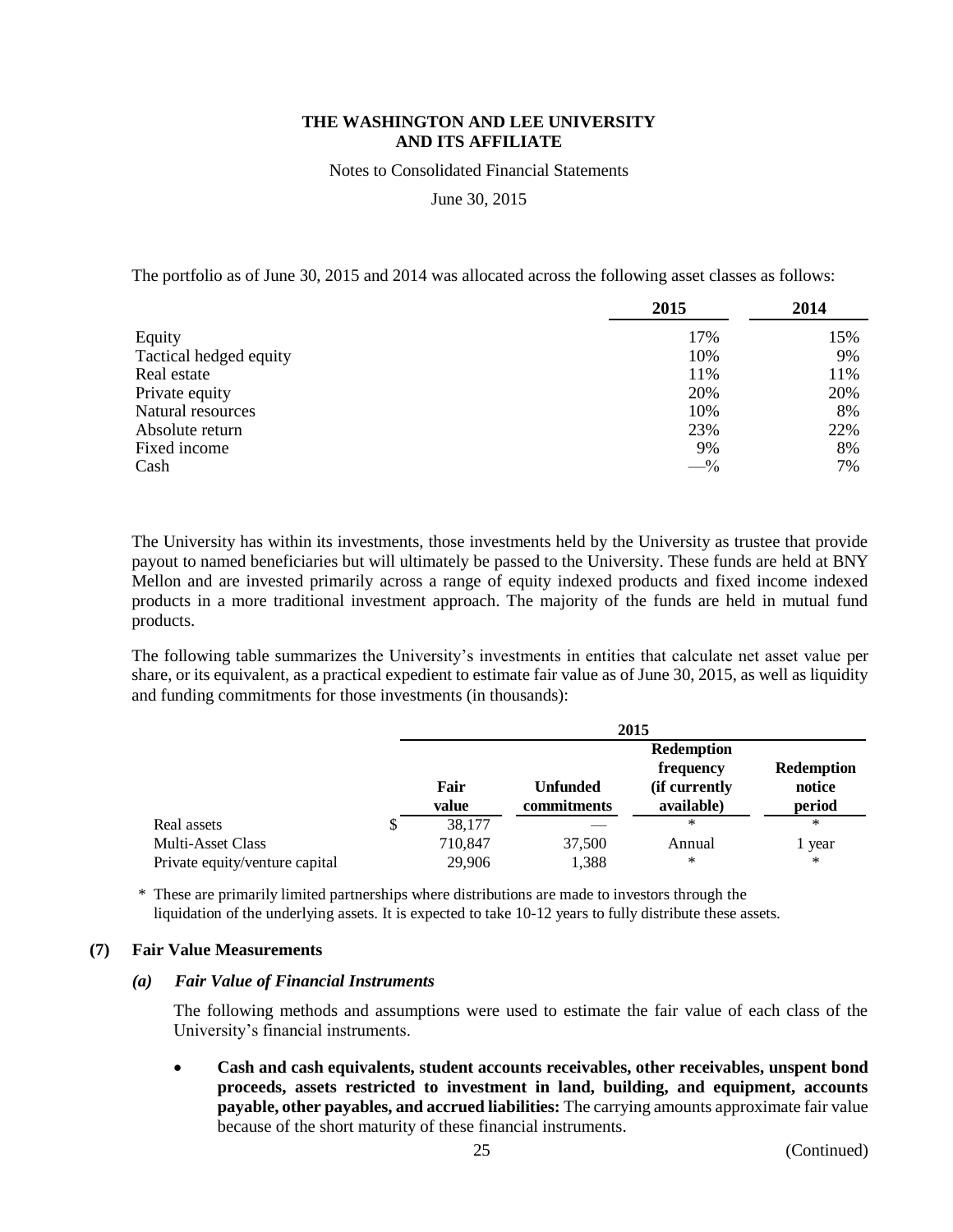Notes to Consolidated Financial Statements

June 30, 2015

- Notes receivable: The University has estimated the net realizable value of notes receivable, evaluated collection history, and has concluded the carrying amount approximates fair value.
- **Contributions receivable and split interest agreement obligations:** The University has estimated the net realizable value of contributions receivable and split interest agreement obligations, and has concluded the carrying amounts approximate fair value. The discount rates used in calculation of split interest agreement obligations ranged from 1.2% to 10.6% at June 30, 2015 and 2014.
- **Investments and funds held in trust by others:** The fair values of marketable equity and debt securities are determined using quoted market prices at the reporting date multiplied by the quantity held. The fair value of mortgage loans to employees is determined as the present value of future contractual cash flows discounted at an interest rate that reflects the risks inherent in those cash flows. The discount rate approximates rates currently offered by local lending institutions for loans of similar terms with comparable credit risk. The fair values of other investments without a readily determinable fair value, such as hedge fund investments, private equity and venture capital, natural resource and real estate investments, are estimated based on the investment's net asset value of shares or units held by the University at the reporting date as a practical expedient. The various net asset values are based on valuations provided by external investment managers, which are reviewed by the University for reasonableness. Short-term investments are comprised of short-term fixed income securities valued at fair value determined from public quotations.

Although the fair values of the assets of funds held in trust by others are based upon quoted prices at year-end, funds held in trust by others are categorized as Level 3 assets in the fair value hierarchy due to the University's lack of control over the trusts.

- **Interest rate swaps:** The fair value of interest rate swaps is determined using pricing models developed based on the LIBOR swap rate and other observable market data, adjusted to reflect nonperformance risk of both the counterparty and the University.
- **Long-term debt:** The estimated fair value of the University's long-term debt was \$220,390,000 and \$181,031,000 as of June 30, 2015 and 2014, respectively. Fair values for 2015 and 2014 were estimated based on an average interest rate of 2.47% and 2.49%, respectively, the bond buyer municipal index rate for June 30, 2015 and 2014. Using the remaining principal amortization structure of each series of bonds and interest rates, a calculation was performed to get a bond yield and then a discount rate for each existing series of bonds. Each discount rate was then used to calculate the present value of debt service, reflecting average interest rates that are slightly above current rates for similar indebtedness. These inputs are considered Level 2 in the fair value hierarchy.

The methods described above may produce a fair value calculation that may not be indicative of net realizable value or reflective of future fair values. Furthermore, while the University believes its valuation methods are appropriate and consistent with other market participants, the use of different methodologies or assumptions to determine the fair value of certain financial instruments could result in a different fair value measurement at the reporting date.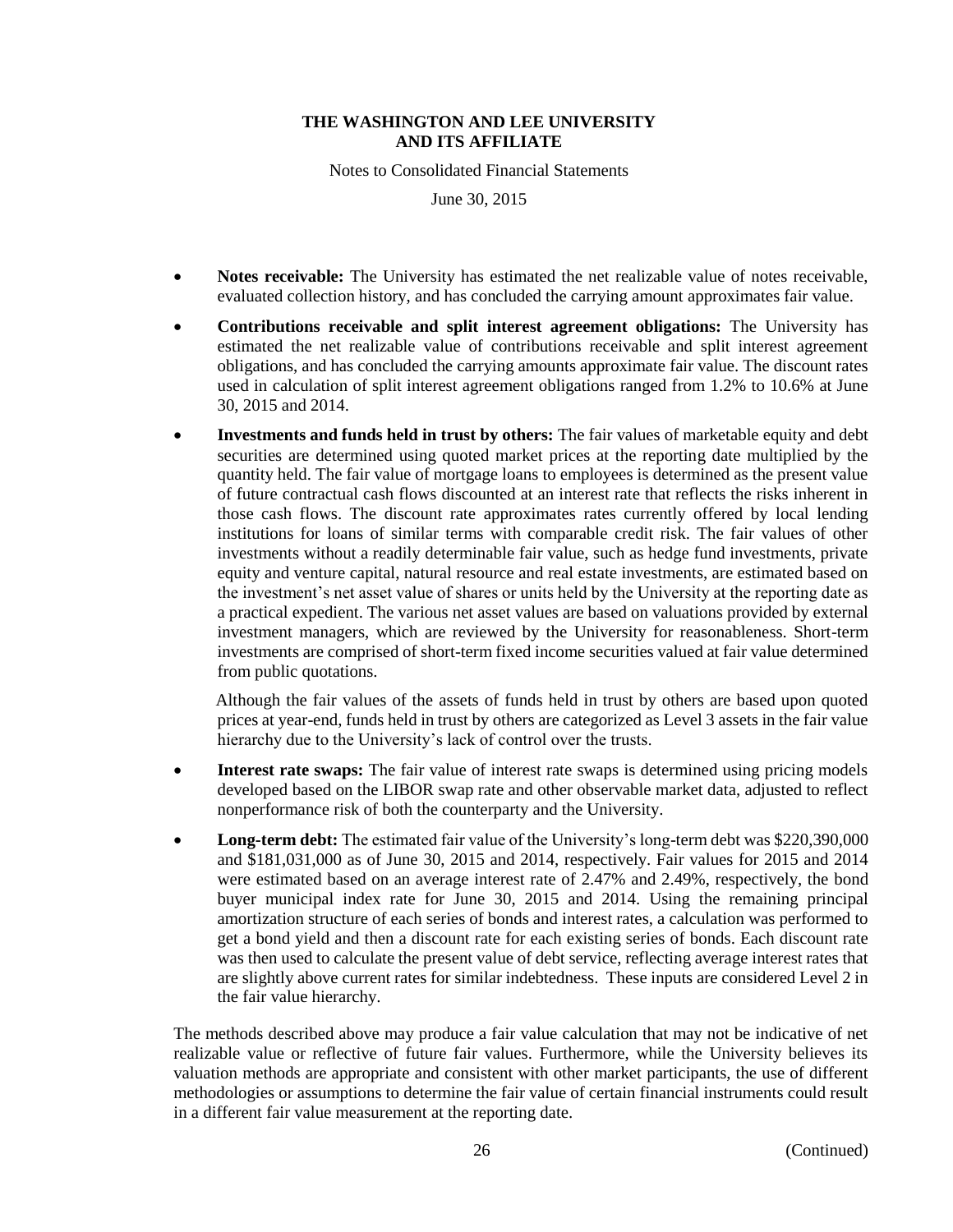Notes to Consolidated Financial Statements

June 30, 2015

#### *(b) Fair Value Hierarchy*

The following table presents assets and liabilities that are measured at fair value on a recurring basis at June 30, 2015 (in thousands):

|                                | <b>Total</b>    | Fair value measurements at |                      |         |                  |  |  |  |
|--------------------------------|-----------------|----------------------------|----------------------|---------|------------------|--|--|--|
|                                | <b>June 30,</b> |                            | reporting date using |         |                  |  |  |  |
|                                | 2015            | Level 1                    | Level 2              | Level 3 | NAV <sup>T</sup> |  |  |  |
| Assets:                        |                 |                            |                      |         |                  |  |  |  |
| Investments:                   |                 |                            |                      |         |                  |  |  |  |
| Short-term                     |                 |                            |                      |         |                  |  |  |  |
| investments                    | \$<br>45,281    | 37,986                     | 7,295                |         |                  |  |  |  |
| Equities                       | 180,192         | 180,149                    |                      | 43      |                  |  |  |  |
| Fixed income                   | 67,250          | 66,861                     | 20                   | 369     |                  |  |  |  |
| Real assets                    | 41,076          |                            | 2,899                |         | 38,177           |  |  |  |
| Hedge funds                    | 3,056           | 3,056                      |                      |         |                  |  |  |  |
| Mortgage loans to<br>staff and |                 |                            |                      |         |                  |  |  |  |
| fraternities                   | 46,817          |                            | 46,817               |         |                  |  |  |  |
| <b>Multi-Asset Class</b>       | 710,847         |                            |                      |         | 710,847          |  |  |  |
| Private equity/                |                 |                            |                      |         |                  |  |  |  |
| ventture capital               | 29,906          |                            |                      |         | 29,906           |  |  |  |
| Total                          |                 |                            |                      |         |                  |  |  |  |
| investments                    | 1,124,425       | 288,052                    | 57,031               | 412     | 778,930          |  |  |  |
| Funds held in trust            |                 |                            |                      |         |                  |  |  |  |
| by others                      | 423,487         |                            |                      | 423,487 |                  |  |  |  |
| Total assets                   | \$<br>1,547,912 | 288,052                    | 57,031               | 423,899 | 778,930          |  |  |  |
| Liabilities:                   |                 |                            |                      |         |                  |  |  |  |
| Interest rate swaps            | \$<br>32        |                            | 32                   |         |                  |  |  |  |

<sup>1</sup>*Certain investments that are measured at fair value using the net asset value per share (or its equivalent) practical expedient have not been categorized in the fair value hierarchy. The fair value amounts presented in this table are intended to permit reconciliation of the fair value hierarchy to the amounts presented in the consolidated financial statements.*

There were no significant transfers between Level 1 and Level 2 investments for the year ended June 30, 2015.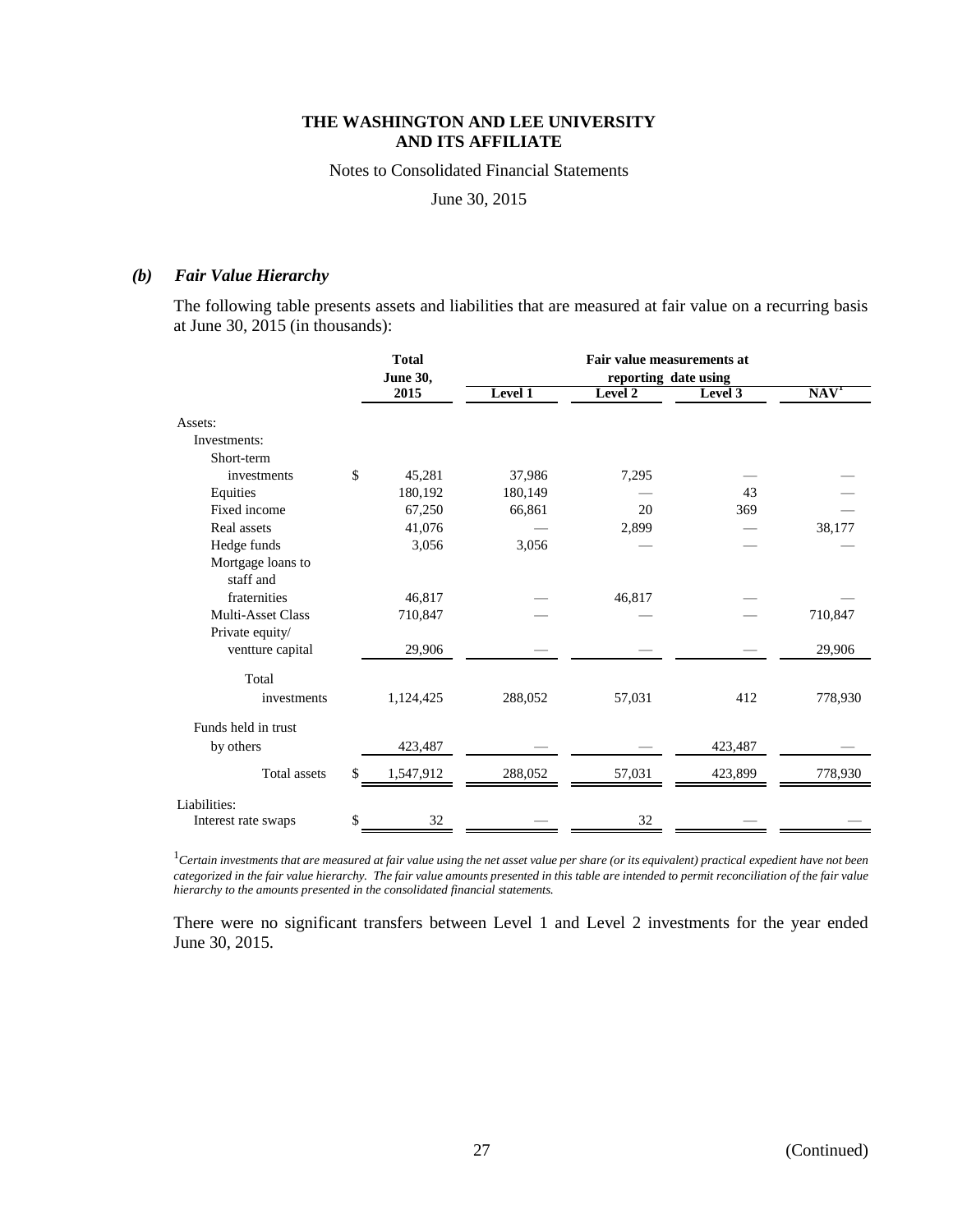Notes to Consolidated Financial Statements

June 30, 2015

The following table presents assets and liabilities that are measured at fair value on a recurring basis at June 30, 2014 (in thousands):

|                                | <b>Total</b><br><b>June 30,</b> |         |                                 |         |                  |
|--------------------------------|---------------------------------|---------|---------------------------------|---------|------------------|
|                                | 2014                            | Level 1 | reporting date using<br>Level 2 | Level 3 | NAV <sup>T</sup> |
| Assets:                        |                                 |         |                                 |         |                  |
| Investments:                   |                                 |         |                                 |         |                  |
| Short-term                     |                                 |         |                                 |         |                  |
| investments                    | \$<br>37,412                    | 30,123  | 7,289                           |         |                  |
| Equities                       | 184,641                         | 184,600 |                                 | 41      |                  |
| Fixed income                   | 58,184                          | 58,038  | 20                              | 126     |                  |
| Real assets                    | 65,364                          |         | 3,761                           |         | 61,603           |
| Hedge funds                    | 2,691                           | 2,691   |                                 |         |                  |
| Mortgage loans to<br>staff and |                                 |         |                                 |         |                  |
| fraternities                   | 46,659                          |         | 46,659                          |         |                  |
| <b>Multi-Asset Class</b>       | 699,476                         |         |                                 |         | 699,476          |
| Private equity/                |                                 |         |                                 |         |                  |
| ventture capital               | 31,185                          |         |                                 |         | 31,185           |
| Total                          |                                 |         |                                 |         |                  |
| investments                    | 1,125,612                       | 275,452 | 57,729                          | 167     | 792,264          |
| Funds held in trust            |                                 |         |                                 |         |                  |
| by others                      | 451,768                         |         |                                 | 451,768 |                  |
| Total assets                   | \$<br>1,577,380                 | 275,452 | 57,729                          | 451,935 | 792,264          |
| Liabilities:                   |                                 |         |                                 |         |                  |
| Interest rate swaps            | \$<br>56                        |         | 56                              |         |                  |

<sup>1</sup>*Certain investments that are measured at fair value using the net asset value per share (or its equivalent) practical expedient have not been categorized in the fair value hierarchy. The fair value amounts presented in this table are intended to permit reconciliation of the fair value hierarchy to the amounts presented in the consolidated financial statements.*

There were no significant transfers between Level 1 and Level 2 investments for the year ended June 30, 2014.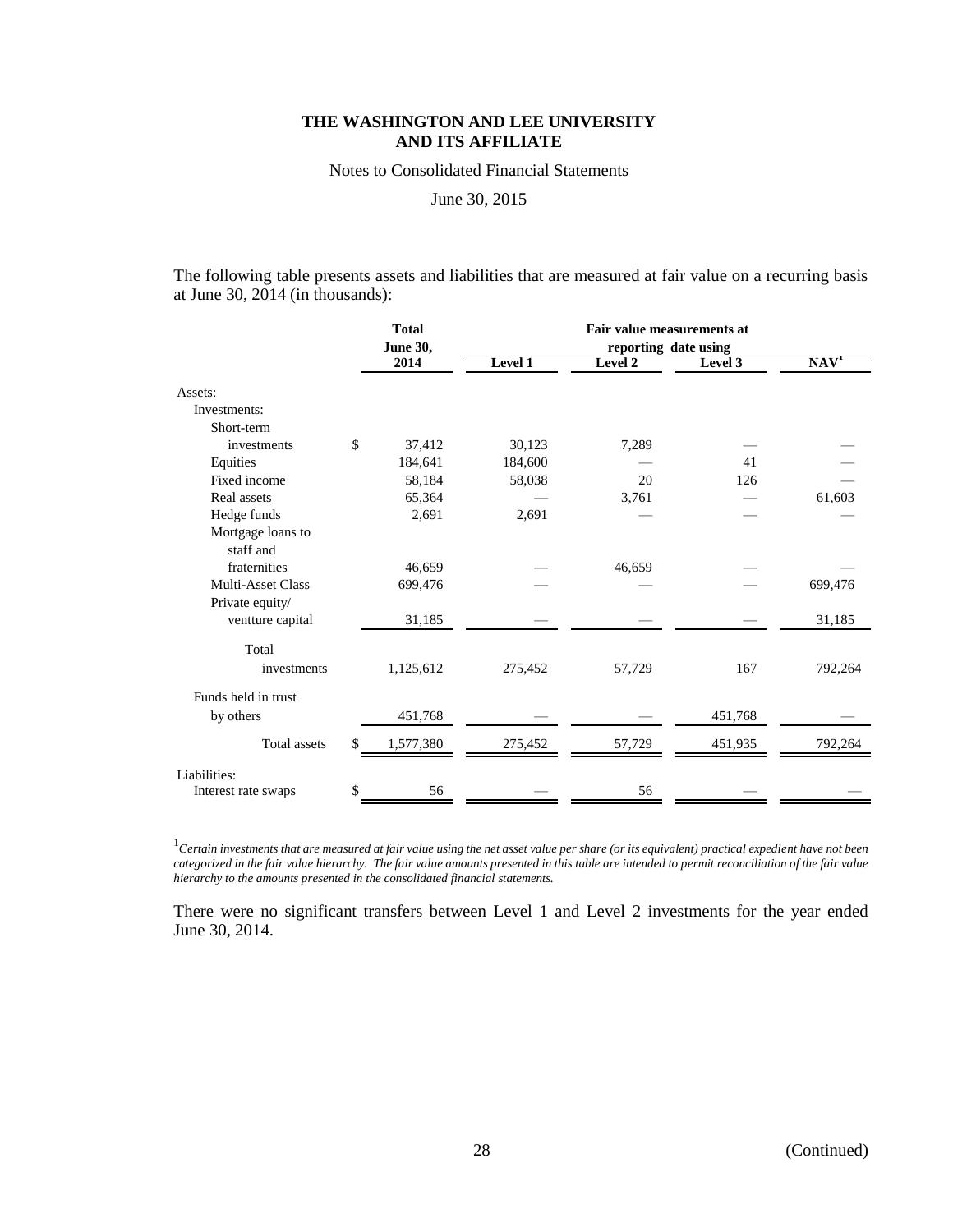Notes to Consolidated Financial Statements

June 30, 2015

The following table presents the University's activity for assets measured at fair value on a recurring basis using significant unobservable inputs (Level 3) for the years ended June 30, 2015 and 2014 (in thousands):

|                                                                                                                   | <b>Investments</b> | <b>Funds held in</b><br>trust by<br>others | <b>Total</b>                              |
|-------------------------------------------------------------------------------------------------------------------|--------------------|--------------------------------------------|-------------------------------------------|
| \$<br>Ending balance at June 30, 2013                                                                             | 92                 | 429,586                                    | 429,678                                   |
| Net realized and unrealized gains<br>Net purchases (maturities)<br>Contributions<br><b>Distributions</b>          | 24<br>51           | 37,515<br>(3,729)<br>(11,604)              | 37,539<br>(3,729)<br>51<br>(11,604)       |
| Ending balance at June 30, 2014                                                                                   | 167                | 451,768                                    | 451,935                                   |
| Net realized and unrealized gains (losses)<br>Net purchases (maturities)<br>Contributions<br><b>Distributions</b> | 2<br>243           | (16, 401)<br>(1,754)<br>2.547<br>(12,673)  | (16,399)<br>(1,754)<br>2,790<br>(12, 673) |
| \$<br>Ending balance at June 30, 2015                                                                             | 412                | 423,487                                    | 423,899                                   |

For the years ended June 30, 2015 and 2014, there was approximately \$27,637,000 and \$25,935,000, respectively, of net unrealized gains included in the change in net assets that were attributable to Level 3 assets still held at June 30, 2015 and 2014.

#### **(8) Endowment**

Endowment is a term used commonly to refer to the resources that have been restricted by donors or designated by the Board of Trustees that will be invested to provide future revenue to support the University's activities. As of June 30, 2015, the University holds 1,314 endowment funds, of which 1,219 are true endowments (restricted by the donor) and 95 are quasi-endowments (designated by the Board).

#### *(a) Interpretation of Relevant Law*

Based on the interpretation of Virginia's legislation, which incorporates the provisions of the Uniform Prudent Management of Institutional Funds Act (the Act or UPMIFA), by the Board of Trustees of the University, and absent explicit donor stipulations to the contrary, the University classifies the original value of gifts donated to the permanent endowment, as well as accumulations to the permanent endowment made at the direction of the donor, as permanently restricted net assets.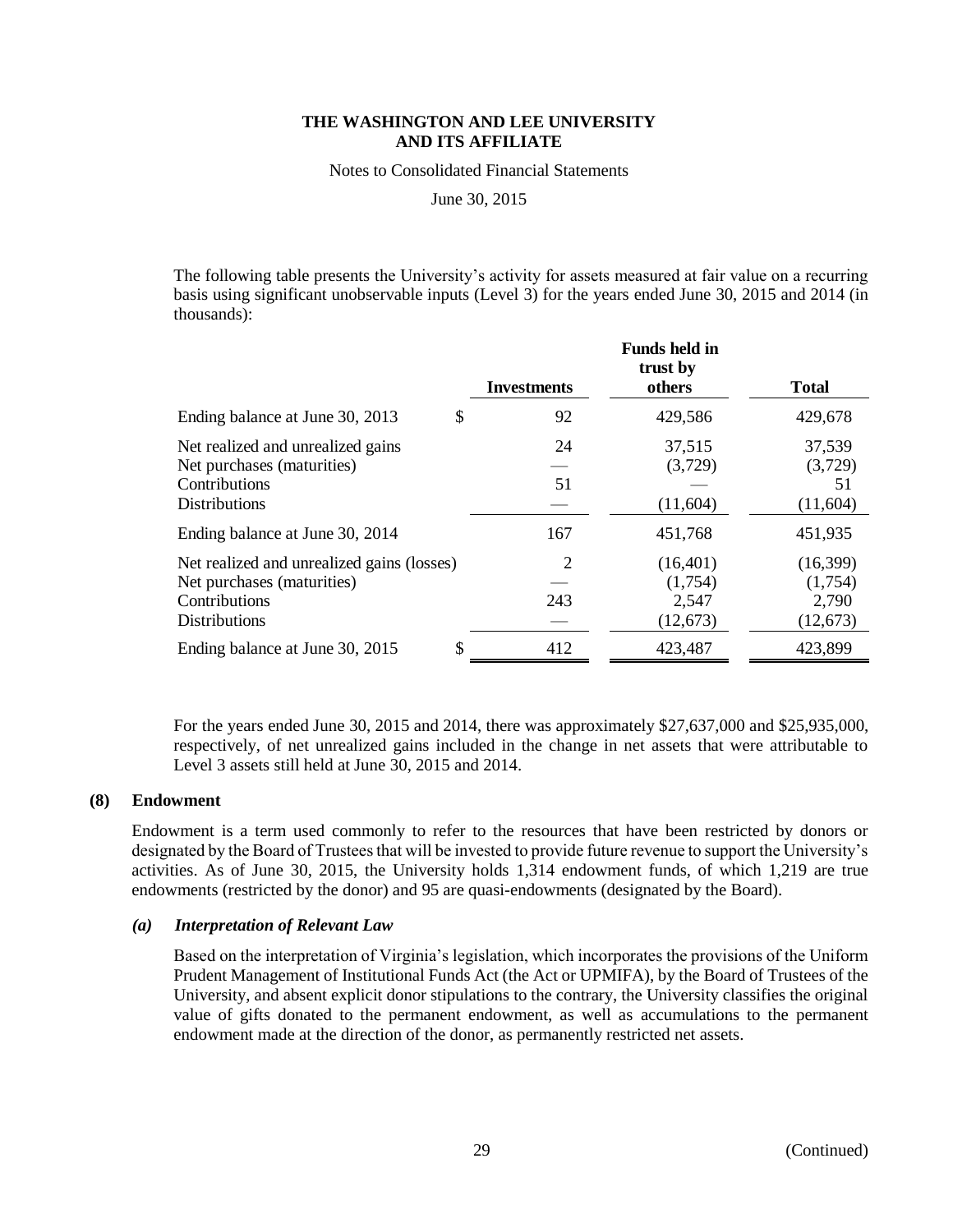Notes to Consolidated Financial Statements

June 30, 2015

The remaining portion of the donor-restricted endowment fund that is not classified in permanently restricted net assets is classified as temporarily restricted net assets until those amounts are appropriated for expenditure by the Board of Trustees in a manner consistent with the standard of prudence prescribed by the Act. In accordance with the Act, the University considers the following factors in making a determination to appropriate or accumulate donor-restricted endowment funds: the duration and preservation of the fund; the purposes of the University and the donor-restricted endowment fund; general economic conditions; the possible effect of inflation or deflation; the expected total return from income and the appreciation of investments; other resources of the University; and the investment policies of the University.

Endowment net assets consist of the following at June 30, 2015 (in thousands):

|                                  |   | Unrestricted | <b>Temporarily</b><br>restricted | <b>Permanently</b><br>restricted | <b>Total</b> |
|----------------------------------|---|--------------|----------------------------------|----------------------------------|--------------|
| Donor-restricted endowment funds | S | (10)         | 349.459                          | 452.335                          | 801,784      |
| Board-designated endowment funds |   | 246,003      |                                  |                                  | 246,003      |
| Total endowed net<br>assets      |   | 245,993      | 349,459                          | 452.335                          | 1,047,787    |

Endowment net assets consist of the following at June 30, 2014 (in thousands):

|                                  |   | <b>Unrestricted</b> | <b>Temporarily</b><br>restricted | <b>Permanently</b><br>restricted | <b>Total</b> |
|----------------------------------|---|---------------------|----------------------------------|----------------------------------|--------------|
| Donor-restricted endowment funds | S | (1)                 | 344,667                          | 438.795                          | 783.461      |
| Board-designated endowment funds |   | 242.694             |                                  |                                  | 242.694      |
| Total endowed net<br>assets      |   | 242.693             | 344,667                          | 438,795                          | 1,026,155    |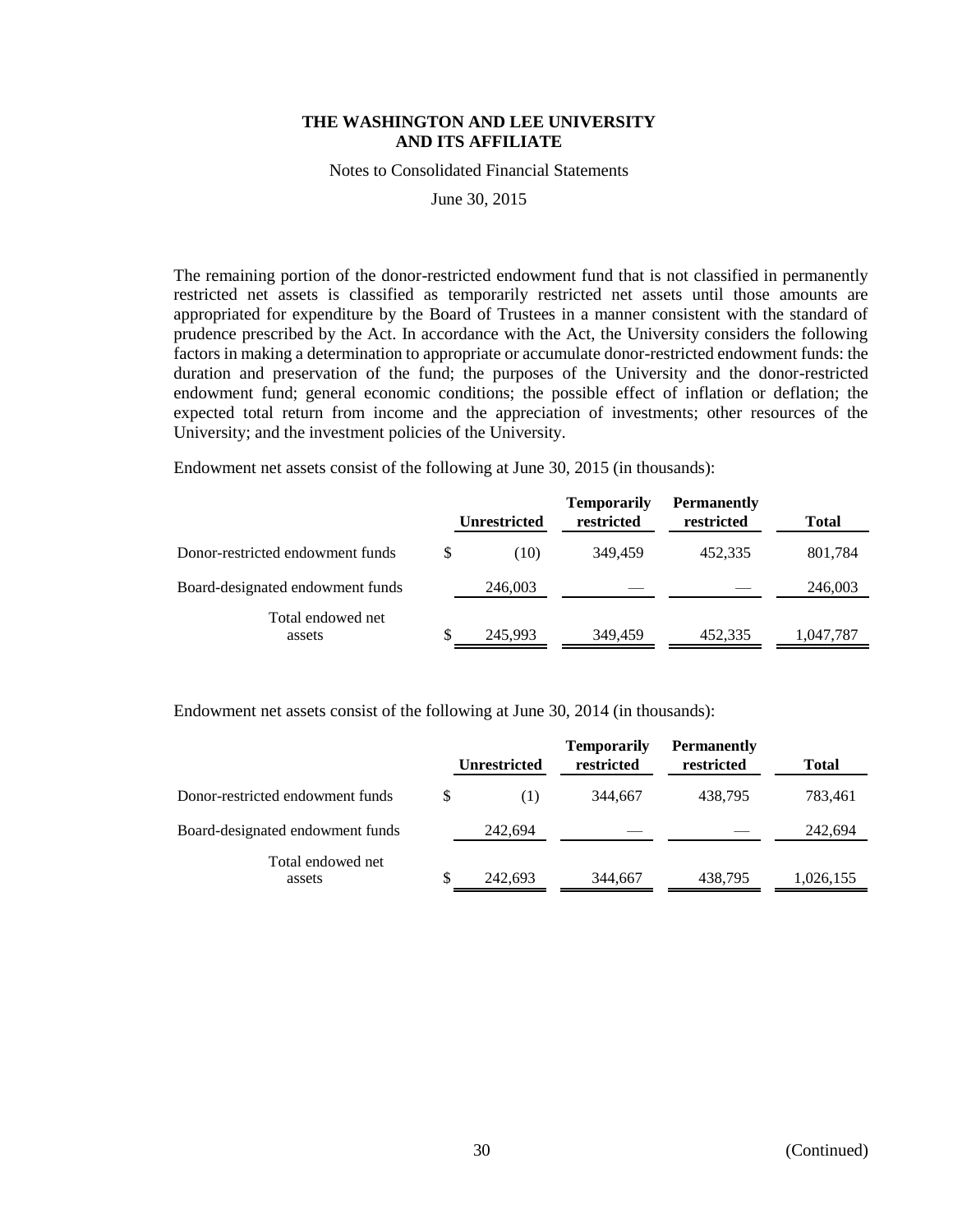Notes to Consolidated Financial Statements

June 30, 2015

Changes in endowment net assets for the years ended June 30, 2015 and 2014 are as follows (in thousands):

|                                        | <b>Unrestricted</b> | <b>Temporarily</b><br>restricted | <b>Permanently</b><br>restricted | <b>Total</b> |
|----------------------------------------|---------------------|----------------------------------|----------------------------------|--------------|
| Endowment net assets,<br>June 30, 2013 | \$<br>214,533       | 277,511                          | 423,726                          | 915,770      |
| Investment return:                     |                     |                                  |                                  |              |
| Investment income                      | 1,169               | 2,811                            |                                  | 3,980        |
| Net appreciation                       | 31,218              | 96,355                           |                                  | 127,573      |
| Contributions and pledge               |                     |                                  |                                  |              |
| payments                               | 5,279               | 103                              | 15,069                           | 20,451       |
| Appropriation for expenditure          | (9,506)             | (32, 113)                        |                                  | (41, 619)    |
| Endowment net assets,                  |                     |                                  |                                  |              |
| June 30, 2014                          | 242,693             | 344,667                          | 438,795                          | 1,026,155    |
| Investment return:                     |                     |                                  |                                  |              |
| Investment income                      | 737                 | 1,520                            |                                  | 2,257        |
| Net appreciation                       | 11,726              | 36,880                           |                                  | 48,606       |
| Contributions and pledge               |                     |                                  |                                  |              |
| payments                               | 819                 | 228                              | 13,540                           | 14,587       |
| Appropriation for expenditure          | (9,982)             | (33, 836)                        |                                  | (43, 818)    |
| Endowment net assets,                  |                     |                                  |                                  |              |
| June 30, 2015                          | \$<br>245,993       | 349,459                          | 452,335                          | 1,047,787    |

# *(b) Funds with Deficiencies*

From time to time, the fair value of assets associated with an individual donor-restricted endowment fund may fall below the original value of the fund. Deficiencies of this nature that are reported in unrestricted net assets were \$10,000 and \$1,000 as of June 30, 2015 and 2014, respectively. Subsequent gains that restore the fair value of the assets of the endowment fund to the required level will be classified as an increase in unrestricted net assets.

#### *(c) Return Objectives and Risk Parameters*

The University has adopted investment and spending policies for endowment assets that attempt to provide a predictable stream of funding to programs supported by its endowment while seeking to maintain the purchasing power of the endowment assets.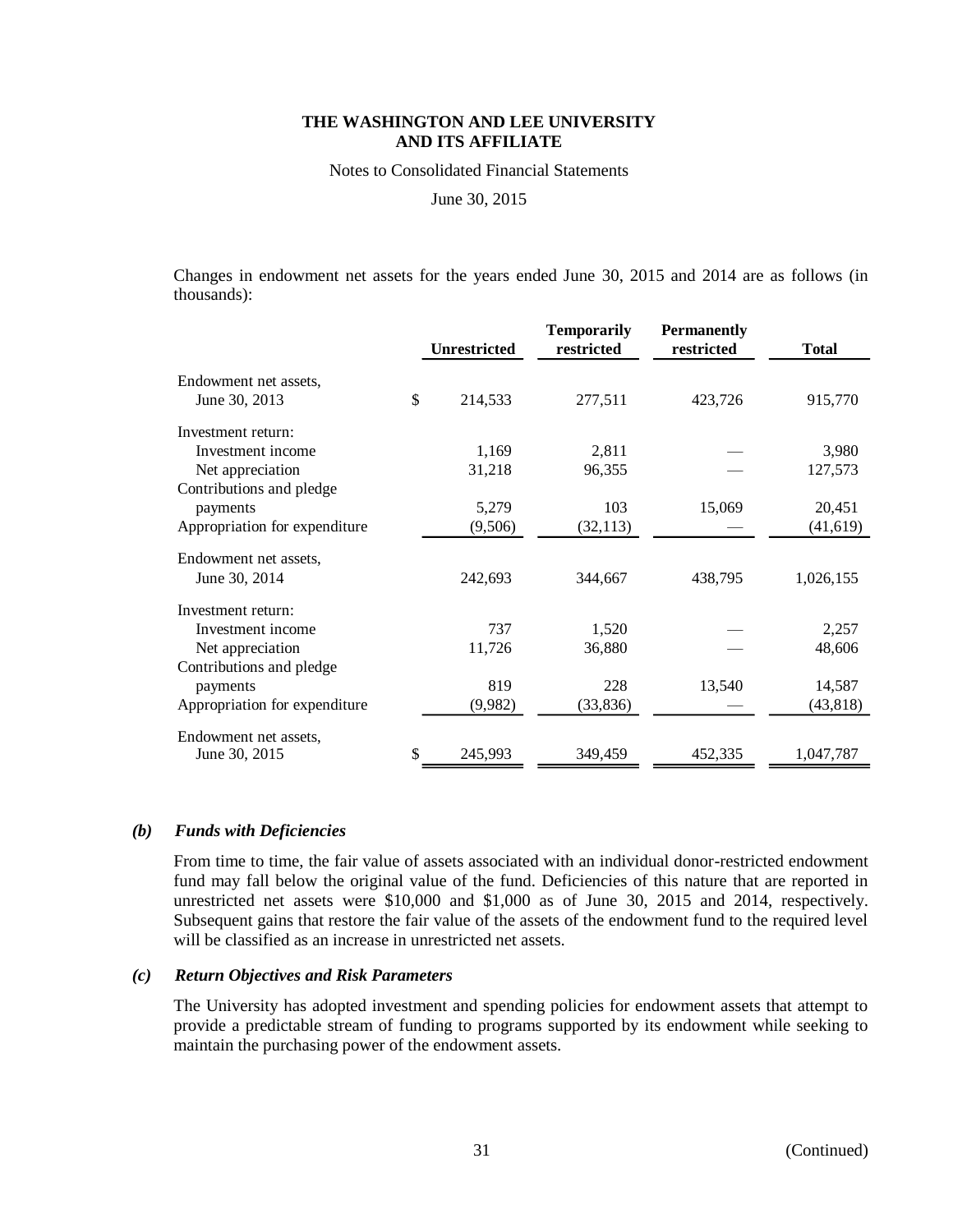Notes to Consolidated Financial Statements

June 30, 2015

# *(d) Strategies Employed for Achieving Objectives*

To satisfy its long-term rate-of-return objectives, the University relies on a total return strategy in which investment returns are achieved through both capital appreciation (realized and unrealized) and current yield (interest and dividends). The University targets a diversified asset allocation that places emphasis on investments in equities, bonds and absolute return strategies to achieve its long-term return objectives within prudent risk constraints.

# *(e) Spending Policy and How the Investment Objectives Relate to Spending Policy*

The Board-approved spending formula for the endowment provides for spending the lesser of the prior year allocation incremented by a Consumer Price Index-based inflator, 6% of the three-year average of fair values at June 30, or a 5% ceiling related to the June 30 fair value. This model is often referred to as a constant growth spending formula. The calculated spending rate was 4.39% and 4.68% for the years ended June 30, 2015 and 2014, respectively.

# **(9) Funds Held in Trust by Others**

The majority of the funds held in trust by others comes from Letitia P. Evans' bequest of 15% of the annual net income of the Lettie Pate Evans Foundation, Inc. Restricted Fund. At June 30, 2015 and 2014, the fair value of the University's interest was reported by the trustees as \$379,078,000 and \$407,863,000, respectively. During the years ended June 30, 2015 and 2014, the University received distributions of \$11,635,000 and \$10,747,000, respectively, from the Lettie Pate Evans Foundation, Inc. Restricted Fund.

At June 30, 2015 and 2014, the University maintained an interest in 45 other trusts with fair values reported by the trustees of approximately \$44,409,000 and \$43,905,000, respectively, and received distributions for the years ended June 30, 2015 and 2014 of \$1,014,000 and \$857,000, respectively.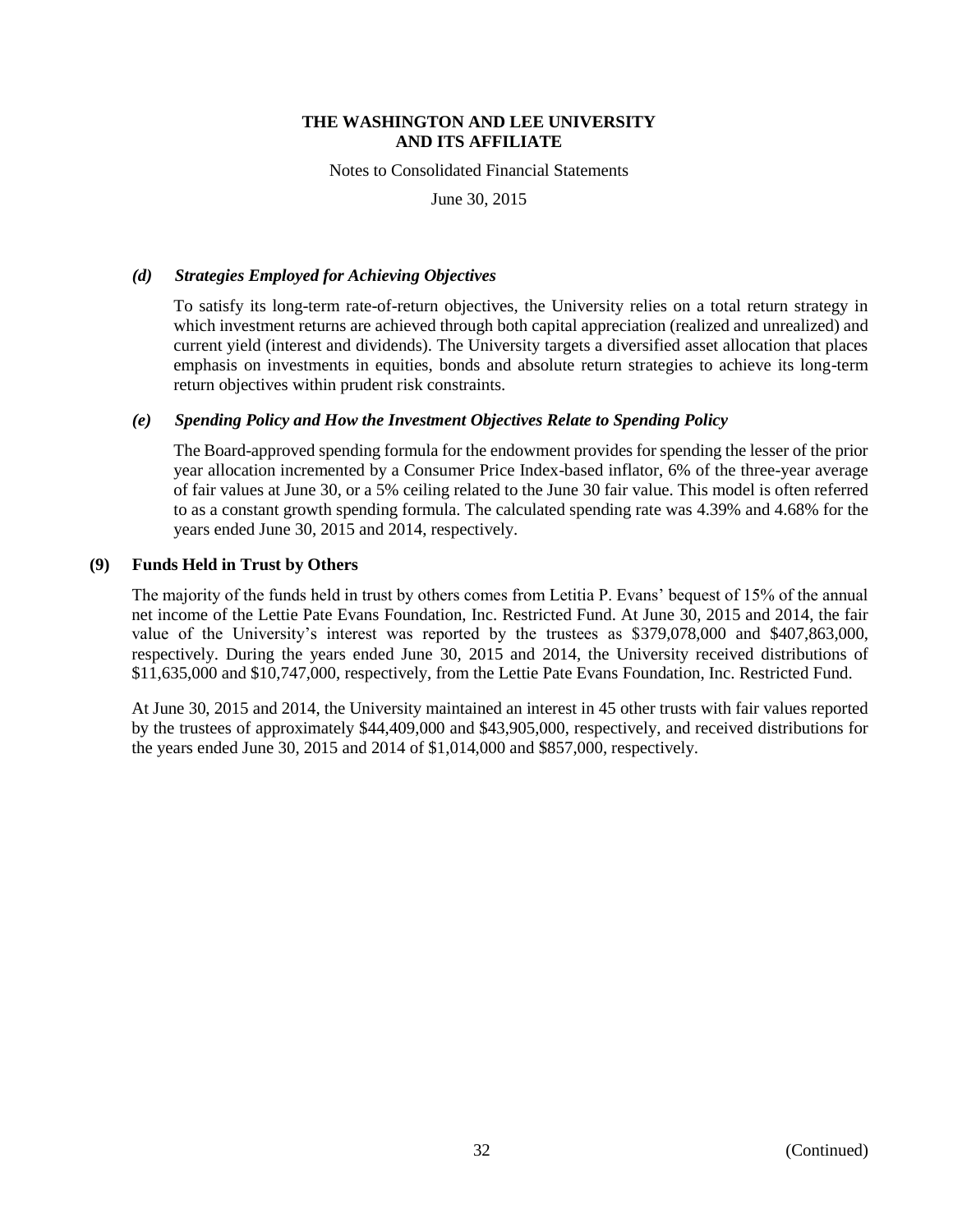Notes to Consolidated Financial Statements

June 30, 2015

# **(10) Long-Term Debt and Derivative Instruments**

 $\overline{a}$ 

Long-term debt consists of the following obligations at June 30, 2015 and 2014 (in thousands):

|                                                                                                                  | Final<br>maturity | <b>Interest</b><br>rates | 2015    | 2014    |
|------------------------------------------------------------------------------------------------------------------|-------------------|--------------------------|---------|---------|
| Virginia College Building Authority<br>(VCBA):<br>1998 Note, includes unamortized                                |                   |                          |         |         |
| premium of \$945 and<br>$$1,007$ , respectively (A)<br>2001 Note, includes unamortized<br>premium of \$1,808 and | January 2031      | $5.03\% - 5.05\%$ \$     | 53,150  | 53,212  |
| $$1,909$ , respectively (B)<br>2006 Note, includes unamortized<br>premium of \$221 and \$241,                    | January 2034      | $5.00\% - 5.75\%$        | 44,808  | 44,909  |
| respectively $(C)$<br>2015A Note, includes unamortized                                                           | January 2016      | $4.00\% - 5.00\%$        | 1,126   | 8,841   |
| premium of $$4,827$ (D)                                                                                          | January, 2040     | 2.25%-5.00%              | 36,867  |         |
| 2015B Note (E)                                                                                                   | January, 2043     | Variable                 | 15,000  |         |
| Industrial Development Authority of<br>the City of Lexington, Virginia<br>(Lexington Authority):                 |                   |                          |         |         |
| 2003 Note (F)                                                                                                    | April 2018        | Variable                 | 724     | 988     |
| $2010$ Note $(G)$<br>2013 Note, includes unamortized<br>premium of \$326 and \$337,                              | January 2035      | Variable                 | 14,275  | 14,440  |
| respectively (H)                                                                                                 | January 2043      | 4.88%                    | 35,286  | 35,297  |
|                                                                                                                  |                   |                          | 201,236 | 157,687 |

<sup>(</sup>A) Semi-annual interest payments on this note began July 1, 1998 with annual principal payments commencing on January 1, 2022 and continuing until maturity in January 1, 2031.

<sup>(</sup>B) Semi-annual interest payments began January 1, 2002 with annual principal payments commencing January 1, 2016 and continuing until maturity in January 2034.

<sup>(</sup>C) Annual principal and semi-annual interest payments on this note began January 1, 2007. The 2006 Bonds may not be called for redemption at the option of the VCBA before January 1, 2016. 2006 Bonds maturing on or after January 1, 2017, may be redeemed at the option of the VCBA with direction of the University prior to their respective maturities in whole or in part at any time, on or after July 1,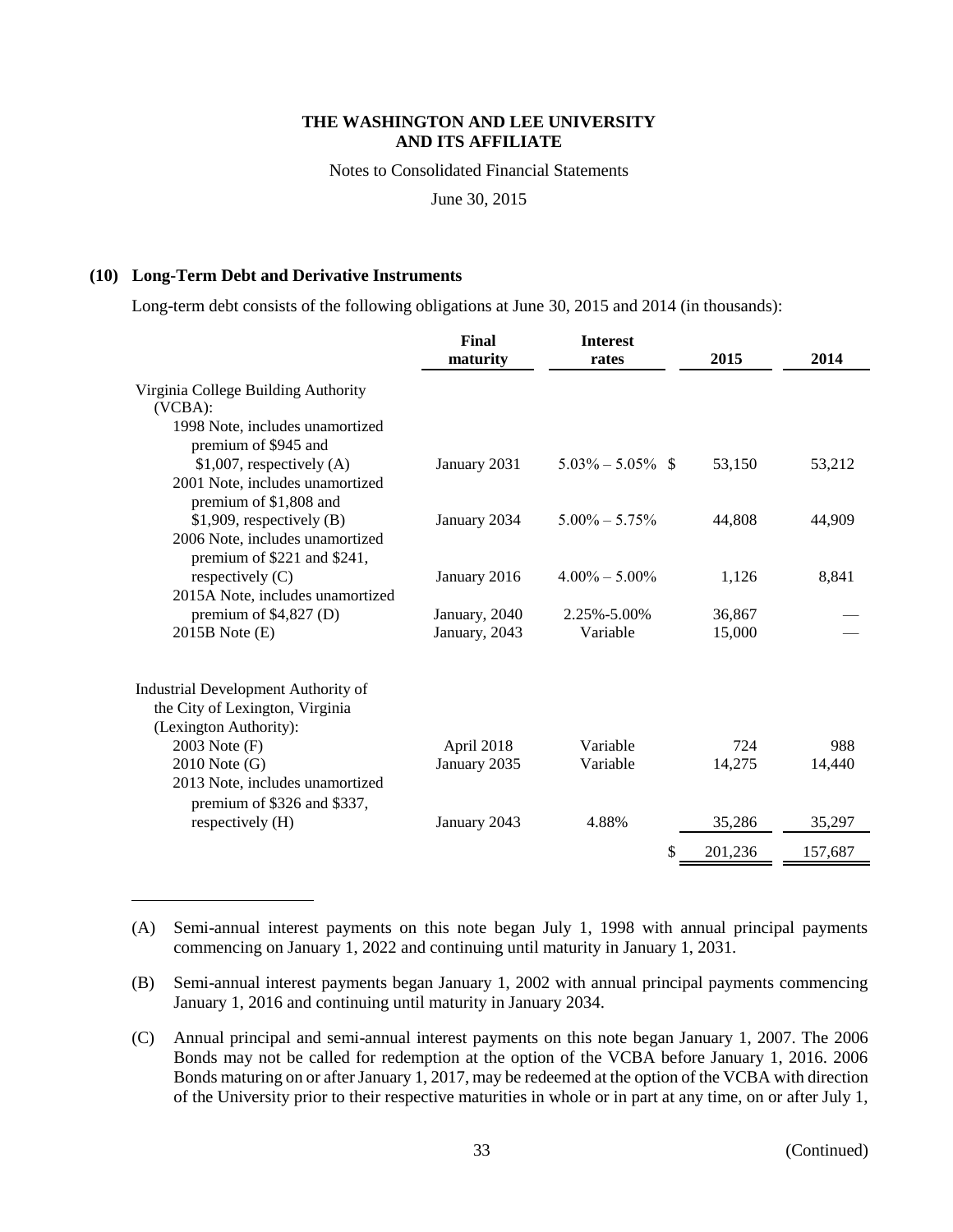Notes to Consolidated Financial Statements

June 30, 2015

2016. During fiscal year 2015, the University advance refunded all of the Series 2006 Bonds, except for an outstanding principal amount of \$905,000, with the Series 2015A Bonds noted (D) below.

- (D) In April 2015, the VCBA issued bonds in the amount of \$32,040,000 and known as Series 2015A Bonds. The proceeds derived from the sale were loaned to the University in exchange for its Note. Such proceeds were used primarily to refund the Series 2006 Bonds, and finance the building of Upper Division Housing, Chapel Fire Suppression, Liberty Hall Fields, Davis Hall renovations and pay expenses incurred in connection with the issuance of the 2015A Bonds. Principal payments are payable annually on January 1, commencing January 1, 2017. Semi-annual interest payments on this note begin July 1, 2015 and then on each January 1 and July 1 thereafter. The 2015A Bonds that are stated to mature after January 1, 2026 are subject to redemption prior to maturity at the option of the VCBA (as directed by the University), in whole or in part, at any time on or after January 1, 2025, upon payment of 100% of the principal amount of the bonds to be redeemed plus interest accrued to the date fixed for redemption. At June 30, 2015, approximately \$30 million of proceeds from the 2015A Bond issuance remained unspent. This amount is included in unspent bond proceeds in the consolidated statement of financial position.
- (E) In April 2015, the VCBA issued bonds in the amount of \$15,000,000 and known as Series 2015B Bonds. The proceeds derived from the sale were loaned to the University in exchange for its Note. Such proceeds were used primarily to finance the Upper Division Housing Project in conjunction with the Series 2015A Bonds and pay expenses incurred in connection with the issuance of the 2015B Bonds. Principal payments are payable annually on January 1, commencing January 1, 2036. These bonds have been structured at a variable interest rate with a weekly reset. The interest is paid monthly in arrears on the first of each month beginning May 1, 2015. The interest rates for the year ended June 30, 2015 ranged from 0.06% to 0.11%. At June 30, 2015, approximately \$10 million of proceeds from the 2015B Bond issuance remained unspent. This amount is included in unspent bond proceeds in the consolidated statement of financial position.
- (F) Principal payments on this note are due in installments of \$65,833 on each January 1, April 1, July 1 and October 1, beginning July 1, 2003 and continuing until April 1, 2018. Interest on the unpaid principal is payable on these same dates at a variable annual rate equal to the sum of (a) 65% of the LIBOR and (b) 0.59%. The interest rates for the year ended June 30, 2015 ranged from 0.15% to 0.18%.
- (G) Annual principal and semi-annual interest payments on this note began January 1, 2012 and will mature January 1, 2035. The 2010 Bonds may be called for redemption upon notification by the University to the Lexington Authority. These bonds have been structured as variable rate demand bonds with a weekly reset. The interest rates for the year ended June 30, 2015 ranged from 0.02% to 0.11%.
- (H) In July 2013, the Lexington Authority issued bonds in the amount of \$34,960,000. The proceeds derived from the sale were loaned to the University in exchange for its Note. Such proceeds were used primarily to finance the renovations of Gaines Hall, Graham-Lees Dorms, and landscape improvements to the adjoining courtyard providing housing for first year students, and projects pursuant to the University's Annual Capital Plan, including but not limited to: small-scale renovations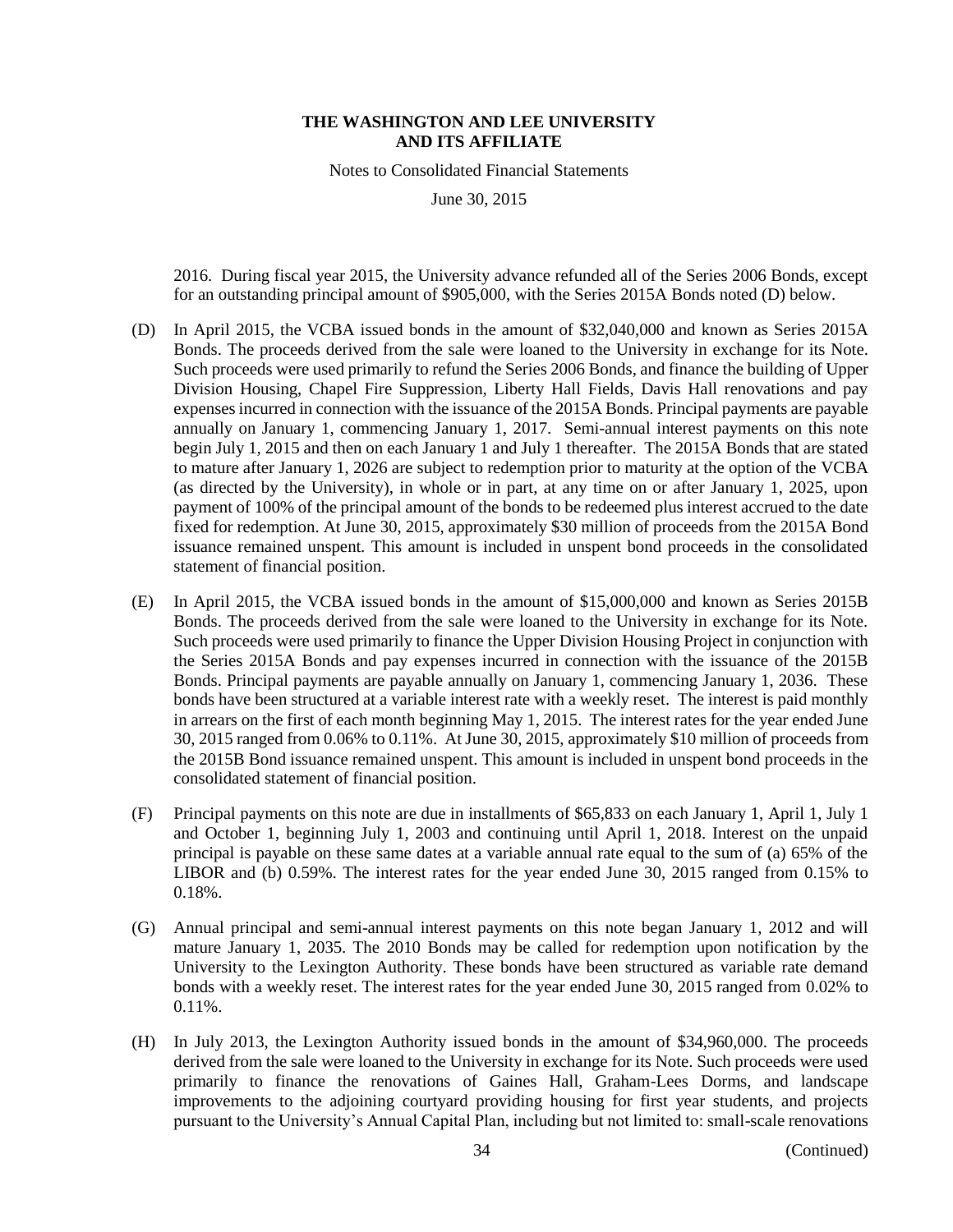Notes to Consolidated Financial Statements

June 30, 2015

and improvements of buildings, technology replacements and upgrades, vehicle replacements, campus landscaping, and athletic field and facility improvements. These bonds have been structured at a fixed rate of 4.88%. Semi-annual interest payments on this note began January 1, 2014 and will mature on January 1, 2043. The bonds are subject to redemption prior to maturity upon notification by the University to the Lexington Authority, in whole or in part, at any time on or after January 1, 2022, upon payment of 100% of the principal amount of the bonds to be redeemed plus interest accrued to the date fixed for redemption. At June 30, 2015, approximately \$10 million of proceeds from the 2013 bond issuance remained unspent. This amount is included in unspent bond proceeds in the consolidated statement of financial position.

Aggregate principal payments due for the next five fiscal years are:  $2016 - $4,148,000$ ;  $2017 - $4,123,000$ ; 2018 – \$4,258,000; 2019 – \$4,270,000; 2020 – \$4,495,000; and thereafter – \$171,815,000.

#### Revolving Credit Agreement

The University has a Revolving Credit agreement with Branch Banking and Trust Company that permits the University to borrow through April 20, 2016 up to \$15,000,000, bearing interest at an adjusted LIBOR rate by adding 30-day LIBOR plus one and one-quarter of one percent (1.25%) per annum; however, the interest rate shall not be less than two and one-quarter of one percent (2.25%). The University paid an origination fee of \$5,000 for access to this liquidity. At June 30, 2015, the University had \$15,000,000 available under this facility.

# Interest Rate Swap Agreements

From time to time, the University enters into interest rate swap agreements with financial institutions to effectively convert the variable interest rates on a portion of its outstanding Notes to a fixed rate of interest. The fair values of the University's interest rate swaps at June 30, 2015 and 2014 (liabilities in both years) were \$32,000 and \$56,000, respectively, and changes in the fair values (gain in both years) of those swaps for the years ended June 30, 2015 and 2014 were \$24,000 and \$19,000, respectively.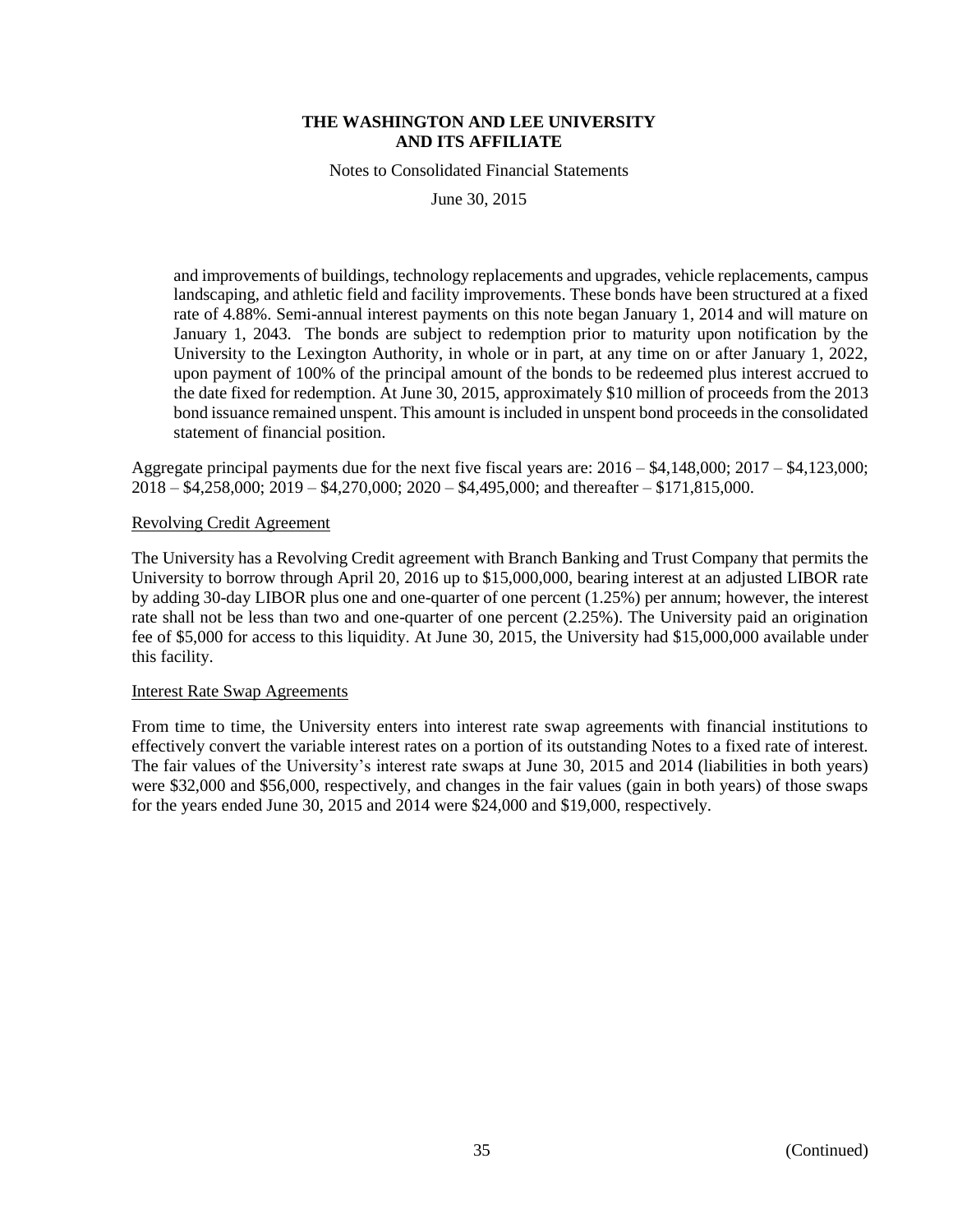Notes to Consolidated Financial Statements

June 30, 2015

#### **(11) Net Assets**

#### *(a) Temporarily Restricted Net Assets*

Temporarily restricted net assets at June 30, 2015 and 2014 are available for the following purposes (in thousands):

|                                                                                                  |    | 2015    | 2014    |
|--------------------------------------------------------------------------------------------------|----|---------|---------|
| Financial aid                                                                                    | \$ | 8,462   | 8,345   |
| <b>Faculty support</b>                                                                           |    | 2,720   | 1,916   |
| Program support                                                                                  |    | 25,669  | 26,308  |
| Buildings and equipment                                                                          |    | 16,271  | 19,385  |
| Contributions receivable, for program support                                                    |    | 43,863  | 31,683  |
| Planned giving arrangements                                                                      |    | 10,660  | 13,062  |
| Other                                                                                            |    | 1,532   | 1,139   |
| Accumulated appreciation on donor-restricted<br>endowment funds, principally for program support |    |         |         |
| and financial aid                                                                                |    | 346,536 | 341,973 |
| Total                                                                                            | S  | 455,713 | 443,811 |

## *(b) Permanently Restricted Net Assets*

Permanently restricted net assets at June 30, 2015 and 2014 are comprised of the following (in thousands):

|                                 | 2015          | 2014    |
|---------------------------------|---------------|---------|
| Purpose restricted:             |               |         |
| Financial aid                   | \$<br>268,456 | 261,414 |
| Faculty support                 | 40,568        | 37,728  |
| Program support                 | 536,285       | 560,709 |
| Library and collections support | 4,593         | 4,503   |
| Buildings and equipment         | 5,146         | 4,566   |
| Other                           | 6,743         | 6,684   |
|                                 | 861,791       | 875,604 |
| Time and purpose restricted:    |               |         |
| Contributions receivable        | 30,146        | 17,925  |
| Planned giving arrangements     | 7,616         | 9,988   |
|                                 | 37,762        | 27,913  |
| Total                           | \$<br>899,553 | 903,517 |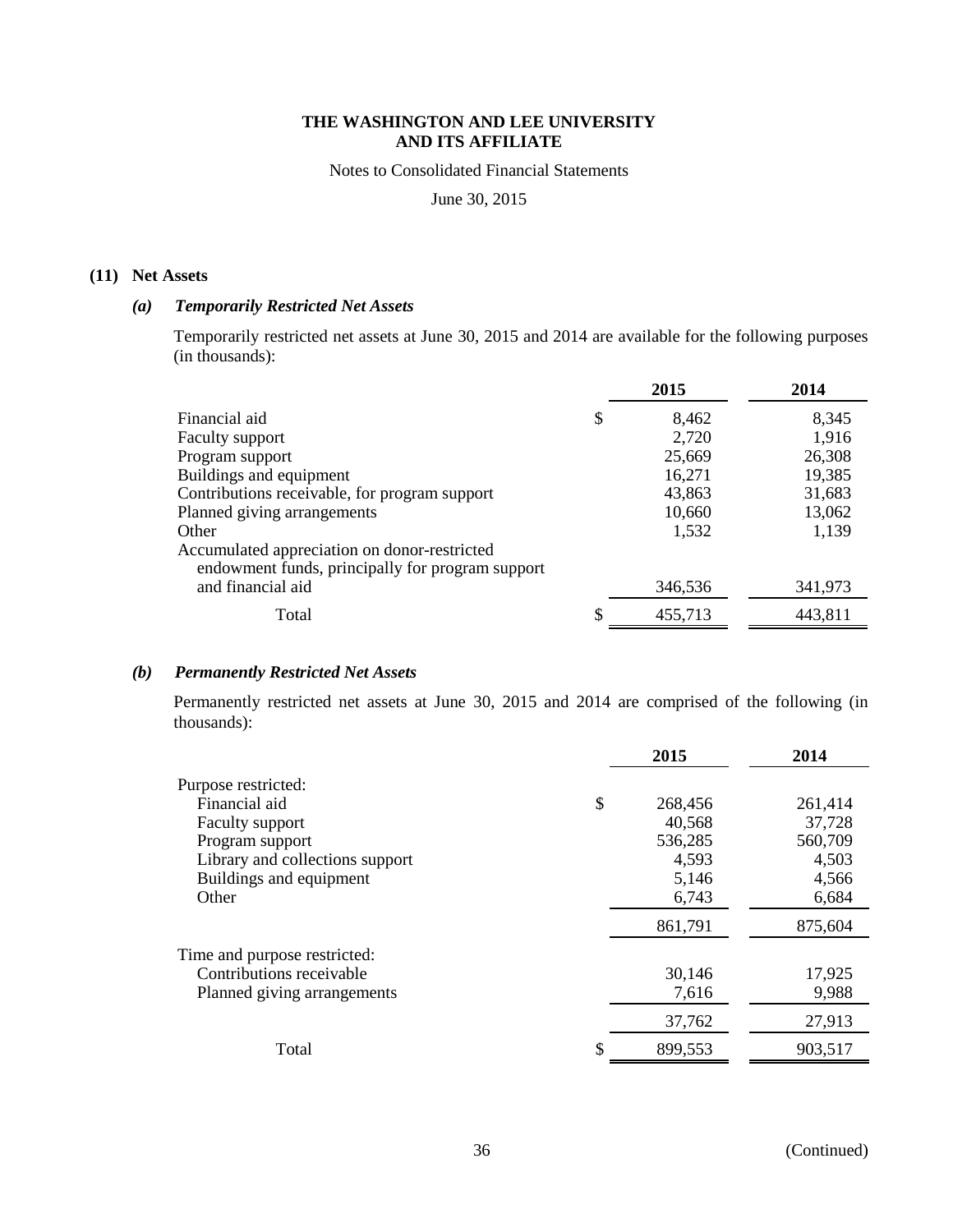Notes to Consolidated Financial Statements

June 30, 2015

# **(c)** *Net Assets Released from Restrictions*

Net assets are released from donor restrictions when expenses are incurred to satisfy the restricted purposes or by occurrence of other events as specified by donors. Purpose restrictions accomplished during the year ended June 30, 2015 were as follows (in thousands):

| Financial aid           | \$<br>1,539  |
|-------------------------|--------------|
| Program support         | 3,747        |
| Other                   | 4,764        |
|                         | 10,050       |
| Buildings and equipment | 12,022       |
| Total                   | \$<br>22,072 |

# **(12) Expenses**

Expenses for the years ended June 30, 2015 and 2014 were incurred for the following (in thousands):

|                                                          | 2015    | 2014    |
|----------------------------------------------------------|---------|---------|
| Salaries, wages and benefits                             | 91,936  | 88,982  |
| Supplies and services                                    | 32,842  | 34,936  |
| Depreciation and amortization of buildings and equipment | 12,791  | 12,135  |
| Costs of sales, auxiliary enterprises                    | 4,939   | 4,713   |
| Interest                                                 | 7,322   | 7,252   |
| Total                                                    | 149,830 | 148,018 |

#### **(13) Retirement Plans**

Academic and nonacademic personnel of the University are included in the 403(b) contributory retirement plan of the Teachers Insurance and Annuity Association and College Retirement Equities Fund (TIAA-CREF) and Fidelity Management Trust Company (Fidelity). The University matches optional employee contributions up to 5% of their annual salary. In addition, the University makes a mandatory contribution of 5% of the employee's annual salary. Contributions are paid currently to TIAA-CREF or Fidelity. The University's cost under this plan amounted to approximately \$5,845,000 and \$5,633,000 for the years ended June 30, 2015 and 2014, respectively.

The University also maintains a discretionary defined contribution retirement plan through TIAA-CREF. The Washington and Lee Retiree Health Plan (the Plan) exists for the purpose of providing postretirement medical benefits to eligible academic and nonacademic personnel of the University. Employer contributions for the years ended June 30, 2015 and 2014 totaled \$18,000 and \$74,000, respectively.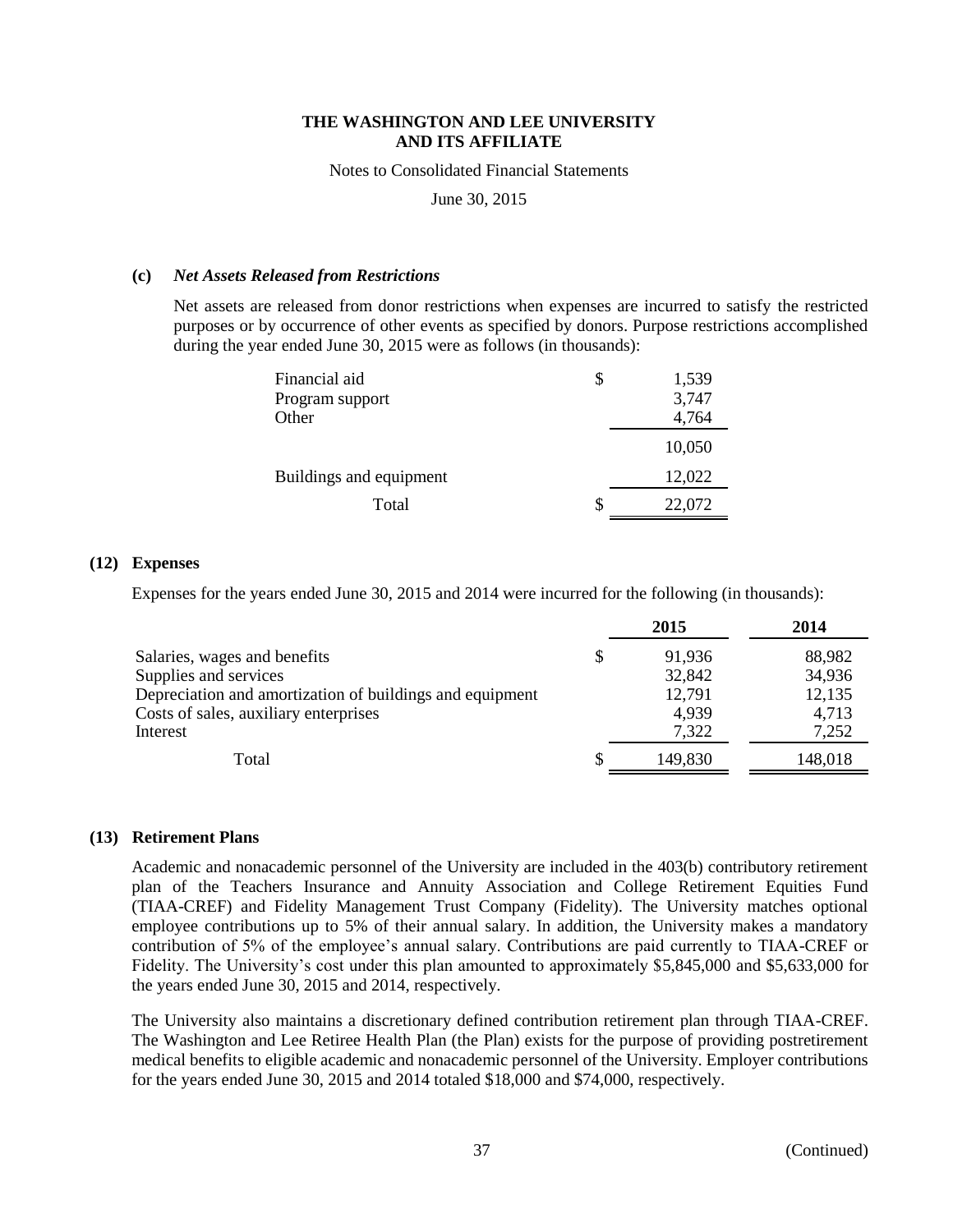Notes to Consolidated Financial Statements

June 30, 2015

#### **(14) Postretirement Benefits**

The University currently provides health insurance in the form of a retiree medical benefit (the Plan) to certain retired employees and their dependents. The costs of postretirement benefits are accrued during the service lives of employees. Employees of record prior to April 1, 2003 are eligible to qualify for this benefit. Those hired on or after April 1, 2003 cannot participate in the Plan. The Plan is unfunded.

The components of net periodic postretirement benefit cost for the years ended June 30, 2015 and 2014 were as follows (in thousands):

|                                                                | 2015  | 2014  |
|----------------------------------------------------------------|-------|-------|
| Service cost (benefits attributed to employee service during   |       |       |
| the year)                                                      | 279   | 327   |
| Interest cost on accumulated postretirement benefit obligation | 690   | 659   |
| Amortization of prior service cost                             | 282   | 92    |
| Net periodic postretirement benefit cost                       | 1.251 | l.078 |

The amortized actuarial gain results from changes in certain assumptions and will be amortized over a period based on the average future service of participants expected to receive plan benefits.

The discount rates used in determining the accumulated postretirement benefit obligation (APBO) as of June 30, 2015 and 2014 was 4.25%. The assumed health care cost trend used in measuring the accumulated postretirement benefit obligation was 8% in 2015, decreasing to 5% over the next ten years.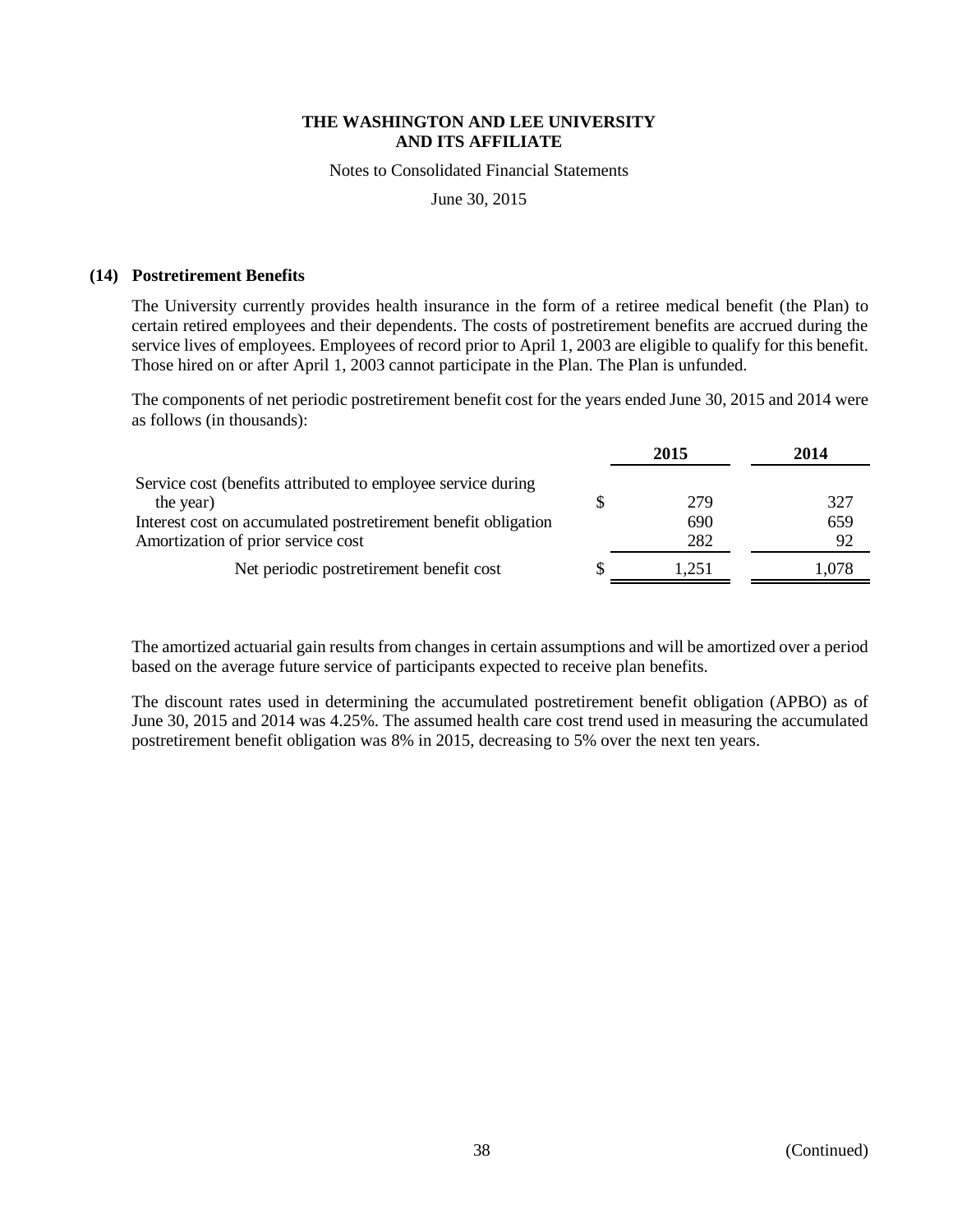Notes to Consolidated Financial Statements

June 30, 2015

The following information summarizes activity in the unfunded postretirement benefit plan for the years ended June 30, 2015 and 2014 (in thousands):

|                                                            | 2015          | 2014    |
|------------------------------------------------------------|---------------|---------|
| Change in benefit obligation:                              |               |         |
| Accumulated benefit obligation, beginning of year          | \$<br>15,080  | 14,561  |
| Cummulative effect of plan change                          | 1,172         |         |
| Service cost                                               | 279           | 327     |
| Interest cost                                              | 690           | 659     |
| <b>Actuarial</b> loss                                      | 198           | 10      |
| Net benefits paid                                          | (596)         | (477)   |
| Accumulated benefit obligation, end of year                | 16,823        | 15,080  |
| Amount not yet recognized in net periodic benefit cost and |               |         |
| included in unrestricted net assets:                       |               |         |
| Net actuarial gain                                         | \$<br>(1,702) | (1,935) |
| Prior service cost                                         | 1,474         | 619     |
|                                                            | (228)         | (1,316) |

Projected postretirement health benefits expected to be paid in each of the next five fiscal years are: 2016 – \$860,000; 2017 – \$1,027,000; 2018 – \$1,159,000; 2019 – \$1,301,000; and 2020 – \$1,406,000. An additional \$8,234,000 is expected to be paid for the fiscal years 2021 through 2025.

Total employer and participant contributions are \$596,000 and \$88,000, respectively, for the year ended June 30, 2015. Total benefits paid for the year ended June 30, 2015 are \$684,000. The employer and participant contributions for the year ending June 30, 2016 are expected to be \$696,000 and \$164,000, respectively, for a total of \$860,000 in benefits paid. The expense discount rate for both of the years ended June 30, 2015 and 2014 was 4.5%. The measurement date was June 30, 2015.